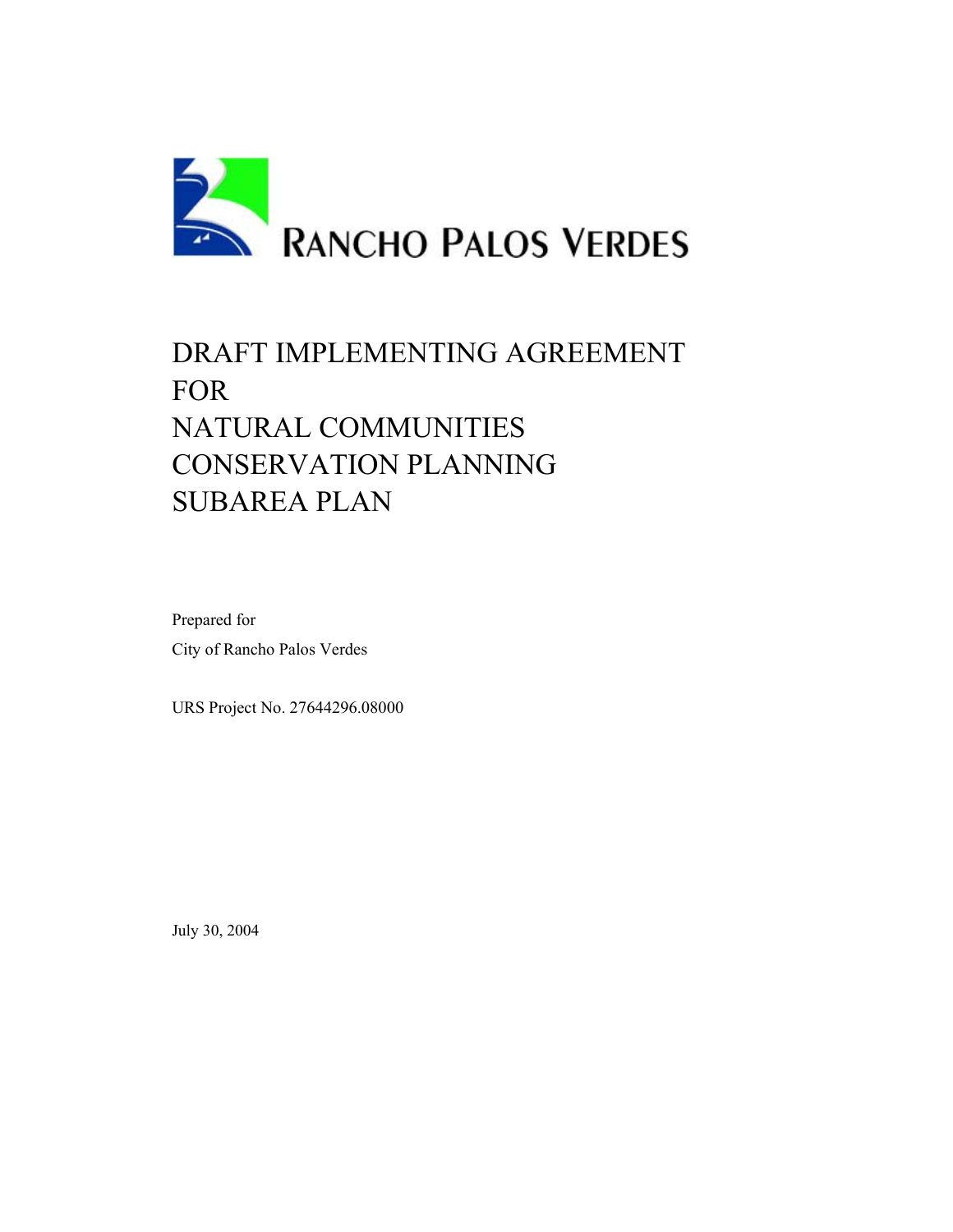## DRAFT

## IMPLEMENTING AGREEMENT

#### by and among

## UNITED STATES FISH AND WILDLIFE SERVICE

#### CALIFORNIA DEPARTMENT OF FISH AND GAME

#### CITY OF RANCHO PALOS VERDES

#### PALOS VERDES PENINSULA LAND CONSERVANCY

#### TO ESTABLISH A NATURAL COMMUNITIES CONSERVATION PLAN ("NCCP") FOR THE CONSERVATION OF THREATENED, ENDANGERED AND OTHER SPECIES IN RANCHO PALOS VERDES, CALIFORNIA

July 2004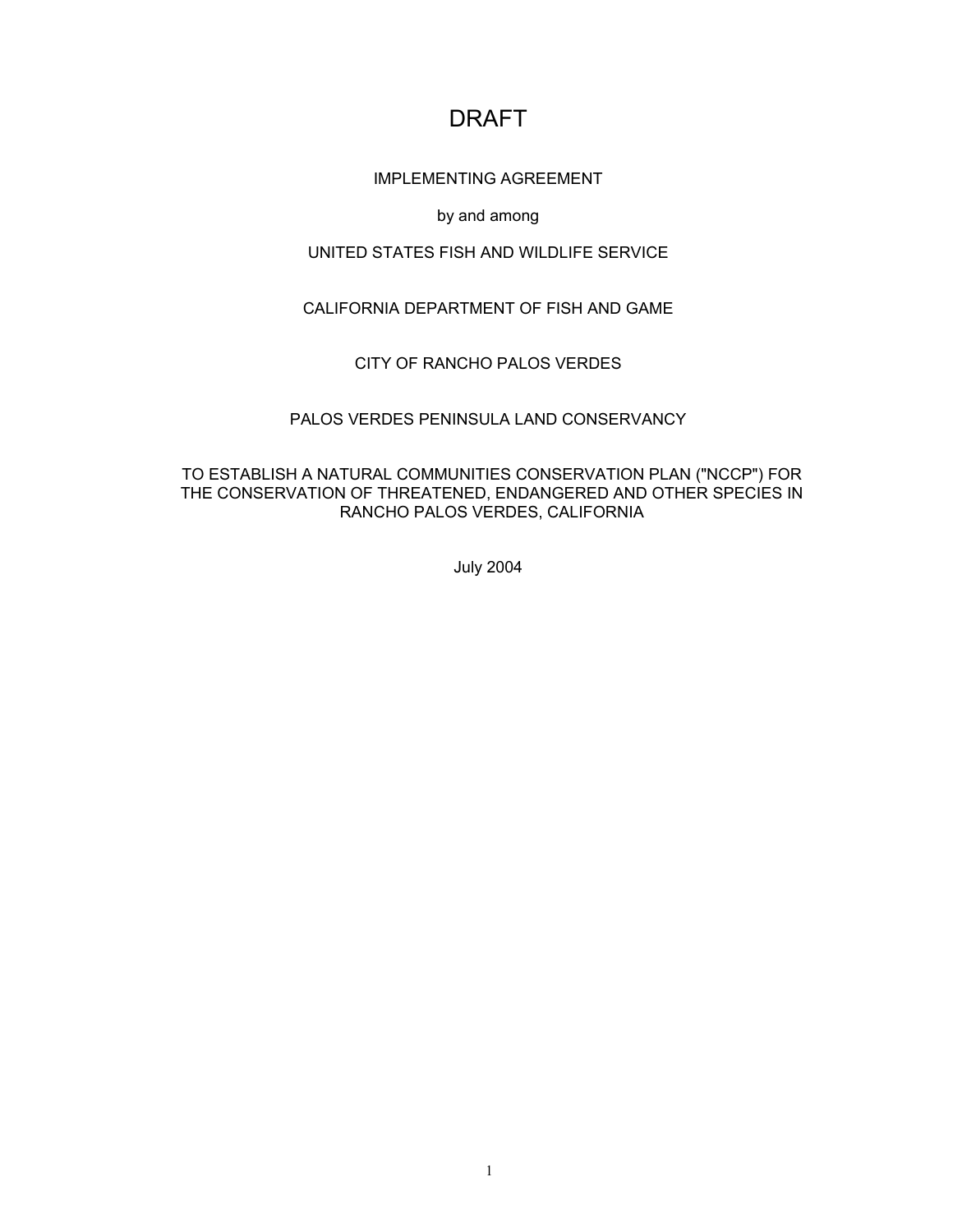This Implementing Agreement ("Agreement") is entered into as of the day of, by and among the UNITED STATES FISH AND WILDLIFE SERVICE ("USFWS"), an Agency of the United States Department of the Interior; the CALIFORNIA DEPARTMENT OF FISH AND GAME ("CDFG"), a Subdivision of the California ResourcesAgency; and THE CITY OF RANCHO PALOS VERDES ("CITY"), a municipal corporation, and the PALOS VERDES PENINSULA LAND CONSERVANCY ("PVPLC"), a nonprofit public benefit (501(c)3) corporation, hereinafter collectively called the "Parties."

#### **AGREEMENT**

Based upon the recitals, definitions, mutual covenants and obligations, and other provisions set forth below, and other valuable consideration, the Parties agree as follows:

#### **1.0 RECITALS**

1.1 The Rancho Palos Verdes Natural Communities Conservation Plan ("RPV NCCP Subarea Plan") describes a cooperative federal, state and local program of conservation for a number of "Covered Species" of plants and animals. The RPV NCCP Subarea Plan is a product of lengthy study and negotiation by the Parties and other interested persons and entities, and represents coordination of private development and conservation interests with federal, state and local governments.

1.2 The RPV NCCP Subarea Planning Area is depicted on the map attached to this Agreement as **Exhibit A**. The NCCP Subregional Area includes the jurisdiction of the City of Rancho Palos Verdes. The CITY has chosen to participate in the NCCP, and upon preparing a Subarea Plan and obtaining Federal and State take authorizations, RPV will become a "Participating Local Jurisdiction."

1.3 A goal of the RPV NCCP Subarea Plan is to conserve biodiversity in the RPV NCCP Subarea Planning Area, to achieve certainty in the land development process for both private sector and public sector land development projects, and to assure public access to preserved areas is both maintained and consistent with habitat preservation goals.

1.4 Pursuant to the federal Endangered Species Act ("ESA") and the California Endangered Species Act ("CESA"), the United States and the State of California, respectively, have identified certain plant and animal species which are or may be found in the RPV NCCP Subarea Plan Area and which, pursuant to the ESA or CESA or other laws or programs, have been listed as threatened or endangered, have been proposed for listing as threatened or endangered, are candidates for listing as threatened or endangered, or which are otherwise of concern. Of such species, those which will be adequately conserved by the RPV NCCP Subarea Plan when the RPV NCCP Subarea Plan is fully implemented are referred to in this Agreement as "Covered Species." The independent and severable take authorizations issued to the CITY apply to Species Adequately Conserved (as defined herein) by the RPV NCCP Subarea Plan, ("Subarea Plan") which are listed in **Exhibit B**.

The take authorizations also apply to those species adequately conserved by the Subarea Plan within the RPV NCCP Subarea Planning Area, which are collectively referred to as "RPV Covered Species." These species are also listed in **Exhibit B**. While the take authorizations are effective as to all Species Adequately Conserved so long as the CITY properly implements the RPV NCCP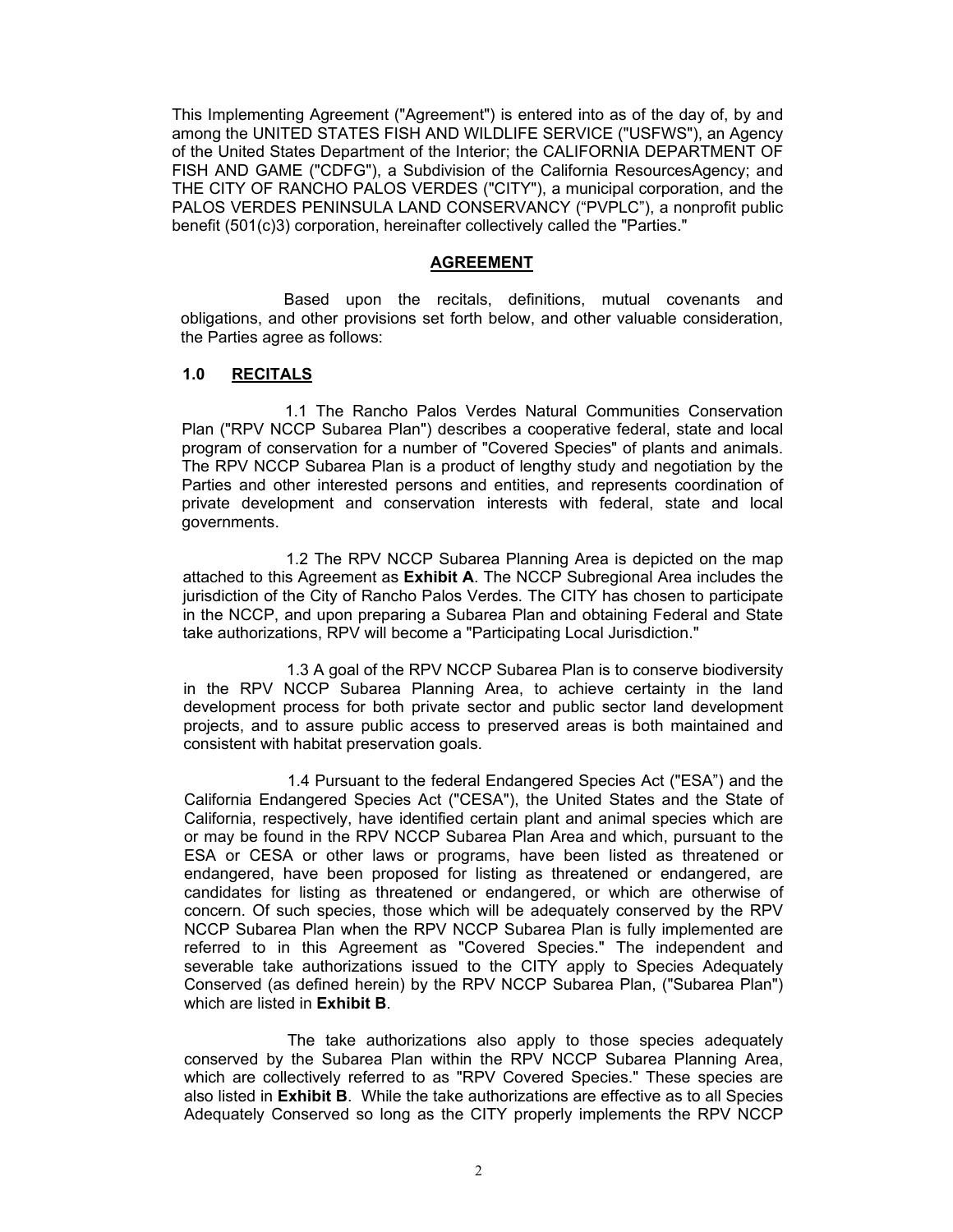Subarea Plan, take authorizations for all other RPV Covered Species shall remain effective for so long as the CITY, and all other approved NCCP subarea plans on which the conservation of the particular RPV Covered Species depends, remain in effect and are properly implemented. Because a take of listed plant species is not prohibited under the Federal ESA and therefore is not authorized under the Section 10(a)(I)(B) Permit issued to the CITY, plant species included on the list of RPV Covered Species and Species Adequately Conserved are listed on the Section 10(a)(1)(B) Permit in recognition of the conservation measures and benefits provided for such plant species under the RPV NCCP Subarea Plan. Any reference in this Agreement or in the RPV NCCP Subarea Plan to Incidental Take or Take of RPV Covered Species or Species Adequately Conserved shall, for the purpose of incidental take authorized under the Section  $10(a)(1)(B)$  Permit, refer solely to species other than plants on the RPV Covered Species list.

1.5 Land development within the RPV NCCP Subarea Planning Area, including both public and private projects, may result in a short-term reduction of Covered Species habitat and/or the taking of Covered Species incidental to the carrying out of otherwise lawful activities.

1.6 The CITY participated in the development of the RPV NCCP Subarea Plan to meet the requirements of the ESA, the CESA, the Natural Community Conservation Planning Act of 1991 ("NCCP Act") the National Environmental Policy Act ("NEPA") and the California Environmental Quality Act ("CEQA") with respect to public and private development within the CITY and to avoid potential obstacles posed by project-by-project review under the ESA and CESA. Consistent with the NCCP Act, the RPV NCCP Subarea Plan is a broad-based planning effort intended to provide for effective protection and conservation of the City's wildlife and plant heritage while continuing to allow appropriate development and growth. Such planning is an effective tool in protecting the region's biodiversity while reducing conflicts between protection of wildlife and plants and the reasonable use of natural resources for economic development. The RPV NCCP Subarea Plan has been developed through a cooperative effort involving the USFWS, CDFG, local government agencies, property owners, development interests, environmental groups, and the public within the RPV NCCP Subarea Planning Area.

1.7 The RPV NCCP Subarea Plan is a comprehensive, long-term habitat conservation plan for the Covered Species that addresses the needs of multiple species and the preservation of natural vegetation communities. The RPV NCCP Subarea Plan addresses the potential impacts of urban growth, natural habitat loss and species endangerment, and creates a plan to mitigate for the potential loss of Covered Species and their habitat due to the direct, indirect, and cumulative impacts of future development of both private and public lands within the RPV NCCP Subarea Planning Area.

1.8 The RPV NCCP Subregional Plan as implemented through this Agreement establishes the conditions under which the CITY, for the benefit of itself and of public and private landowners and other land development project proponents within its Subarea boundaries, will receive from the USFWS and the CDFG certain long-term take authorizations (an acknowledgment that the RPV NCCP Subarea Plan satisfies the conditions established in the Section 4(d) Special Rule for the coastal California gnatcatcher) that will allow the taking of RPV Covered Species and Species Adequately Conserved incidental to land development, construction of public facilities, and other lawful land uses which are authorized by the CITY.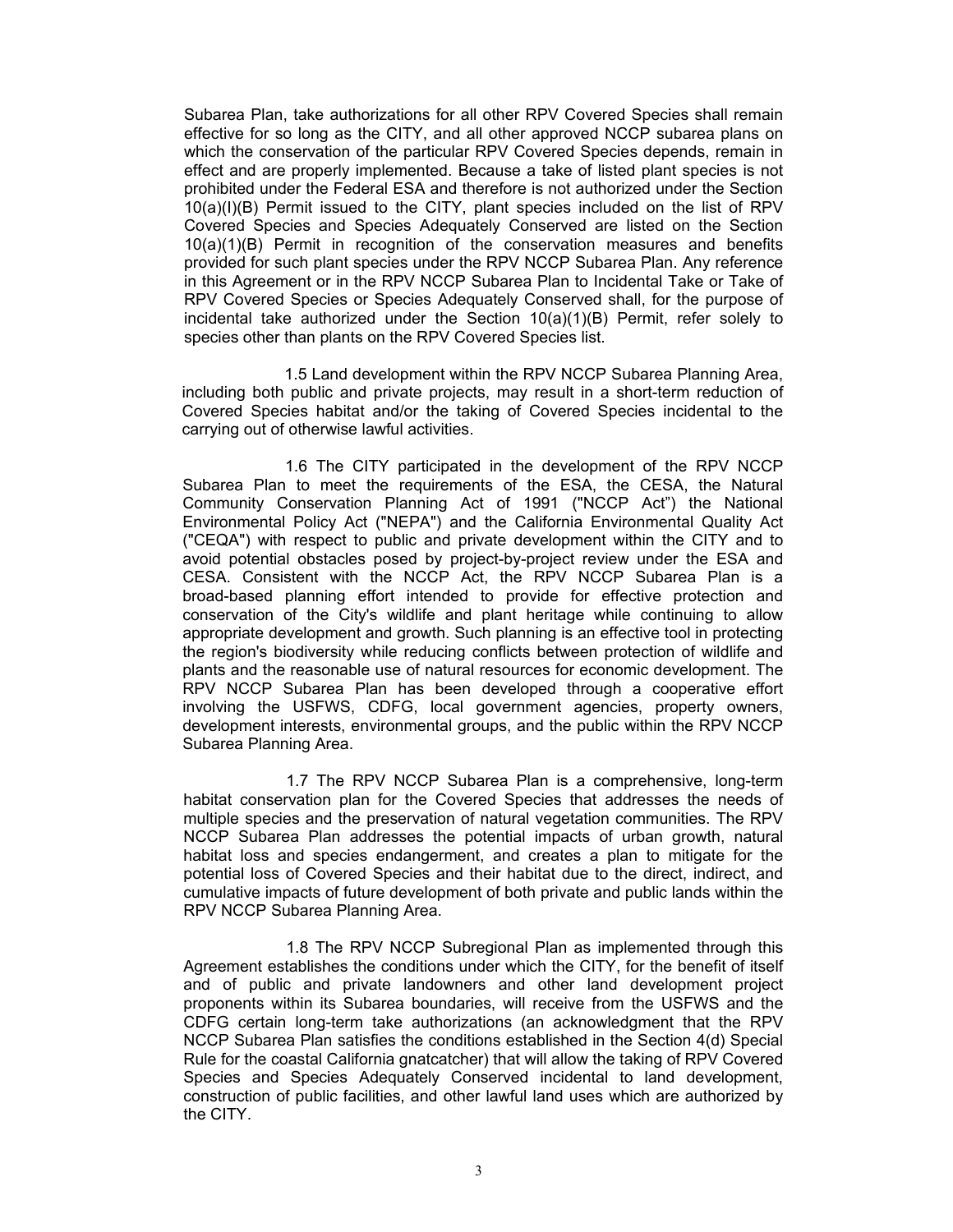1.9 As more particularly described in Section 1.4 of this Agreement, the take authorizations will authorize the Incidental Take of all RPV Covered Species and Species Adequately Conserved, including those RPV Covered Species and Species Adequately Conserved that are not presently listed as threatened, endangered or candidate species under the ESA or CESA. Conserving unlisted RPV Covered Species and Species Adequately Conserved (the "taking" of which is not unlawful under the ESA or CESA) the same as listed RPV Covered Species and Species Adequately Conserved (the taking of which is unlawful in the absence of a take authorization) equally in the RPV NCCP Subarea Plan, the RPV NCCP Subarea Plan may prevent such species from ever becoming threatened or endangered and will provide certainty regarding how the subsequent listing of such species under the ESA and CESA will affect permitting and mitigation requirements for future land development within the RPV NCCP Subarea Plan.

1.10 Implementation of the RPV NCCP Subarea Plan will allow the CITY to maintain development flexibility by proactively planning a city-wide habitat reserve system that can meet future development project mitigation needs, while recognizing the independent land use planning and permitting authority of the CITY.

1.11 Preservation of natural vegetation communities and wildlife will significantly enhance the quality of life in the RPV NCCP Subarea Planning Area and set aside lands for the future use and enjoyment of the citizens of RPV, the state and the nation.

1.12 The RPV NCCP Subarea Plan was submitted to the USFWS and CDFG in support of, respectively, an application for a Section 10(a) Permit and a NCCP Act Authorization. The CDFG has approved the RPV NCCP Subarea Plan, and the USFWS has issued written concurrence that the RPV NCCP Subarea Plan meets the statutory criteria for issuance of a Section 10(a) Permit.

1.13 Any project approved by the CITY must be in conformance with the City of RPV NCCP Subarea Plan, which incorporates the requirements of the RPV NCCP Subarea Plan, including the habitat and species conservation goals and requirements found in Tables 3-1 and 3-4 of the RPV NCCP Subarea Plan.

1.14 The purposes of this Agreement are:

- A. To ensure the implementation of the CITY of Rancho Palos Verdes Subarea Plan;
- B. To contractually bind each of the Parties to fulfill and faithfully perform the obligations, responsibilities, and tasks assigned to it pursuant to the terms of the RPV NCCP Subarea Plan and this Agreement; and,
- C. To provide remedies and recourse should any of the Parties fail to perform its obligations, responsibilities, and tasks as set forth in the NCCP, the CITY of RPV NCCP Subarea Plan, and this Agreement.

#### **2.0 DEFINITIONS**

The following terms as used in this Agreement shall have the meanings set forth below:

2.1 "Additional Conservation Measures" means the conservation measures beyond those provided by the NCCP and the Subarea Plan which the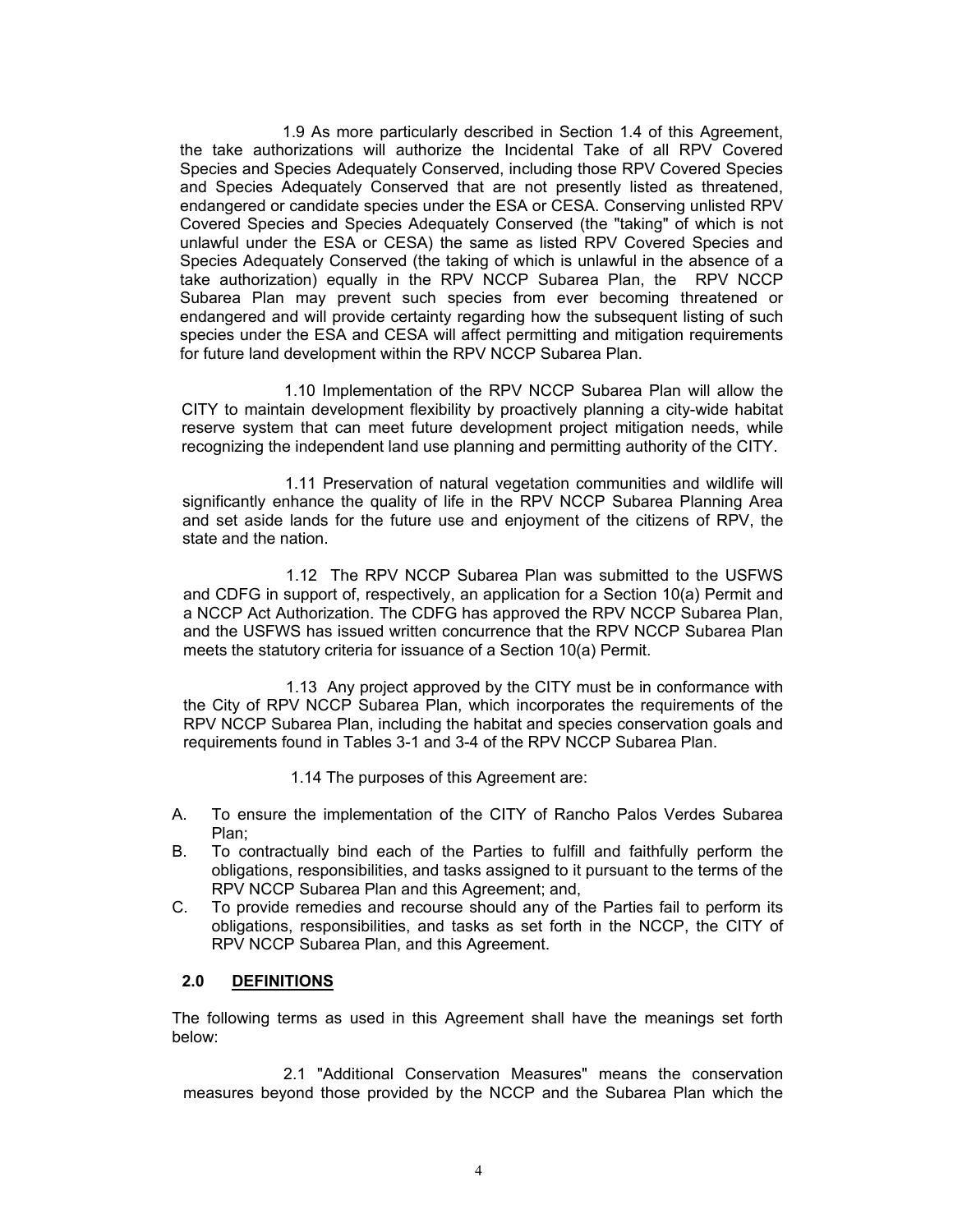USFWS and CDFG may seek from the CITY under the circumstances described in Sections 9.2(a) and 9.3 of this Agreement.

2.2 "Agreement" means this document.

2.3 "CDFG" means the California Department of Fish and Game, a subdivision of the California Resources Agency charged with administering the California Endangered Species Act and the Natural Community Conservation Planning Act.

2.4 "CEQA" means the California Environmental Quality Act (Cal. Public Resources Code § 21000 et seq.), including all regulations promulgated pursuant to that Act.

2.5 "CESA" means the California Endangered Species Act (California Fish and Game Code § 2050 et seq.), including all regulations promulgated pursuant to that Act. CESA prohibits CDFG from authorizing any incidental take of a state-listed threatened or endangered species if that take would jeopardize the continued existence of the species.

2.6 "Changed Circumstances" means, pursuant to 50 CFR 17.3, changes to Section 4 of the RPV NCCP Subarea Plan.

2.7 "RPV NCCP Subarea Plan", "Habitat Conservation Plan" and "HCP" mean the Natural Communities Conservation Plan prepared by the CITY of Rancho Palos Verdes for the RPV NCCP Subarea Planning Area pursuant to Section 10(a) of the ESA (16 USC.  $\S$  1539(a)) and the NCCP Act, and dated as adopted by the CITY and approved by USFWS and CDFG is the approved planning document detailing the actions required by this Agreement and is a comprehensive habitat conservation planning program that addrresses multiple species habitat needs and the preservation of native vegetation in the CITY of RPV in southwestern Los Angeles County, California.

2.8 "Effective Date of Agreement" means the date following execution of this Agreement by all Parties, on which the last of the required take authorizations is issued.

2.9 "Effective Date of Take Authorizations" means the date upon which the Subarea Plan becomes effective through enactment of the last of the General Plan amendments and ordinances specified in the RPV NCCP Subarea Plan.

2.10 "ESA" means the federal Endangered Species Act of 1973, as amended (16 U.S.C. § 1531 et seq.), including all regulations promulgated pursuant to that Act.

2.11 "HLIT" means the Habitat Loss and Incidental Take Ordinance(s) of the CITY which establishes mitigation standards for biological resources and implements the RPV NCCP Subarea Plan outside of Covered Projects. Third Party Beneficiary status will be extended to persons and entities under the jurisdiction and control of the CITY through permits issued pursuant to the HLIT.

2.12 "Incidental Take" means the Take of a species which is incidental to and not the purpose of the carrying out of an otherwise lawful activity.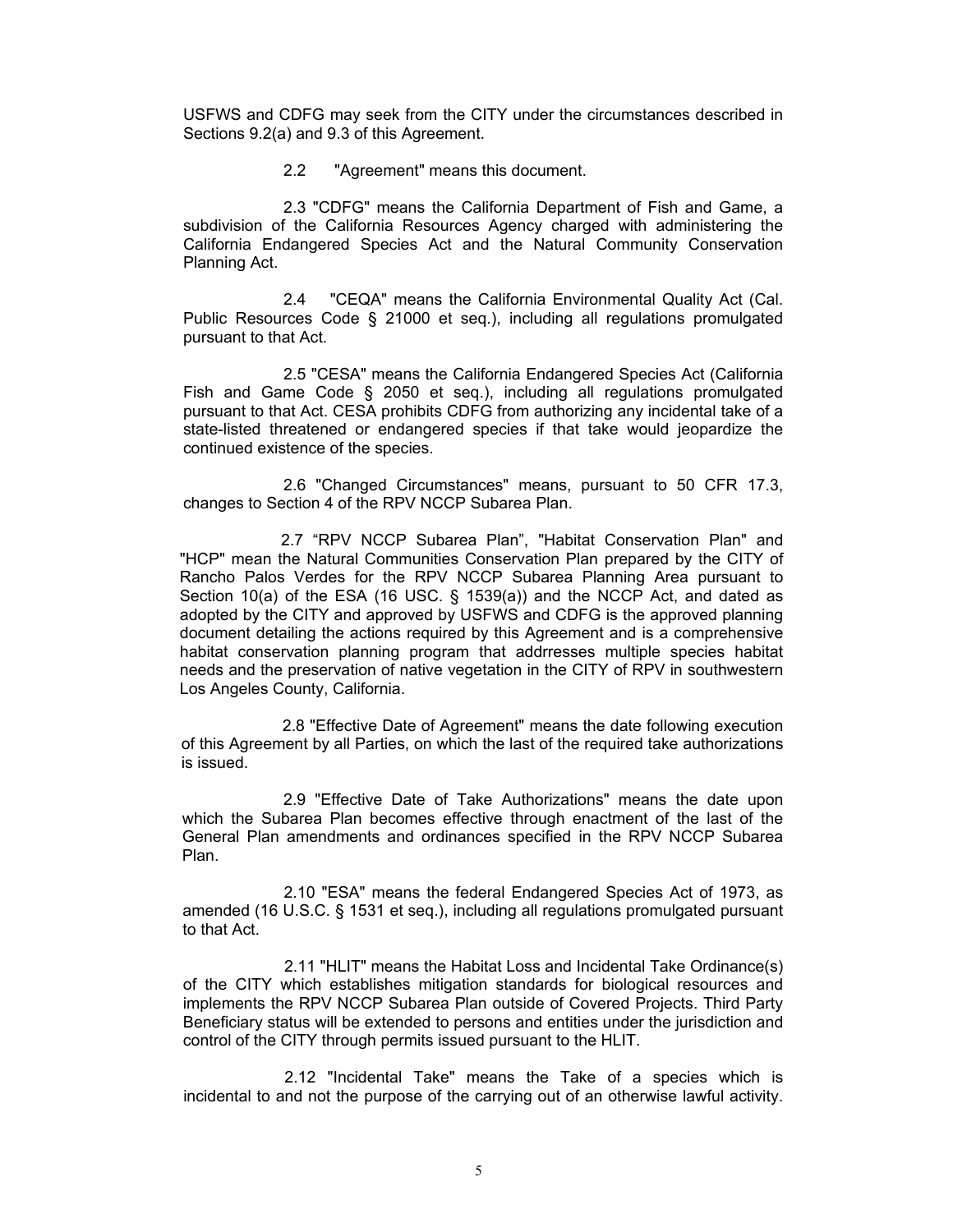For purposes of the Section  $10(a)(1)(B)$  Permit, Incidental Take refers solely to animal species.

2.13 "MBTA" means the federal Migratory Bird Treaty Act (16 U.S.C. § 701 or seq.), including all regulations promulgated pursuant to that Act.

2.14 "RPV NCCP Subarea Planning Area" consists of approximately 13.6 square miles within the CITY of RPV in southwestern Los Angeles County, The RPV NCCP Subarea Plan Area is depicted on **Exhibit A**.

2.15 "NCCP Act" means the California Natural Community Conservation Planning Act of 1991, as amended (California Fish and Game Code § 2800 et seq.), including all regulations promulgated pursuant to the Act. Amendments to the NCCP Act effective January 1, 2003 (Chapter 4, sections 1 and 2 of California statutes 2002 (S.B. 107)) expressly provides that the RPV NCCP Subarea Plan will be solely governed in accordance with the NCCP Act as it reads on December 31, 2001, and not by the other substantive provisions S.B. 107.

2.16 "NCCP Act Authorization" means the authorization issued in accordance with this Agreement by CDFG under California Fish and Game Code § 2835. The NCCP Act Authorization permits the Take of RPV Covered Species, including those species listed under CESA as threatened or endangered, species that are candidates for such a listing, and unlisted species except that the NCCP Act Authorization does not as of the Effective Date authorize Take of five fully protected birds that are listed in Fish and Game Code § 3511 (golden eagle, American peregrine falcon, bald eagle, California brown pelican and California least tern) or the mountain lion, which is protected by Fish and Game Code § 4800.

2.17 "NCCP Plan" means a plan developed in accordance with the NCCP Act that provides comprehensive management and conservation of multiple wildlife species, and which identifies and provides for the regional or area-wide protection and perpetuation of natural wildlife diversity while allowing compatible and appropriate development and growth.

2.18 "No Surprises Rule" means the rule promulgated by USFWS and currently codified at 50 CFR 17.3, 1722 $(6)(5)$  and 17.32 $(6)(5)$  that extends certain assurances regarding future mitigation obligations to permittees obtaining incidental take permits under Section 10(a) of the Federal ESA.

2.19 "Operating Conservation Program" means the totality of the conservation and management measures provided for under the RPV NCCP Subarea Plan to minimize, mitigate and monitor the impacts of take of the Covered Species, as described in Sections 4 through 6 of the RPV NCCP Subarea Plan. The Operating Conservation Program includes the CITY'S reporting obligations under the Section 10(a)(1)(B) Permit and NCCP Act Authorization and the CITY's responses to Changed Circumstance described in the Plan.

2.20 "Party" and "Parties" mean the signatories to this Agreement, namely the United States Fish and Wildlife Service, the California Department of Fish and Game, the City of Rancho Palos Verdes, and the Palos Verdes Peninsula Land Conservancy.

2.21 "Habitat Reserve" means areas within the CITY incorporated limits that have been dedicated and accepted by the CITY for permanent habitat conservation and will be managed for their biological resources.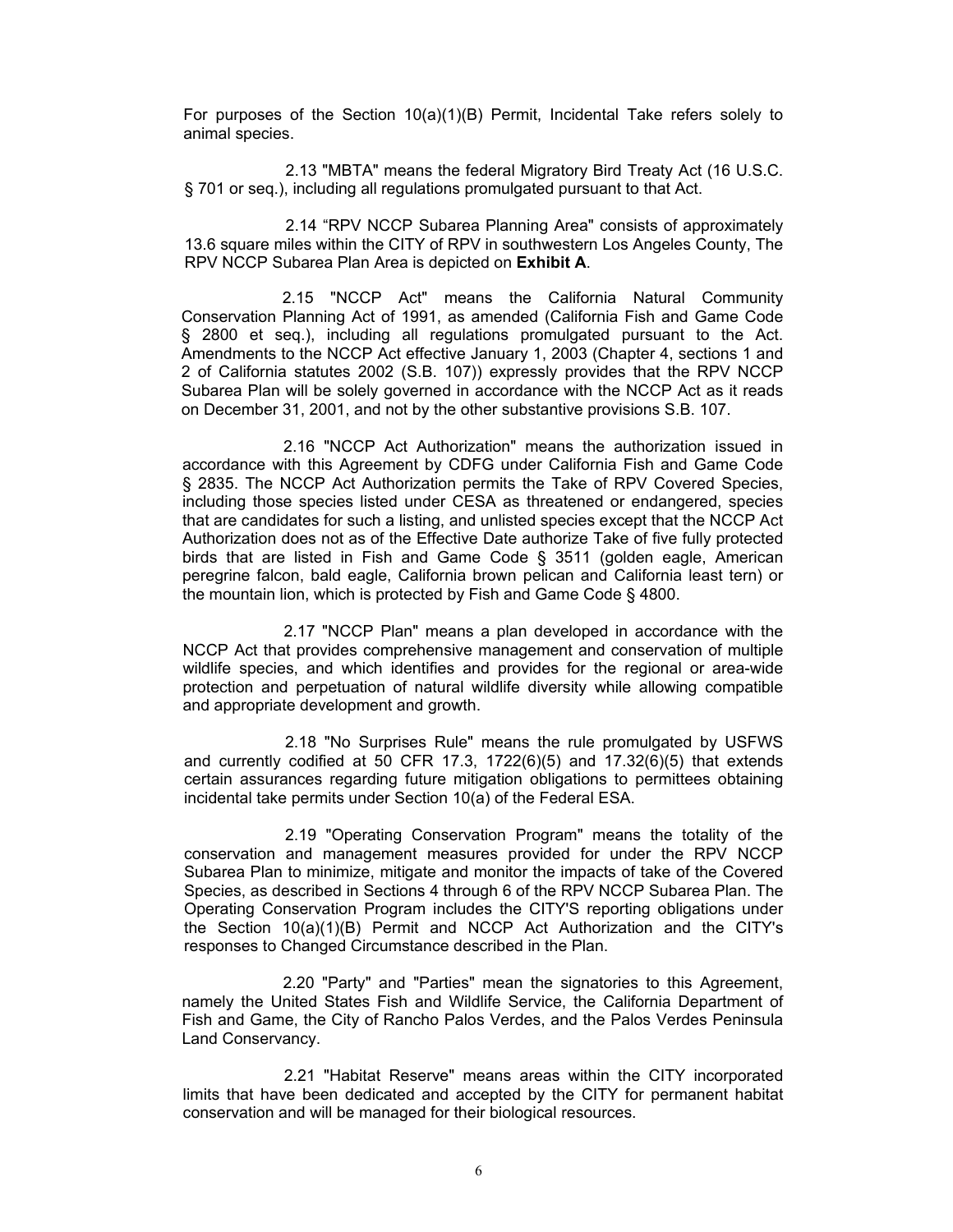2.22 "Preserve Manager" means the Palos Verdes Peninsula Land Conservancy, the entity responsible for overseeing the day-to-day and long-range preserve management activities within the Reserve, including, but not limited to management of resources, restoration of habitat, and enforcement of open space restrictions.

2.23 "Section 4(d) Special Rule" means the regulation concerning the coastal California gnatcatcher, published by the USFWS on December 10, 1993 (58 Federal Register 65088) and codified at 50 C.F.R. § 17.41(b), which describes the particular set of conditions under which the Incidental Take of the coastal California gnatcatcher in the course of certain land use activities is lawful.

2.24 "Section 10(a)(1)(B) Permit" means the permit issued by the USF WS to the CITY under section 10(a)(1)(B) of the ESA (16 U.S.C. § 1539(a)(1)(B)) to allow the Incidental Take of animal species on the list of Species Adequately Conserved and the list of RPV Covered Species and which identifies plant species which are adequately conserved by the RPV NCCP Subarea Plan alone or in combination with other approved NCCP Subarea Plans.

2.25 "Significantly Conserved Vegetation Communities" means those vegetation communities described in Sections 2.2 and 4 of the RPV NCCP Subarea Plan and as listed on **Exhibit C** to this Agreement, which will be significantly conserved through implementation of the RPV NCCP Subarea Plan and the approved RPV NCCP Subarea Plan.

2.26 "Species Adequately Conserved" means those species listed in **Exhibit B** and Table 1-1 of the CITY of RPV NCCP Subarea Plan that are adequately conserved by the RPV NCCP Subarea Plan

2.27 "Subarea" means the area encompassed by the RPV NCCP Subarea Planning Area, as depicted in Exhibit A.

2.28 "Sufficiently Conserved Vegetation Communities" means those vegetation communities described in Section 2 of the RPV NCCP Subarea Plan and as listed on **Exhibit C** to this Agreement, which will be sufficiently conserved through implementation of the RPV NCCP Subarea Plan.

2.29 "Take" and "Taking" have the meaning provided by the ESA and the California Fish and Game Code, including relevant regulations and case law.

2.30 "Take Authorizations" means the authority granted through the Section 10(a)(1)(B) Permit and the NCCP Act Authorization.

2.31 "Third Party Beneficiary" means any landowner or other public or private entity, including those undertaking Covered Projects, that obtains and maintains Third Party beneficiary status in compliance with Sections 10 and 17 of this Agreement.

2.32 "USFWS" means the United States Fish and Wildlife Service, an agency of the United States Department of the Interior, charged with administering the ESA.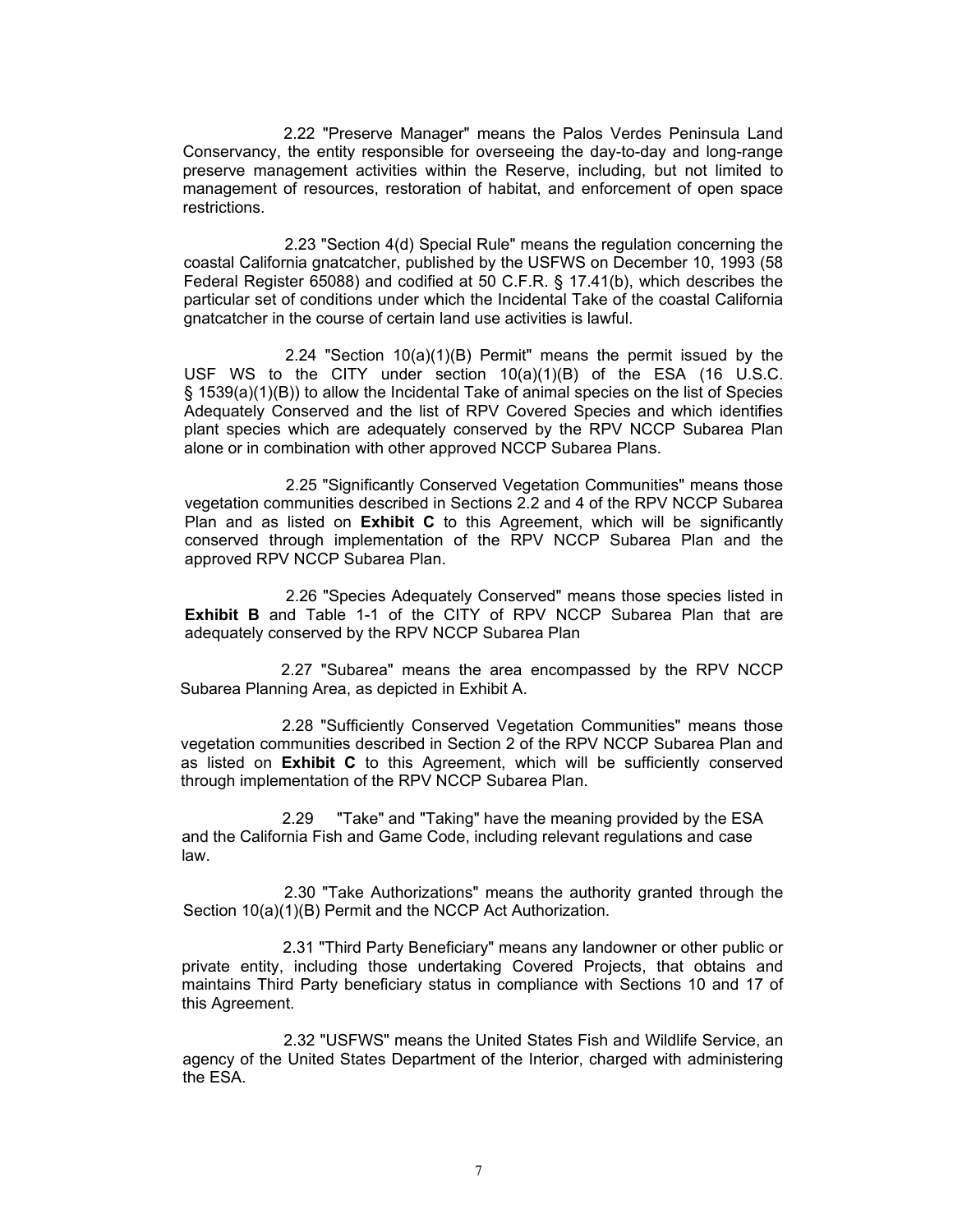2.47 "Wetlands" means generally those areas that are inundated or saturated by surface or ground water at a frequency or duration sufficient to support a prevalence of vegetation typically adapted for life in saturated soil conditions. For purposes of the RPV NCCP Subarea Plan, Wetlands are those lands that contain one or more of the naturally occurring wetland communities listed on Table 2-1 of the RPV NCCP Subarea Plan and further described in Section 2 of the RPV NCCP Subarea Plan.

#### **3.0 HABITAT CONSERVATION PLAN/NCCP PLAN**

3.1 Pursuant to Section 10(a) of the ESA (16 U.S.C. § 1539(a)), the City of Rancho Palos Verdes has prepared a Habitat Conservation Plan known as the "RPV NCCP Subarea Plan." The RPV NCCP Subarea Plan qualifies as an NCCP Plan under the NCCP Act. The RPV NCCP Subarea Plan proposes a program of conservation for the Covered Species and protection of their habitat in perpetuity through land use regulation, acquisition,habitat restoration, and habitat management. The CITY has submitted its Subarea Plan to the USFWS and the CDFG, and the CITY has requested that the USFWS issue a Section 10(a) Permit and that the CDFG issue a NCCP Act Authorization, each of which actions will allow the Incidental Take within the Subarea of those Covered Species determined by USFWS and CDFG to be adequately conserved by the RPV NCCP Subarea Plan and the RPV NCCP Subarea Plan in accordance with this Agreement (such species are designated as RPV Covered Species and Species Adequately Conserved and are listed in **Exhibit B**). The CITY has also requested that the USFWS acknowledge that RPV NCCP Subarea Plan satisfies the conditions under the Section 4(d) Special Rule to allow the Incidental Take of the coastal California gnatcatcher within the Subarea.

3.2 This Agreement is intended to specify, in contract language, the obligations of the Parties under the RPV NCCP Subarea Plan, recognizing that the RPV NCCP Subarea Plan was not drafted as a contract document.

#### **4.0 PHASED IMPLEMENTATION**

The RPV NCCP Subarea Plan Area includes lands within the jurisdictional boundaries of the CITY of Rancho Palos Verdes. The USFWS and CDFG recognize and agree that the entire RPV NCCP Subarea Plan will not be implemented simultaneously. Implementation of the RPV NCCP Subarea Plan as a whole can and may be phased, As of the Effective Date, the USFWS and CDFG recognize and acknowledge that the CITY of Rancho Palos Verdes has an approved subarea plan. Furthermore, the CITY of Rancho Palos Verdes will receive take authorizations and will obtain the benefits of and incur the obligations imposed by those take authorizations cover only those Covered Species determined by USFWS and CDFG to be adequately covered by the RPV NCCP Subarea Plan (Species Adequately Conserved).

The CDFG has approved the RPV NCCP Subarea Plan, and the USFWS has issued written concurrence that the RPV NCCP Subarea Plan meets the statutory criteria for issuance of a Section 10(a)(1)(B) Permit for species determined by USFWS and CDFG to be adequately conserved by the RPV NCCP Subarea Plan (Rancho Palos Verdes Covered Species). These species are specifically identified in **Exhibit B** to the Rancho Palos Verdes Implementing Agreement.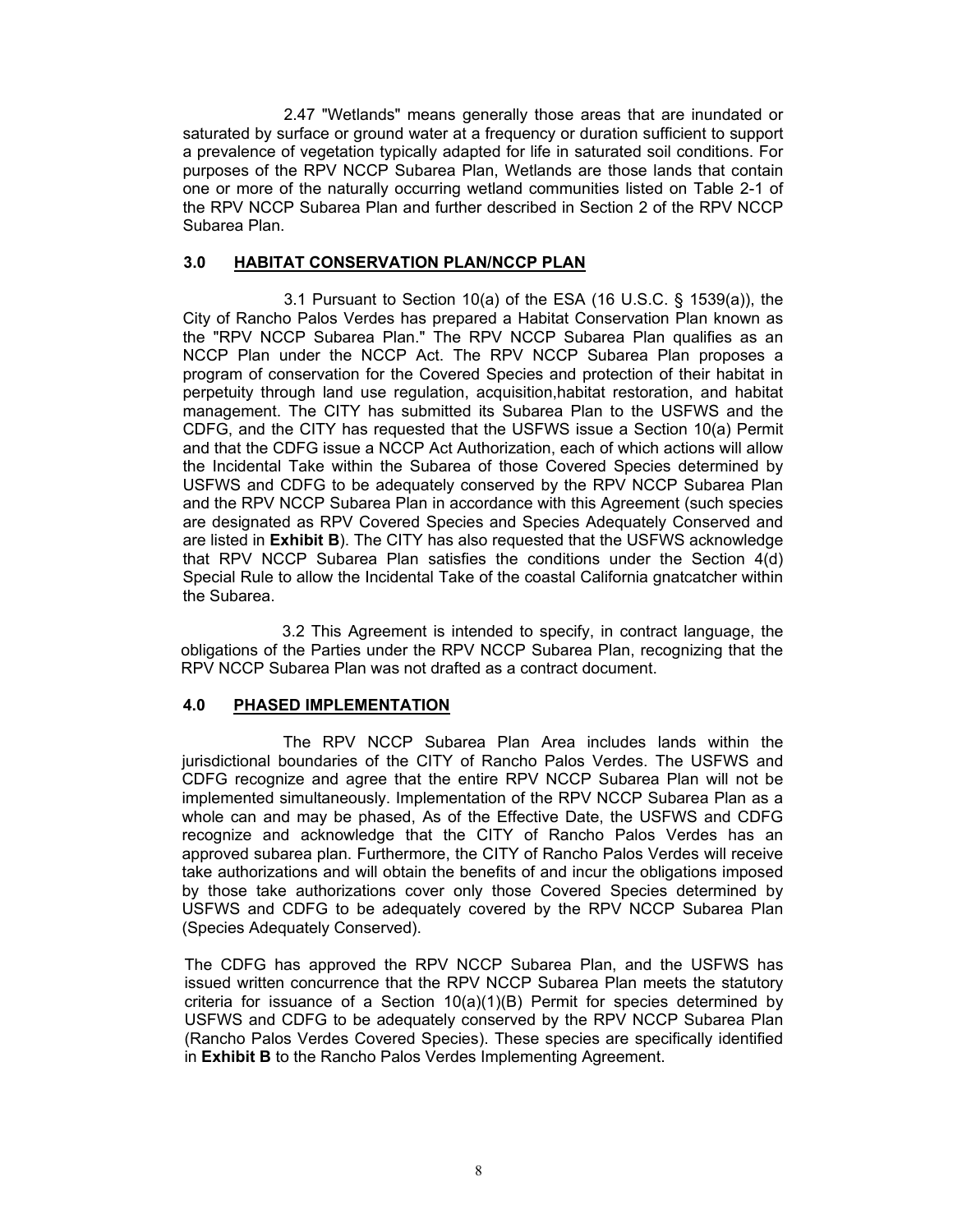## **5.0 SEVERABILITY**

The USFWS and CDFG recognize and agree that the take authorizations received by the CITY with respect to Species Adequately Conserved are independent and severable from the other take authorizations which have been or will be issued to other potential Participating Local Jurisdictions or Participating Special Entities, except as otherwise provided in this section. Subject to other provisions of this Agreement, the CITY's take authorizations for Species Adequately Conserved will remain effective so long as the CITY fulfills its obligations under the Subarea Plan, this Agreement, and the Section 10(a)(I)(B) Permit and NCCP Act Authorization to implement the RPV NCCP Subarea Plan through the RPV NCCP Subarea Plan, including its obligation under Section 9.14 to enforce the terms of the Subarea Plan, this Agreement and the Section 10(a)(I)(B) Permit and NCCP Act Authorization as to itself and to all Third Party Beneficiaries who receive Incidental Take authorization through the CITY's Section 10(a)(1)(B) Permit and NCCP Act Authorization.

As to all other persons and entities within the CITY's jurisdiction and control, the CITY agrees to prohibit, through enforcement of its municipal code, development or other activities contrary to the Subarea Plan, whether or not those parties receive Incidental Take authorization through the CITY's take authorizations. The CITY's take authorizations with respect to Species Adequately Conserved may not be suspended, revoked or terminated without its consent due solely to the actions or inactions of any other person or entity, unless USFWS or CDFG determine that continuation of the permitted activity would appreciably reduce the likelihood of the survival and recovery in the wild of a Species Adequately Conserved or the actions or inactions of such persons or entities renders the CITY unable to implement the RPV NCCP Subarea Plan.

## **6.0 LEGAL AUTHORITY OF THE USFWS**

The USFWS enters into this Agreement pursuant to the ESA, the Fish and Wildlife Coordination Act (16 U.S.C. § 661 - 666e), and the Fish and Wildlife Act of 1956 (16 U.S.C.  $\S$  742(f) et seq.). Section 10(a)(1)(B) of the ESA, 16 U.S.C. § 1539(a)(1)(B), expressly authorizes the USFWS to issue a Section 10(a) Permit to allow the Incidental Take of animal species listed as threatened or endangered under the ESA. The legislative history of Section 10(a)(1)(B) and the No Surprises Rule codified at 50 CFR 17.22(b)(5) and 17.32(b)(5) clearly indicates that Congress also contemplated that the USFWS may approve Habitat Conservation Plans that protect unlisted species as if they were listed under the ESA, and that in doing so the USFWS may provide Section  $10(a)(1)(B)$  assurances for such unlisted species.

## **7.0 LEGAL AUTHORITY OF THE CDFG**

The CDFG enters into this Agreement pursuant to the NCCP Act. CDFG may authorize the Take of RPV Covered Species pursuant to Fish and Game Code Section 2835 without respect to whether those species are listed under CESA.

## **8.0 SATISFACTION OF LEGAL REQUIREMENTS**

In order to fulfill the legal requirements that will allow the USFWS to issue the Section 10(a)(I)(B) Permit, an NCCP must provide measures that are intended to ensure that any Take occurring within the Subarea will be incidental; that the impacts of such Incidental Take will, to the maximum extent practicable, be minimized and mitigated; that adequate funding to implement the NCCP will be provided; and that the Incidental Take will not appreciably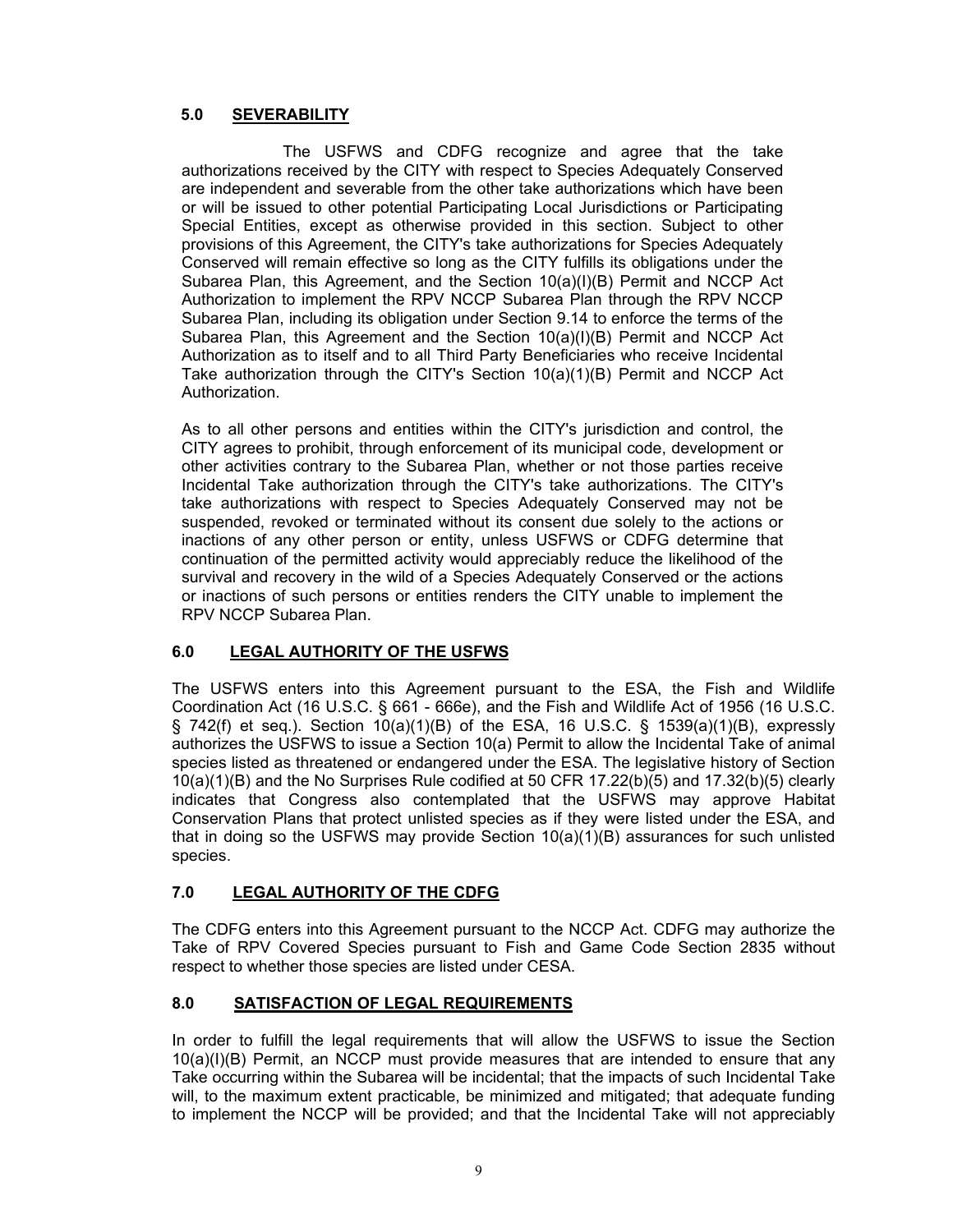reduce the likelihood of the survival and recovery of the Covered Species in the wild. The USFWS has found that RPV NCCP Subarea Plan, as implemented pursuant to this Agreement, provides such measures and satisfies the legal requirements necessary for the USFWS to issue a Section 7 0(a)(1)(B) Permit authorizing the Incidental Take of Rancho Palos Verdes Covered Species, and to provide certainty in the form of specific assurances contained in the No Surprises Rule. Likewise, the CDFG finds that the RPV NCCP Subarea Plan, as implemented pursuant to this Agreement, satisfies the legal requirements necessary for the CDFG to issue a NCCP Act Authorization authorizing the Incidental Take of Rancho Palos Verdes Covered Species, and to provide certainty in the form of specific assurances contained in this Agreement.

#### **9.0 MUTUAL ASSURANCES**

9.1 Purpose The primary purpose of this Agreement is to provide for the longterm reconciliation of new land development within the RPV NCCP Subarea Plan Area with the conservation and protection of the Rancho Palos Verdes Covered Species. Based on and in consideration of this Agreement, the RPV NCCP Subarea Plan, the Parties hereby agree on and the USFWS and CDFG hereby provide assurances pursuant to their respective regulatory authorities to the CITY, Participating Special Entities, and Third Party Beneficiaries with regard to the following provisions contained in this Section 9.0.

- 9.2. "No Surprises'' Assurances of USFWS and CDFG Assurances:
- (a) "Unforeseen Circumstances". As provided in 50 C.F.R. 17.3, the term "Unforeseen Circumstances" shall mean changes in circumstances affecting a species or geographic area covered by the RPV NCCP Subarea Plan that could not reasonably have been anticipated by the plan developers, USFWS, and CDFG at the time of the Plan's negotiation and development, and that results in a substantial and adverse change in the status of a Covered Species.
- (1) "No Surprises" Assurances". Pursuant to the No Surprises Rule at 50 C.F.R. Sections 17.3, 17.22(b)(5) and 17.32(b)(5), and provided that the CITY is properly implementing the RPV NCCP Subarea Plan, USFWS shall not require the CITY to provide additional land, water or other natural resources, or financial compensation or additional restrictions on the use of land, water, or other natural resources beyond the level provided for under the RPV NCCP Subarea Plan, this Agreement and the Section 10(a)(l)(B) Permit with respect to Covered Activities without the consent of the CITY. Adaptive Management modifications and plan responses to Changed Circumstances are provided for under the RPV NCCP Subarea Plan and therefore are not subject to the restrictions on additional mitigation contained in the No Surprises Rule. If USFWS makes a finding of unforeseen circumstances during the period necessary to determine the nature and location of additional or modified mitigation, the CITY will avoid contributing to appreciably reducing the likelihood of the survival and recovery of the affected species and will exercise its enforcement authorities as provided by law as to third persons under the CITY's jurisdiction and control that are carrying out Covered Activities, to avoid such third persons contributing to appreciably reducing the likelihood of the survival and recovery of the affected species.
- (2) CDFG Assurances. Except as otherwise provided in this subsection or required by law, CDFG shall not require the CITY to provide, without its consent, additional land, water or financial compensation, or additional restrictions on the use of land, water, or other natural resources, for the purpose of conserving RPV Covered Species with respect to Covered Activities in the event of Unforeseen Circumstances, provided the CITY is properly implementing this Agreement and the RPV NCCP Subarea Plan. The provisions of this Agreement and the RPV NCCP Subarea Plan that address adaptive management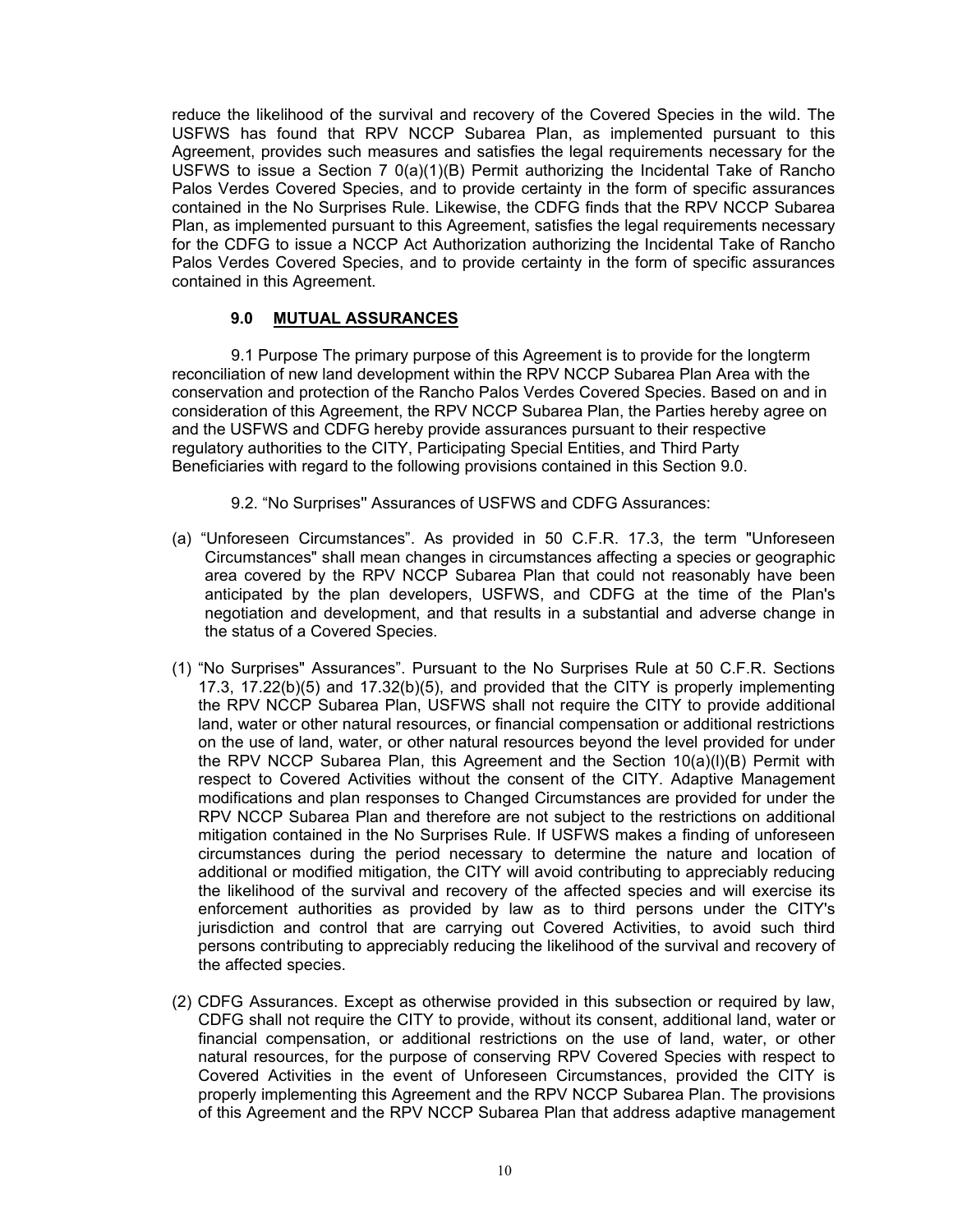and Changed Circumstances, including changes to the legal status of fully protected species and non-covered species, are not Unforeseen Circumstances and therefore are not subject to these assurances.

- (3) Unforeseen Circumstances Finding. In the event that USFWS, CDFG or the CITY believes that Unforeseen Circumstances may exist in accordance with the "No Surprises" rule, it shall immediately notify the other Parties. Within 30 days of such notice, if USFWS believes an Unforeseen Circumstance exists, it shall provide written notice of its proposed finding of Unforeseen Circumstances to the other Parties. USFWS shall clearly document the basis for the proposed finding regarding the existence of Unforeseen Circumstances pursuant to the requirements of 50 C.F.R. §17.22(b)(5)(iii)(C) and 17.32(b)(5)(iii)(C). Within fifteen (15) days of receiving such notice, the CITY, USFWS and CDFG shall meet or confer to consider the facts cited in the notice and potential changes to the RPV NCCP Subarea Plan's Operating Conservation Program or management and operation of the Reserve lands. Pursuant to 50 C.F.R 17.22(b)(5)(iii)(C) and 50 C.F.R. 17.32(b)(5)(iii)(C) USFWS shall make an Unforeseen Circumstances finding based on the best scientific evidence available, after considering any responses submitted by the CITY pursuant to this section. USFWS and CDFG shall have the burden of demonstrating that Unforeseen Circumstances exist.
- (4) Effect of Unforeseen Circumstances Finding. Pursuant to 50 C.F.R. 17.22(b)(5) and 17.32(b)(5), in the event that USFWS makes a finding of Unforeseen Circumstances and additional conservation and mitigation measures are deemed necessary to respond to such Unforeseen Circumstances, USFWS may require Additional Conservation Measures from the CITY where the RPV NCCP Subarea Plan is being properly implemented, but only if such measures are limited to modifications within the Reserve lands and the RPV NCCP Subarea Plan's Operating Conservation Program for the affected species and maintain the original terms of the RPV NCCP Subarea Plan to the maximum extent possible. Additional conservation and mitigation measures shall not involve the commitment of additional land, water or financial compensation or additional restrictions on the use of land, water or other natural resources without the consent of the CITY.
- (5) Interim Obligations Upon a Finding of Unforeseen Circumstances. If USFWS makes a finding of Unforeseen Circumstances during the period necessary to determine the nature and extent of additional measures required and available, if any, to address the unforeseen circumstances, the CITY will avoid appreciably reducing the likelihood of the survival and recovery of the affected species and will exercise its enforcement authorities as provided by law as to third persons under the CITY's jurisdiction and control that are carrying out Covered Activities, to avoid such third persons contributing to appreciably reducing the likelihood of the survival and recovery of the affected species.
- (b) *Changed Circumstances*
- (1) Changed Circumstances Defined. As provided in 50 C.F.R. 17.3, the term "Changed Circumstances" means changes in circumstances affecting a species or the geographic area covered by the RPV NCCP Subarea Plan that can reasonably be anticipated by CITY, USFWS, and CDFG and that can be planned for in the RPV NCCP Subarea Plan (e.g. the listing of a new non-covered species, or a fire or other natural catastrophic event in areas prone to such events.) Changed circumstances and planned responses to those circumstances are described in Section 5 of the RPV NCCP Subarea Plan.

(2) CITY-Initiated Response to Changed Circumstances. The CITY will immediately notify USFWS and CDFG upon learning that any of the Changed Circumstances listed in Section 5.7.2 of the RPV NCCP Subarea Plan has occurred, and shall provide written notice within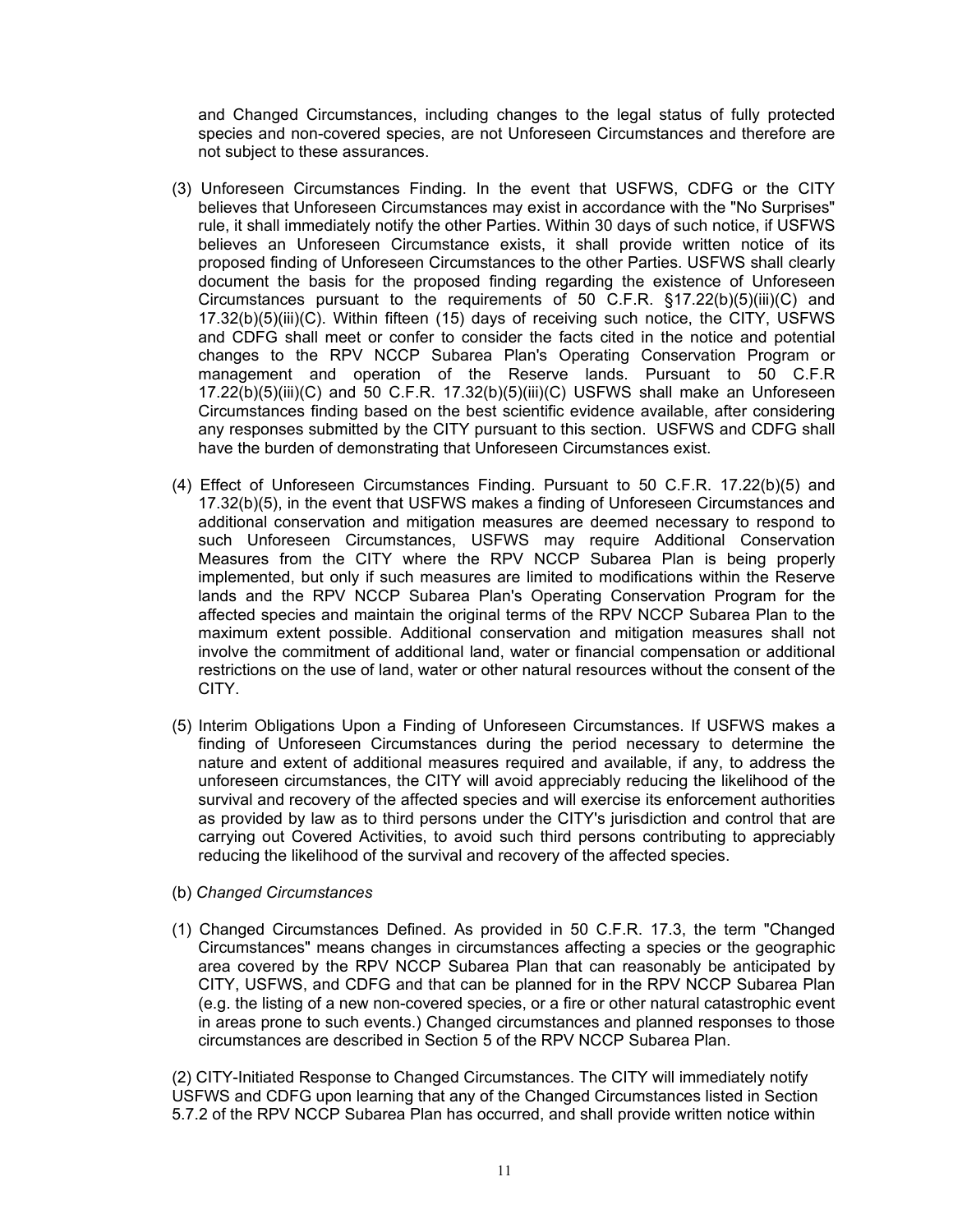seven (7) days. Within 30 days, the CITY shall modify its activities and shall require affected third persons under its direct control to modify their activities, as appropriate, in accordance with Chapter 5 of the RPV NCCP Subarea Plan, to the extent necessary to minimize and mitigate the effects of the Changed Circumstances. The CITY shall report to USFWS and CDFG on its actions. Such modifications will be initiated without awaiting notice from USFWS or CDFG. Such modifications are provided for in the RPV NCCP Subarea Plan and do not constitute Unforeseen Circumstances or require amendment of the Section 10(a)(1)(B) Permit, NCCP Authorization, or the RPV NCCP Subarea Plan.

- (3) USFWS-Initiated or CDFG-Initiated Response to Changed Circumstances. If USFWS or CDFG determines that Changed Circumstances have occurred and that the CITY has not responded in accordance with Section 5 of the RPV NCCP Subarea Plan, the USFWS or CDFG will so notify the CITY and, as appropriate, direct the CITY to make the required changes. Within thirty (30) days after receiving such notice, the CITY, will make the required changes and report to USFWS and CDFG on its action. Such changes are provided for in the RPV NCCP Subarea Plan, and do not constitute Unforeseen Circumstances or require amendment of the Section 10(a)(1)(B) Permit, NCCP Authorization, or the RPV NCCP Subarea Plan. The USFWS may extend the period of time in which to implement the CITY's planned responses upon the CITY's showing of good cause, which extension will not be unreasonably withheld.
	- 9.3. Future Listings.
- A. Consideration of the RPV NCCP Subarea Plan and Similar Plans. To the extent required and permitted by the ESA, the CESA and the NCCP Act, the USFWS and CDFG shall take into account the species and habitat conservation provided under the RPV NCCP Subarea Plan, this Agreement, and the species and habitat conservation provided through all other existing conservation efforts (including, but not limited to, other plans approved under the ESA, CESA, or NCCP Act, and any relevant conservation agreements), as well as all information and data developed in the course of these efforts which is made available to them, in any future determinations, and in any future recommendations from the CDFG to the California Fish and Game Commission, concerning the potential listing as threatened or endangered of any RPV Covered Species or any other species which is not so listed as of the Effective Date, or the potential designation of any critical habitat for any species.
- B. Rancho Palos Verdes Covered Species. If a RPV Covered Species is not listed as threatened or endangered under the ESA as of the Effective Date, and becomes so listed during the term of this Agreement, then the Section  $10(a)(I)(B)$  Permit shall become effective with respect to such species concurrent with its listing as threatened or endangered. The NCCP Act Authorization authorizes incidental take of all RPV Covered Species except five fully protected species from the Effective Date of Take Authorizations; for that reason, the subsequent CESA listing or candidate status of a RPV Covered Species will have no effect on the scope of the NCCP Act Authorization.
- C. Non-Covered-Species. If a species that is not a RPV Covered Species is subsequently proposed for listing as threatened or endangered under the ESA or CESA or is accepted by the California Fish and Game Commission as a candidate for listing under CESA after the Effective Date, and it is determined by the USFWS or CDFG based on reliable scientific evidence that such species occurs in the Subarea, the USFWS and CDFG will (1) work with the CITY to identify, within six (6) months, the conservation measures, if any, that are necessary to adequately protect the species, and (2) determine whether such conservation measures are beyond those proscribed by the RPV NCCP Subarea Plan. Although such conservation measures may be identified after such species is proposed for listing, the CITY may choose not to approve and implement such measures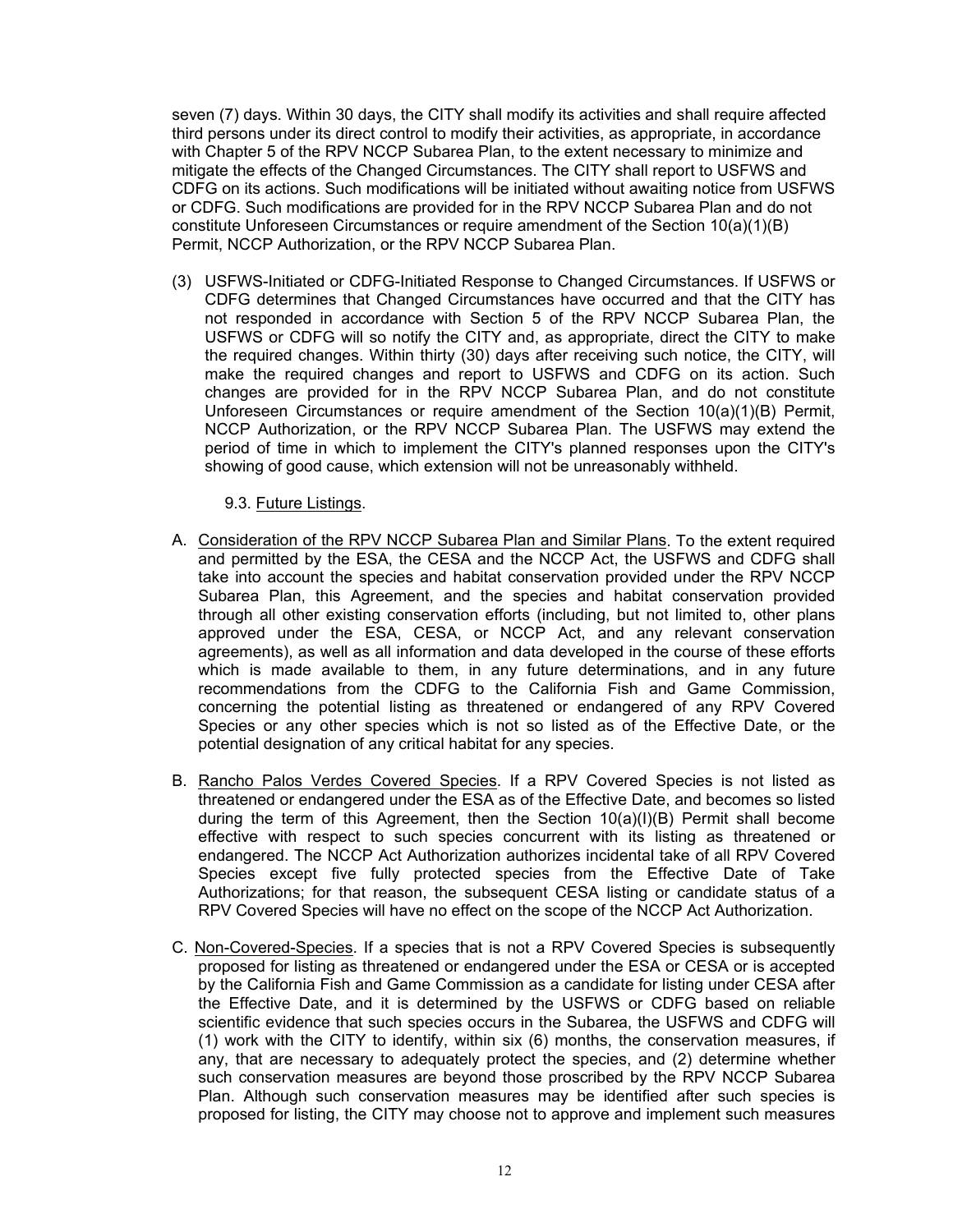until the species is actually listed. Upon application by the CITY that meets the requirements of the ESA and the NCCP Act, and following compliance with applicable procedures, Incidental Take of a non-covered, listed species shall be authorized provided the legal standards for such authorization have been met.

- 1. Adequate Conservation Measures Already in the RPV NCCP Subarea Plan. If the conservation measures already contained in the RPV NCCP Subarea Plan, as implemented through the RPV NCCP Subarea Plan and other approved Subarea Plans, are adequate to fulfill the conservation measures identified pursuant to subsection 9.3.C above, then upon application by the CITY for Take Authorization for such species and following satisfaction of applicable review procedures as required by the ESA and the NCCP Act, the Parties will amend this Agreement to add such species to the list of RPV Covered Species and, if appropriate, to the list of Species Adequately Conserved and, following compliance with all applicable statutory and regulatory requirements, the USFWS and CDFG shall issue Section 10(a)(1)(B) Permit and NCCP Act Authorization for such species effective for the remaining term of this Agreement.
- 2. Inadequate Conservation Measures in the NCCP Subregional Plan.
- a. Additional Conservation Measure Priorities. If the conservation measures already contained in the RPV NCCP Subarea Plan, and this Agreement, do not adequately fulfill the conservation measures identified pursuant to subsection 9.3.C above, then the USFWS and CDFG will work with the CITY to identify, and jointly implement the Additional Conservation Measures necessary to add such species to the list of RPV Covered Species or the list of Species Adequately Conserved. In developing a set of Additional Conservation Measures, the Parties will look to the following, in order of preference:
	- i. Habitat management practices and enhancement opportunities within the NCCP planning area using existing management resources, provided the redirection of such resources does not adversely affect any Covered Species.
	- ii. Habitat acquisition through the allocation of Federal, State, regional and/or local funds identified for RPV NCCP Subarea Plan implementation, provided such allocation does not adversely affect any Covered Species.
- b. Developing Additional Conservation Measures. If the foregoing options are not adequate to fulfill the conservation measures identified pursuant to subsection 9.3.C above, then the USFWS and CDFG will work with the CITY to identify, consistent with the ESA and the NCCP Act, the Additional Conservation Measures necessary to add such species to the list of RPV Covered Species and, if appropriate, to the list of Species Adequately Conserved, including measures beyond those required by the RPV NCCP Subarea Plan. Preference will be given by the USFWS and CDFG to Additional Conservation Measures that do not require additional mitigation or dedications of land. Although the Additional Conservation Measures necessary to add such species to the list of RPV Covered Species and the list of Species Adequately Conserved may be identified at or after the time the species is proposed for listing, the CITY will not be required to approve or implement these Additional Conservation Measures until such time as the species is actually listed and take authorization for such species is granted to the CITY.
- c. Significantly Conserved Vegetation Communities. If any species described in subsection 9.3.C, above, is dependent upon a Significantly Conserved Vegetation Community listed on **Exhibit C** to this Agreement, and if subarea plans in the subregion are in effect and are being implemented consistent with their terms, then the USFWS and CDFG will, subject to the availability of appropriated funds, contribute in partnership, to the same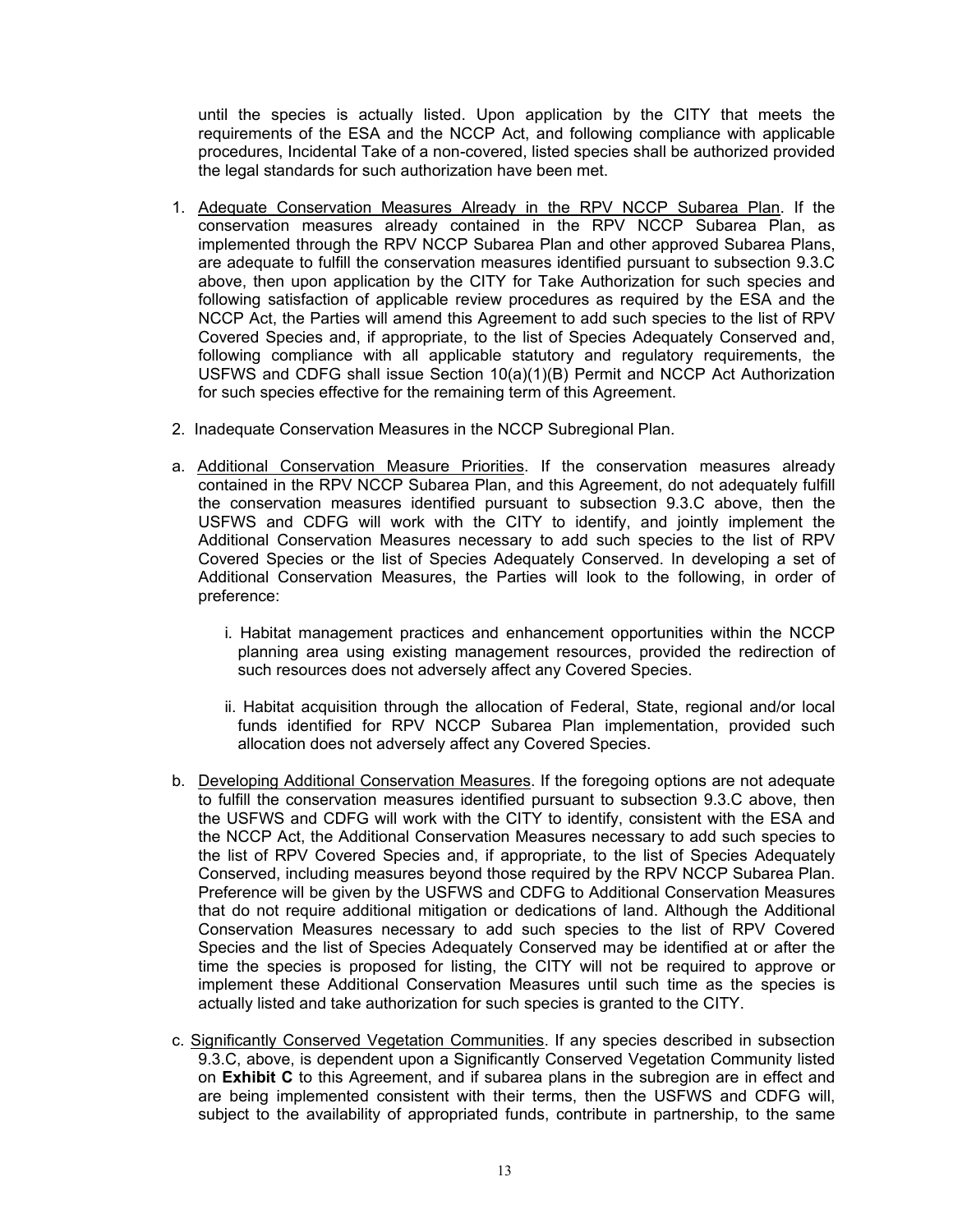extent committed within the RPV NCCP Subarea Plan for Covered Species, with the CITY toward the land acquisition, management, and monitoring required to achieve the level of conservation necessary within the Significantly Conserved Vegetation Communities, for such species to be added to the list of RPV Covered Species or list of Species Adequately Conserved once such species become listed under the ESA or CESA. The commitment of the USFWS and CDFG to contribute their proportionate share(s) to the conservation of the species shall be contingent on the CITY's commitment of its proportionate share. In addition, if the USFWS or CDFG fail to provide their proportionate contributory share(s), neither the CITY nor Third Party Beneficiaries will be obligated to provide the USFWS and/or CDFG share(s), in which case the species would not be added to the list of RPV Covered Species or list of Species Adequately Conserved.

- d. Sufficiently Conserved Vegetation Communities. If any species described in subsection 9.3.C, above, is dependent upon a Sufficiently Conserved Vegetation Community listed on **Exhibit C** to this Agreement, and if the take authorizations for The CITY and elsewhere in the subregion are in effect and are being implemented consistent with their respective subarea plans, then the USFWS and CDFG will use all of their legal authorities to provide for the conservation and management, maintenance and monitoring of the habitat of such species, within the Sufficiently Conserved Vegetation Communities, sufficient to enable the addition of such species to the list of RPV Covered Species or list of Species Adequately Conserved, and to enable the issuance of the Section 10(a)(I)(B) Permit and NCCP Act Authorization take authorizations for such species in the event they become listed tinder the ESA or CESA. For purposes of this paragraph, steps within the legal authority of USFWS include, but are not limited to, USFWS-funded habitat acquisition, USFWS-funded species relocation, and land exchanges to secure necessary habitat. For purposes of this paragraph, steps within the legal authority of CDFG include, but are not limited to, CDFG-funded acquisition, CDFG-funded species management and CDFG-funded species relocation. Consequently, the CITY shall not be required, without its consent, to provide any conservation or management, maintenance and monitoring for such species beyond that provided in the RPV NCCP Subarea.
- e. Application for Take Authorization. The CITY makes no representation or commitment to pursue a Section 10(a)(1)(B) Permit from the USFWS or a NCCP Act Authorization from the CDFG for non-covered species. Upon the listing of a non-covered species and until such non-covered species is added to the list of RPV Covered Species and, if appropriate, to the list of Species Adequately Conserved, the CITY shall comply with the no take/no adverse modification/no jeopardy measures identified pursuant to Section 5.7.2 of the RPV NCCP Subarea Plan with respect to such non-covered species. The USFWS and CDFG shall process any applications for take authorization which may be submitted for such species in accordance with the requirements of the ESA, CESA and/or the NCCP Act.
- f. Applicability of Significantly and Sufficiently Conserved Vegetation Communities Assurances. The assurances provided under subsections c and d above are not applicable to the Pacific pocket mouse as a currently listed species, and shall not apply to evaluated species in the RPV NCCP Subarea Plan that are not RPV Covered Species or Species Adequately Conserved and which are not dependent on Significantly or Sufficiently Conserved Vegetation Communities.

#### 9.4. Migratory Bird Treaty Act.

A. Migratory Birds other than Bald Eagle. The Section 10(a)(1)(B) Permit issued pursuant to this Agreement also constitutes a Special Purpose Permit under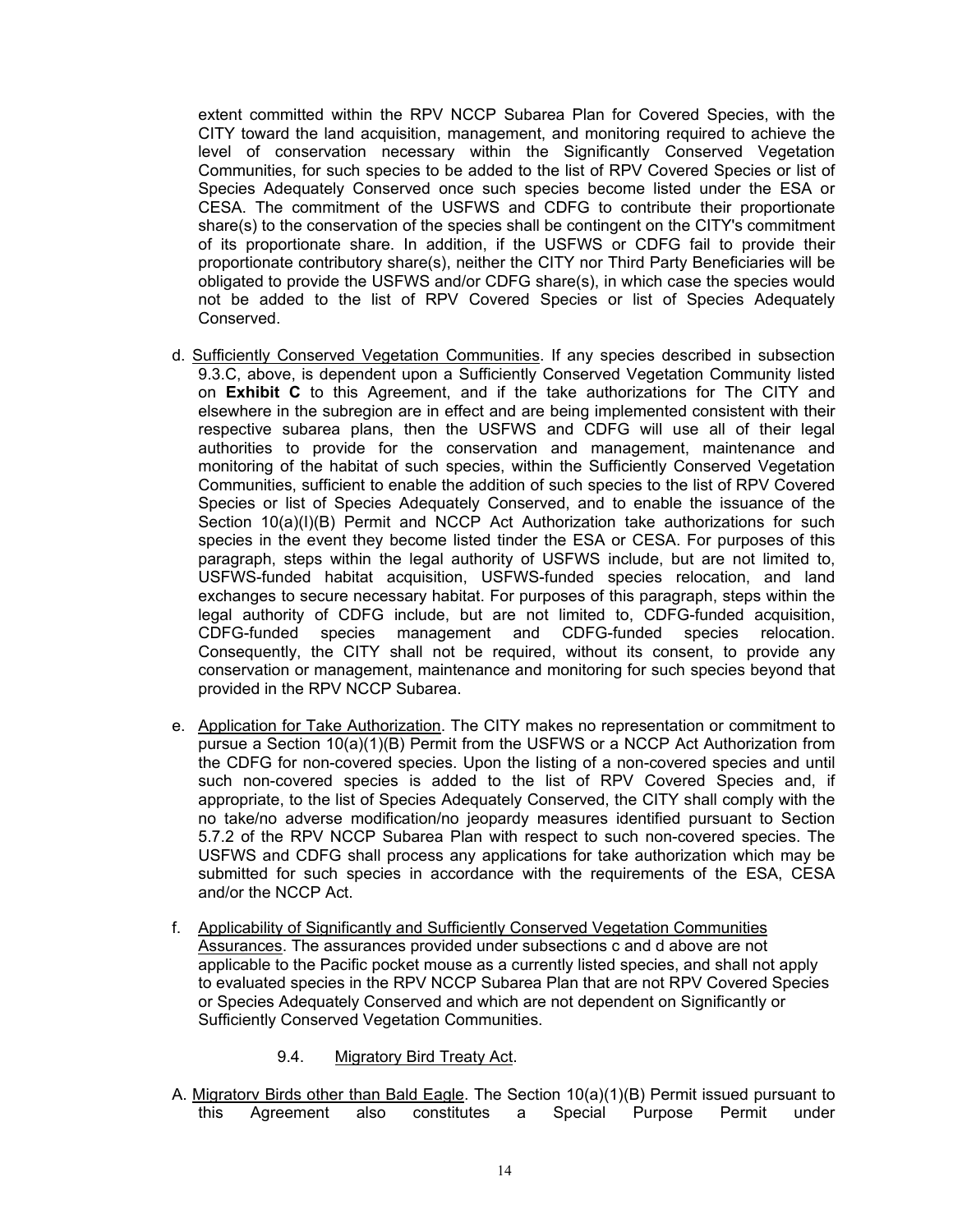50 C.F.R. § 21.27 for the Take of RPV Covered Species and Species Adequately Conserved that are listed as threatened or endangered under the ESA and that are also protected by the Migratory Bird Treaty Act, except for the Bald Eagle. The Take of such species in conjunction with any public or private land development project authorized and approved by the CITY in accordance with this Agreement, the RPV NCCP Subarea Plan and the Section  $10(a)(1)(B)$  Permit will not constitute a violation of the MBTA. Such Special Purpose Permit shall be valid for a period of three years from the Effective Date, provided the Section 10(a)(1)(B) Permit remains in effect for such period. Such Special Purpose Permit shall be renewed, provided that the CITY continues to fulfill its obligations under this Agreement. Each such renewal shall be valid for the maximum period of time allowed by 50 C.F.R. § 21.27 or its successor at the time of renewal.

- B. Bald Eagle. Should the Take of the Bald Eagle occur incidental to any public or private land development project authorized and approved by the CITY in accordance with this Agreement, the USFWS will not refer such Take for prosecution under either the MBTA or the Bald Eagle Protection Act of 1940, as amended (16 U.S.C. §§ 668 - 668d).
- C. Future Environmental Documentation. In issuing any permits or other approvals pertaining to land development activities within the CITY for any RPV Covered Species, and subject to all of the requirements of NEPA, the USFWS shall rely on and shall utilize the EIR/EA prepared in conjunction with the RPV NCCP Subarea Plan as the NEPA environmental document for such permits and approvals and for any other approval process subject to its jurisdiction or involvement with regard to potential impacts on RPV Covered Species. To the maximum extent possible under CEQA, CDFG shall rely on and shall utilize the EIR/EA prepared in conjunction with the RPV NCCP Subarea Plan as appropriate CEQA documentation for any future approvals regarding potential impacts to RPV Covered Species related to land development within the Subarea. Subsequent activities will be examined in light of the Subarea Plan EIR/EA to determine whether additional environmental documentation is required under NEPA or CEQA.
- D. Use of Subarea Plan EIR/EA as "Program EIR/EA". The Parties understand and intend that the EIR/EA prepared in conjunction with the RPV NCCP Subarea Plan will operate as a "program" EIS and EA to the extent such use is consistent with applicable provisions of the NEPA and CEQA, including the Council on Environmental Quality's NEPA regulations (40 C.F.R. § 1500 et seq.) and the CEQA Guidelines (14 C.C.R. § 15000 et seq.). Accordingly, the CITY shall, consistent with the provisions of CEQA, rely on and utilize the EIR prepared in conjunction with the RPV NCCP Subarea Plan in evaluating future land use decisions, and in issuing any permits or other approvals within the Subarea. Subsequent activities will be examined in light of the program EIR/EA to determine whether additional environmental documentation is required under NEPA or CEQA.

9.5. Federal and State ontributions. The USFWS and CDFG shall apply their best efforts to contribute public lands and funds to the acquisition and management, maintenance and monitoring of habitat lands within the Habitat Reserve. Habitat land acquired and added to the Reserve through such means shall not be counted as mitigation for any public or private project but will be counted towards the conservation goals of the RPV NCCP Subarea Plan. To the maximum extent appropriate after considering the location of the impacts, the USFWS and CDFG shall direct that the acquisition of land for offsite mitigation of impacts from federal and state projects within the RPV NCCP Subarea Planning Area, and lands banked for such projects, be located within the Reserve.

9.6. Public Facility Provider and Special Districts. The Parties shall cooperate to encourage regional public facility providers, and local special districts such as water districts and sewer districts, to become Participating Special Entities. However, the Parties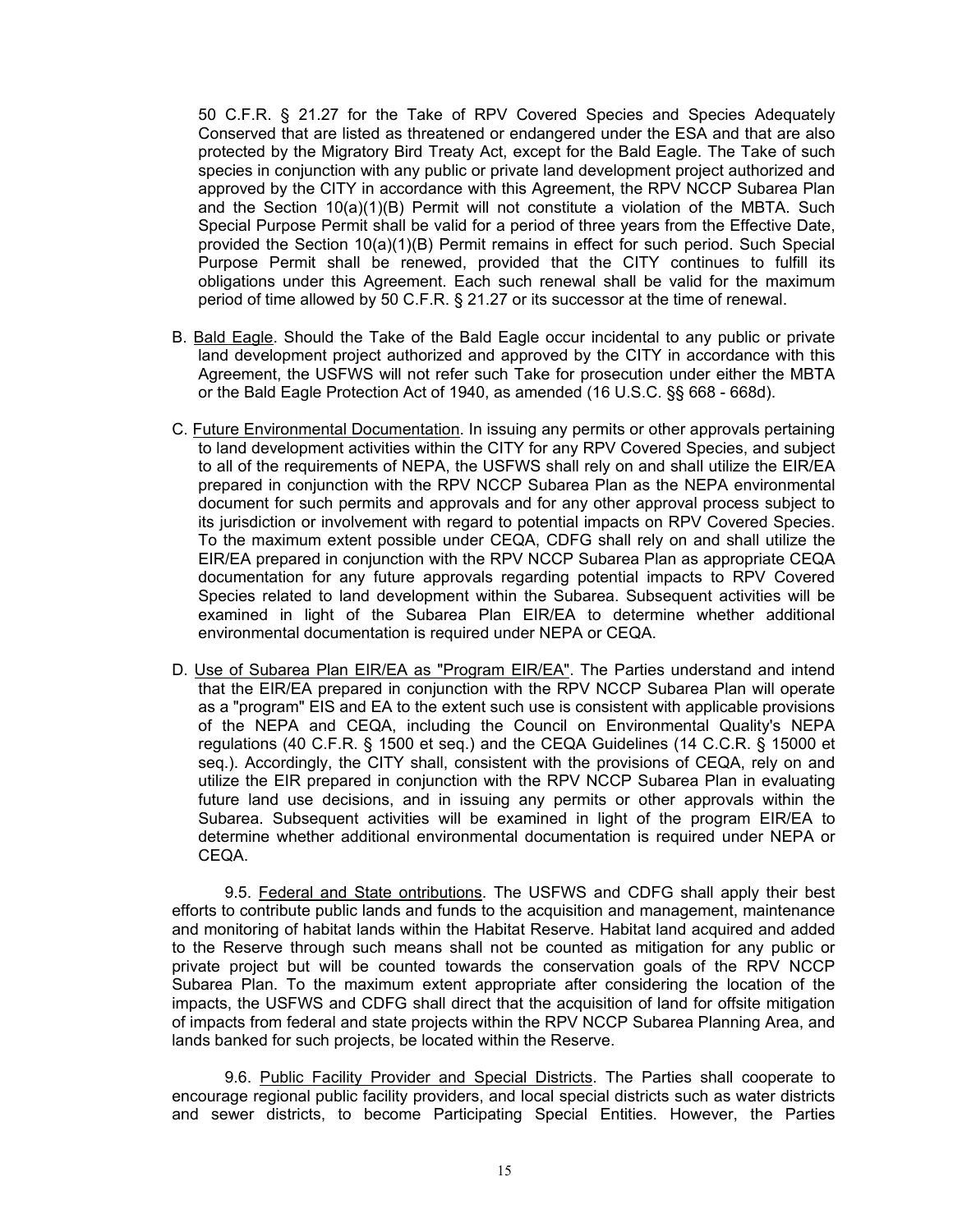acknowledge that regional public facility providers and special districts may apply for separate incidental take authorization from the USFWS and CDFG separate and apart from the RPV NCCP Subarea Plan.

9.7. Special Rules Under Section 4(d). In the event that the USFWS promulgates a new special rule for a Covered Species pursuant to Section 4(d) of the ESA (16 U.S.C. § 1533(d), as implemented by 50 C.F.R. § 17.31(c)), the USFWS shall consider the RPV NCCP Subarea Plan in developing the special rule, and shall ensure that the special rule will not affect the validity or alter the terms of any take authorization for Covered Species issued in accordance with an approved subarea plan.

9.8. Contribution and Banking of Excess Conservation. Lands contributed to the Reserve by persons or public or private entities in excess of the conservation requirements imposed by the CITY in accordance with Section 10 of this Agreement may either be used by such owner as mitigation for that owner's subsequent development project(s), or it may be "banked" by those owners in accordance with Section 9.9 of this Agreement. Such banked lands can later be used to provide mitigation for future development projects of other owners within the Subarea subject to the provisions of an approved conservation bank.

9.9. Conservation Banks. The USFWS and CDFG agree that the CITY is authorized to enter into agreements with the USFWS, CDFG, and other third parties to establish and implement Conservation Banks for land contributed in perpetuity to the Reserve in excess of any conservation requirement imposed by the CITY in accordance with Section 10 of this Agreement. These Conservation Banks shall be consistent with the RPV NCCP Subarea Plan and shall comply with all applicable laws, policies and procedures existing at the time of bank approval, including but not limited to the "Official Policy on Conservation Banks" issued by the California Resources Agency (April 7, 1995) and the "Supplemental Policy Regarding Conservation Banks Within the NCCP Area of Southern California" issued by the USFWS and CDFG (January 24, 1996), as they may be modified. The Parties agree that existing Conservation Bank agreements approved by the USFWS and CDFG prior to the Effective Date shall remain in full force and effect and be honored by the Parties after execution of this Agreement This Section 9.9 shall apply to any public lands within the Reserve banked as mitigation for future development by the CITY, in accordance with this Agreement.

9.10. Habitat Conservation Measures. Habitat conservation measures provided for in the RPV NCCP Subarea Plan, including habitat management within the Reserve, shall be implemented through the policies and local regulations established by the CITY pursuant to Section 10.0 of this Agreement.

9.11. Growth Inducing Impacts. Because the RPV NCCP Subarea Plan as implemented through the RPV NCCP Subarea Plan and other approved Subarea Plans is designed to mitigate for the direct, indirect and cumulative impacts of development within the RPV NCCP Subarea Planning Area once mitigation has been imposed upon the CITY or a Third Party Beneficiary for a proposed land development project in conformance with Sections 10 and 17.1 A of this Agreement, the CITY or a Third Party Beneficiary shall not be required by USFWS or CDFG to provide any additional mitigation for any growth inducing impacts such project may have on a RPV Covered Species and its habitats covered by the RPV NCCP Subarea Plan.

9.12. Assurances for Covered Projects. For Covered Projects set forth in Tables 3-2 and 3-3 of the RPV NCCP Subarea Plan and **Exhibit D** to this Agreement, the Parties have determined that both the design of such projects and the mitigation related to RPV Covered Species conforms to the RPV NCCP Subarea Plan. Consequently, as long as the Covered Projects comply with their respective conditions of coverage, and any additional measures as may be imposed on the projects pursuant to the RPV NCCP Subarea Plan and this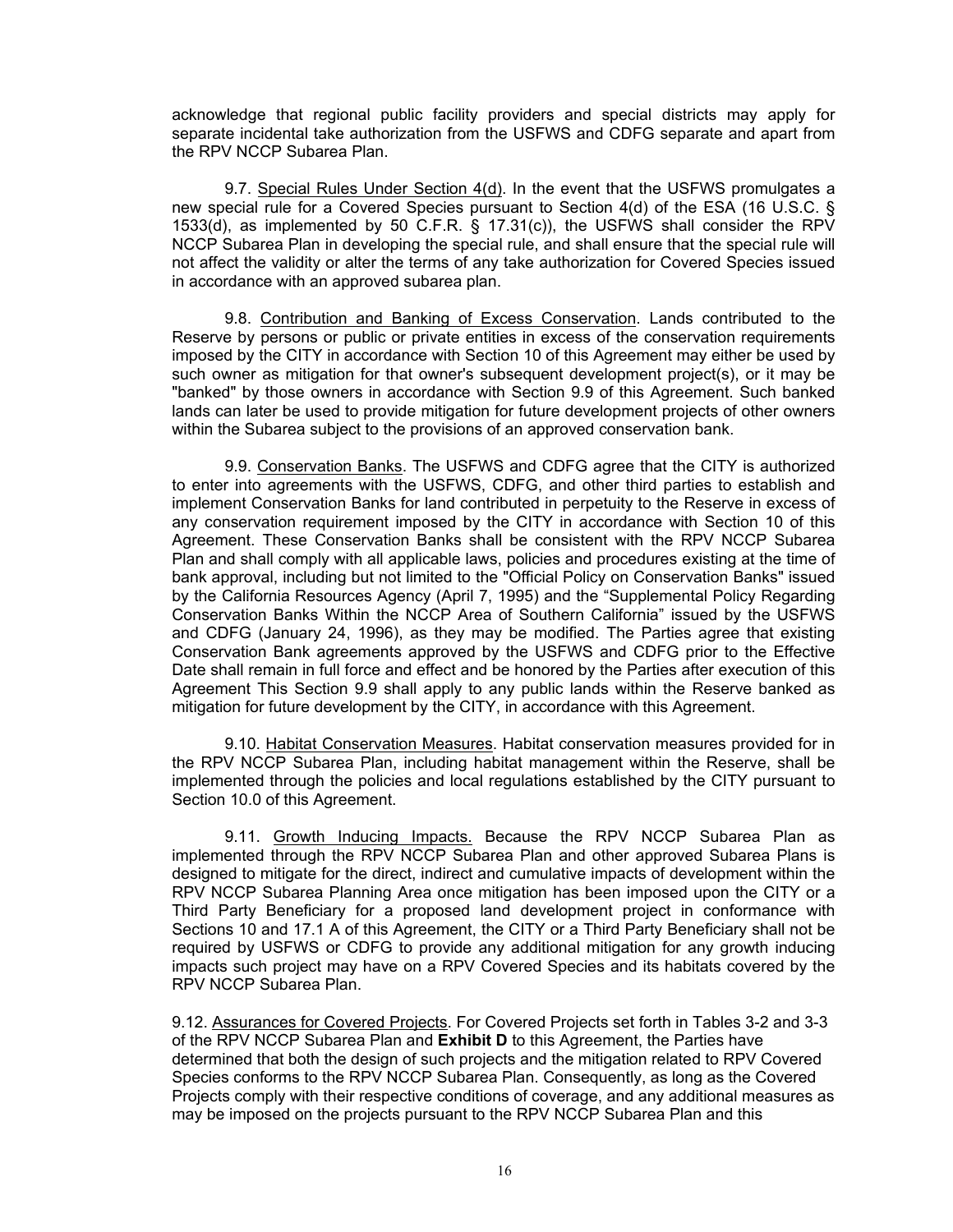Agreement, and maintain their status as Third Party Beneficiaries in accordance with Section 17 of this Agreement, Additional Conservation Measures will not be required of those projects for purposes of Incidental Take of RPV Covered Species, and the Parties shall not seek further mitigation related to such species for these projects except as specifically provided for under the Subarea Plan and this Agreement. Incidental Take shall be granted for such projects by the CITY through the land development approval process and associated land development or clearing/grubbing permit issued to each Covered Project prior to the start of land development on the site.

9.13. Critical Habitat. The USFWS agrees that it will consider the RPV NCCP Subarea Plan in its preparation of any proposed designation of critical habitat concerning any Covered Species and agrees that, consistent with 50 C.F.R. 424.12, the RPV NCCP Subarea Plan incorporates those special management considerations necessary to manage the Covered Species and their habitats in a manner that will provide "for the conservation of the species involved" within the RPV Subarea. Consistent with the No Surprises Rule set forth in Section 9.2 of this Agreement in the event that a critical habitat designation is made for any RPV Covered Species upon a determination by USFWS that CITY is properly implementing the RPV NCCP Subarea Plan, no additional mitigation in the form of land, land restrictions or financial compensation, beyond that provided for under the RPV NCCP Subarea Plan, shall be required of the CITY or Third Party Beneficiaries to mitigate for the impacts of Take resulting from a Covered Activity within the RPV Subarea as a result of such critical habitat designation without the consent of the CITY.

9.14. Dutv to Enforce. The CITY agrees to take all available and feasible actionswithin its legal authority to enforce the terms of the Section  $10(a)(1)(B)$  Permit and NCCP Authorization, the Subarea Plan, and this Agreement as to itself and to all persons or entities subject to the requirements of the RPV NCCP Subarea Plan, this Agreement and the Section 10(a)(1)(B) Permit and NCCP Authorization, specifically including the land development permitting and approval requirements set forth in Section 10 of this Agreement. The CITY shall reasonably exercise its legal authority to ensure that its local share of lands identified for preservation under the RPV NCCP Subarea Plan are conserved in perpetuity. Notwithstanding any other provision of this Agreement, if at any time following the expiration, termination, or any other end of this Agreement the CITY proposes to exercise its discretionary authority to modify the regulatory protections or legal encumbrances provided for such lands under the RPV NCCP Subarea Plan, the proposed modifications must be accomplished through a public process in which the public, the USFWS and CDFG receive advance notice and the opportunity to comment, and must be consistent with the RPV NCCP Subarea Plan and the RPV NCCP Subarea Plan such that there is no net loss of habitat value or acreage for the Covered Species. The CITY must promptly notify USFWS and CDFG or their respective successor agencies of such proposed modifications in advance, and explain how they achieve such consistency.

9.15. Annexation of Lands. To the extent permitted by law, the CITY shall enforce, as set forth in this Agreement, the terms of the Section 10(a)(1)(B) Permit and NCCP Act Authorization, RPV NCCP Subarea Plan, and this Agreement as to all persons or entities owning or developing land within the RPV NCCP Planning Area that become subject to the CITY's jurisdictional authority in the event of annexation or reorganization of such land from another jurisdiction, provided an annexation agreement is reached as described herein and approved by the Wildlife Agencies and provided further, that if the lands are annexed from another Local Participating Jurisdiction, that Local Participating Jurisdiction's take authorization for the annexed lands is transferred to the CITY. In all other cases, Take shall not be authorized on any lands that are the subject of an annexation proposal unless and until an annexation agreement is reached between the CITY, USFWS, CDFG, and the other affected jurisdiction, as may be appropriate, as part of the annexation process, and the Section 10(a)(1)(B) Permit, NCCP Act Authorization, Subarea Plan and, if necessary, this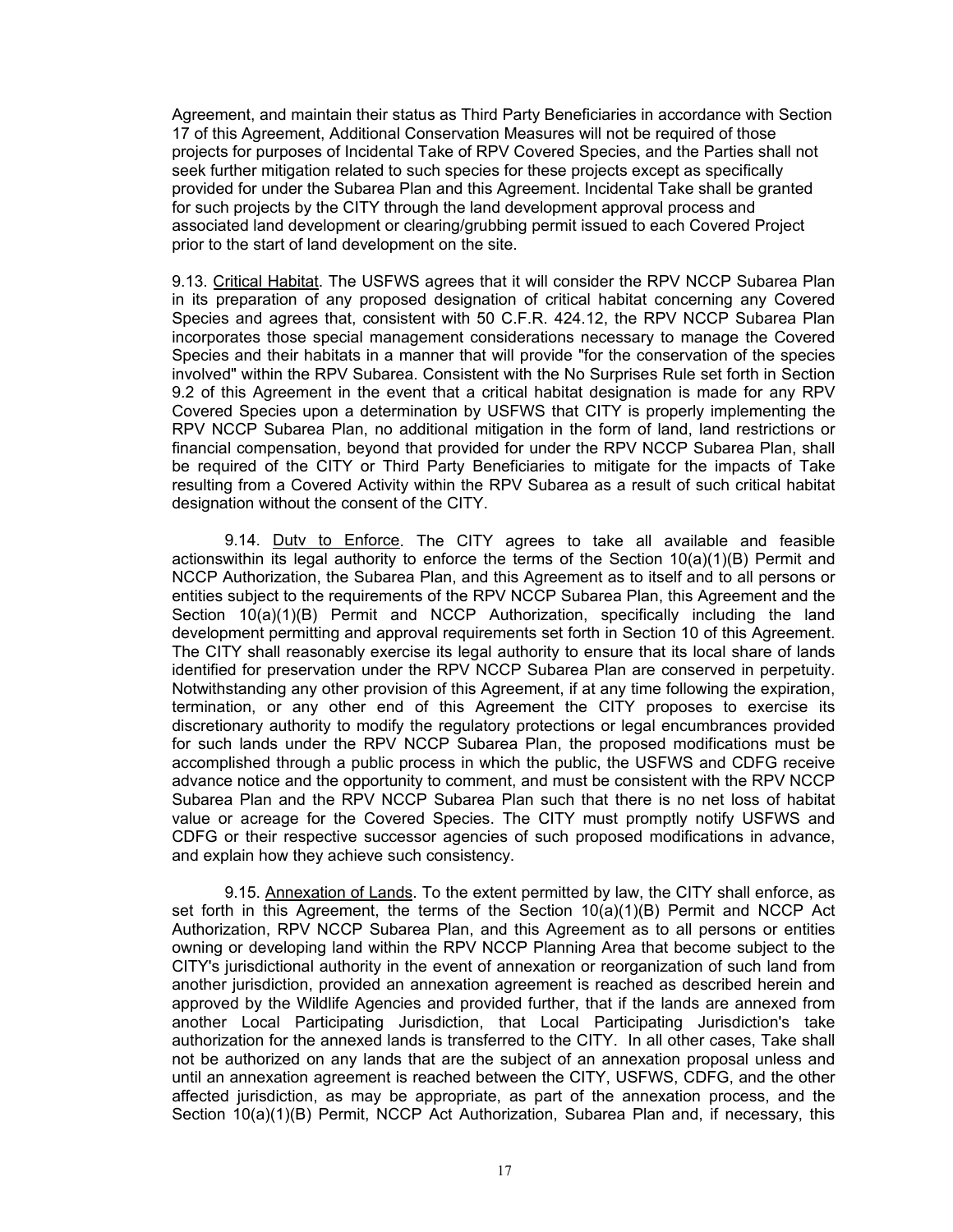Agreement are amended to include the annexed lands to ensure that any development of the annexed lands proceeds in accordance with the conservation goals of the RPV NCCP Subarea Plan. Such annexation agreement shall set forth the resulting responsibilities pursuant to the RPV NCCP Subarea Plan for the ongoing maintenance and enforcement of the terms of this Agreement and the RPV NCCP Subarea Plan as it relates to the annexed lands.

#### **10.0 IMPLEMENTATION -- RESPONSIBILITIES OF THE CITY**

10.1 Introduction. The NCCP Subregionai Plan establishes a plan to conserve the Covered Species by ultimately providing permanent protection for such species' habitat through implementation of individual subarea plans. The USFWS and CDFG agree to phased implementation of the CITY's portion of the RPV NCCP Subarea Plan based on the Agreement of the CITY to comply with and implement the RPV NCCP Subarea Plan through the RPV NCCP Subarea Plan with respect to all lands within the Subarea over which it has land use authority. In particular, the CITY agrees to take the following specific actions:

#### 10.2 Compliance and Implementation.

- A. Lands to be Preserved. As provided in Section 3 of the RPV NCCP Subarea Plan and Section 22 of this Agreement, the CITY commits to preserve and manage in perpetuity for the benefit of the RPV Covered Species and their habitats approximately 1506.7 acres placed into the Reserve as the result of development, CITY contributions of land, or public agency acquistion of land, pursuant to the take authorizations and designated as habitat on Figure 3-2 of the RPV NCCP Subarea Plan within the CITY's current jurisdictional boundaries.
- B. Habitat Conservation Accounting. The CITY agrees that a habitat conservation accounting process shall be developed by the CITY, the USFWS, and CDFG as a tool to assess whether the CITY is meeting its obligation to ensure that habitat preservation is proceeding in rough step with development, within the context of the acreage accounting and annual reporting process set forth in Section 14 of this Agreement.

#### 10.3 Reserve Management.

.

- A. Lands to be Managed. The CITY agrees that the Palos Verdes Peninsula Land Conservancy (PVPLC) shall be responsible for managing the Preserve in accordance with Section 6 and any other applicable sections of the RPV NCCP Subarea Plan, and in accordance with the terms of the AGREEMENT BETWEEN THE CITY OF RANCHO PALOS VERDES AND THE PALOS VERDES PENINSULA LAND CONSERVANCY, A NON-PROFIT ORGANIZATION, TO MANAGE THE NATURE PRESERVE CREATED BY THE RPV NATURAL COMMUNITIES CONSERVATION PLANNNING SUBAREA PLAN AND TO FULFILL THE OBLIGATIONS AS PRESENTED IN THAT PLAN" dated (**Exhibit E)**.
- B. Public Use Master Plan. Within two years of the signing of this agreement, a Public Use Master Plan (PUMP) shall be developed jointly by the City and the PVPLC to address issues such as public access, trailhead locations, parking, trail use, fencing, signage, lighting (if any), fire and brush management, minimizing impacts to adjacent neighborhoods, public involvement in advisory capacities, and other issues that may arise. This section provides management guidelines and measures for the development of the PUMP, to reduce habitat impacts of land uses within and adjacent to the Reserve. A PUMP consistent with Subarea Plan guidelines and approved by the RPV City Council for the Preserve shall be submitted to the Resource Agencies within two years from the signing of this agreement. For every month after that date that the PUMP is not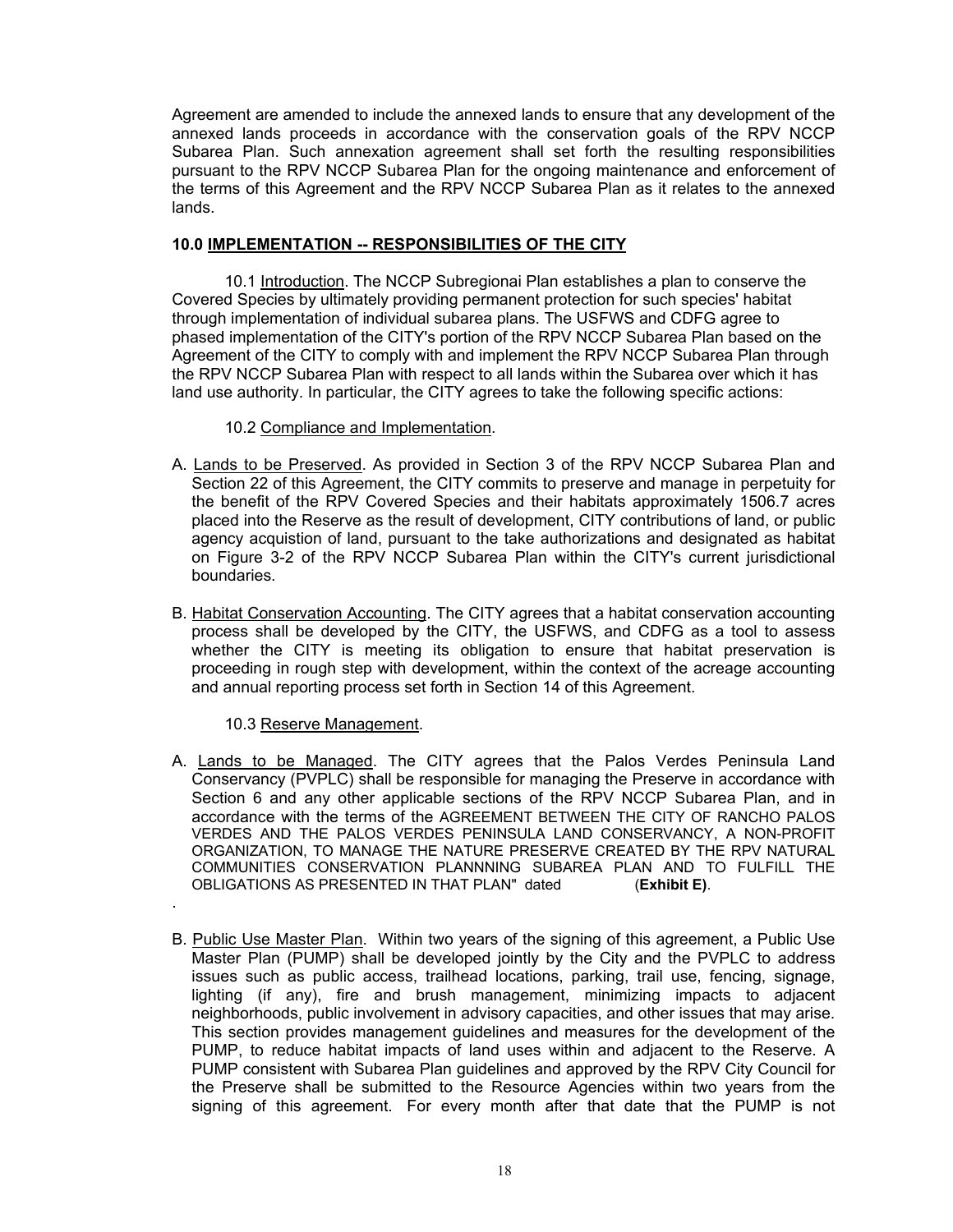submitted, the City and the PVPLC, jointly, will incurr an additional obligation to restore .25 acre; to be added to the next year's restoration plan

10.4 Preserve Boundary Adjustments. Adjustments to Reserve boundaries may be made in limited circumstances as set forth in Section 5.9 of the City of RPV NCCP Subarea Plan. This Agreement need not be amended to reflect such adjustments.

#### 10.5 Assembly and Protection of the Preserve.

- A. General Conservation Methods. In general, Reserve lands will be conserved by the following methods, consistent with Section 5 of the RPV NCCP Subarea Plan:
- (1) Dedication of 322.2 acres of City-owned land to the Reserve;
- (2) The CITY, PVPLC, Los Angeles County, and the Wildlife Agencies will provide funds for the purchase in fee and dedication to the Reserve 684.5 acres of privately owned lands considered regionally important.
- B. Conserved Habitat Acreage. The CITY shall permanently conserve an estimated 1,504 acres as specified in Table 3-1 of the RPV NCCP Subarea Plan.
- C. Proposed Modifications to the Municipal Code

Natural Overlay Control District. The CITY shall amend the Natural Overlay Control District (Municipal Code Section 17.40.040 et seq.) to ensure that before the issuance of any clearing or grubbing permits that all proposed actions conform to the provisions of this Natural Community Conservation Plan

Grading Ordinance. The CITY shall amend the Grading Ordinance (Municipal Code Section 17.76.040 et seq.) to ensure that before the issuance of any clearing or grubbing permits that all proposed actions conform to the provisions of this Natural Community Conservation Plan.

Fire Code. The CITY shall amend the Natural Overlay Control District (Municipal Code Section 17.40,040 *et seq*.) to ensure that before the issuance of any clearing or grubbing permits that all proposed actions conform to the provisions of this Natural Community Conservation Plan. At no time, however, shall the provisions of this plan take precedence over the concerns of the public health, safety and welfare as determined by the Fire Marshall in consultation with the Wildlife Agencies. The CITY shall consult with the Fire Marshall to ensure that proposed fuel zone widths are adequate.

Site Plan Review Process. The CITY shall amend the Site Plan Review Process (Municipal Code Section 17.70.010 *et seq*.) to ensure that the provisions of this Natural Community Conservation Plan are incorporated in to the Site Plan Review evaluation process.

Coastal Permits. The CITY shall amend the Coastal Permit Process (Municipal Code Section 17.72.010 *et seq*.) to ensure that the provisions of this Natural Community Conservation Plan are incorporated into the evaluation process before the issuance of any coastal permits.

City CEQA Guidelines. The CITY shall ensure that all development identified in Sections 17.02.020 and 17.02.05? *et seq*.) shall be subject to enhanced California Environmental Quality Act. (CEQA) (Ord. 361 §5, 2000) review to comply with applicable provisions of this Plan.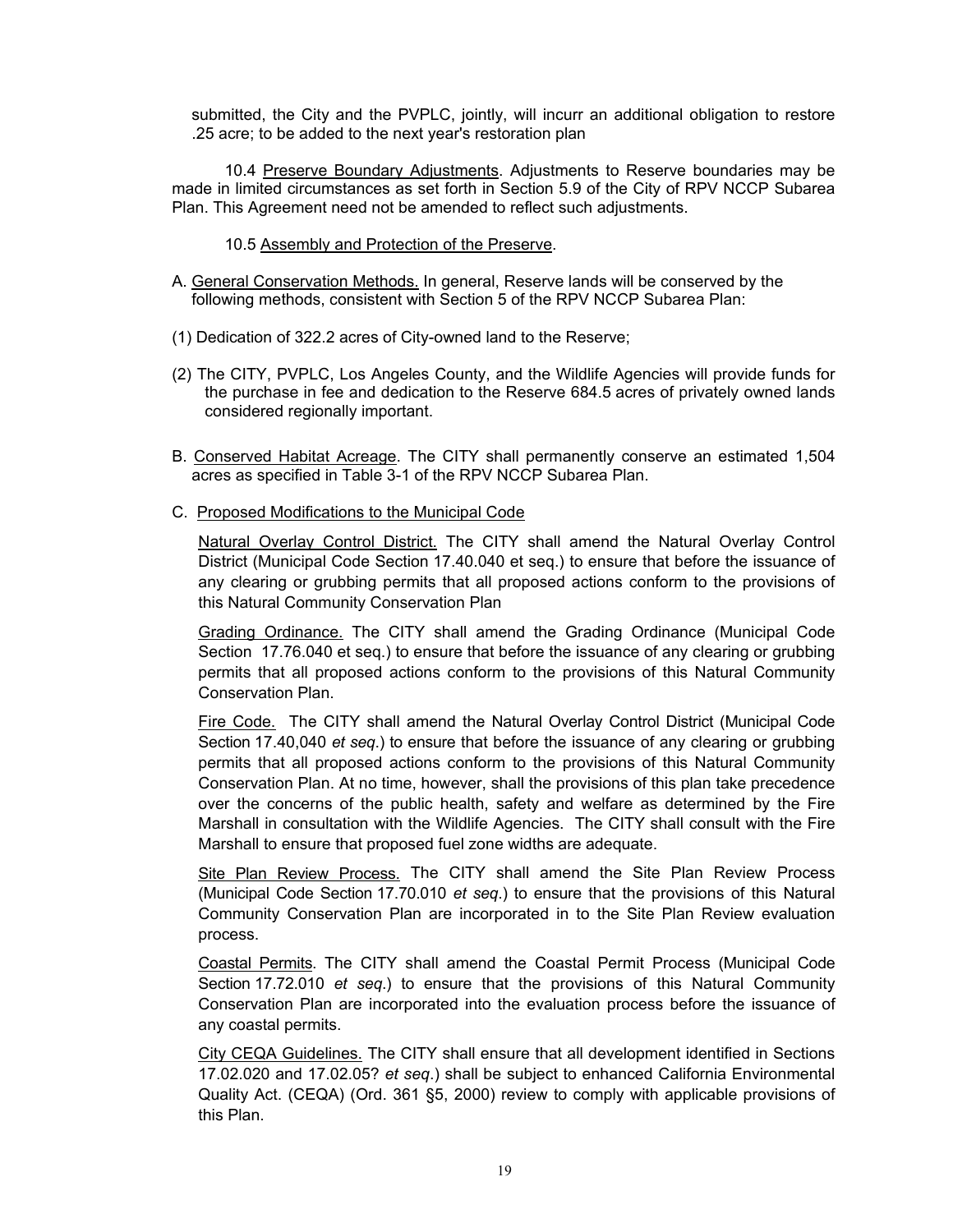General Plan Amendment. The CITY shall amend relevant sections of the RPV General Plan to:

- Identify all Reserve lands and their attendant land-use restrictions; and
- Incorporate this Subarea Plan as part of the General Plan.
- F. Covered Projects. The CITY will ensure that all requirements specified in Sections 4 through 6 of the RPV NCCP Subarea Plan are included as enforceable conditions of the CITY's approvals of Covered Projects. If the CITY identifies site specific physical conditions including, but not limited to geology, slope, or location of infrastructure that make goals, criteria or other requirements in the RPV NCCP Subarea Plan infeasible, but the project could be constructed without compromising conservation of species and habitats pursuant to the Subarea Plan, the CITY may approve a deviation from the RPV NCCP Subarea Plan requirements for the project with the concurrence of USFW S and CDFG. The deviation shall be the minimum *necessary to* afford relief and accommodate the Covered Project.
- G. Wetlands Protection Program. For Wetlands, impacts will be avoided to the maximum extent practicable as set forth in Section 5 of the RPV NCCP Subarea Plan. Mitigation consistent with the RPV NCCP Subarea Plan will be identified through environmental review documents prepared pursuant to CEQA and associated mitigation monitoring and reporting programs, and required by the City as legally enforceable conditions of approval (i.e., tentative maps, HLIT permits, and the CITY's Excavation, Grading and Fills Ordinance require compliance with wetlands mitigation prior to issuance of grading permits).

10.6 CITY Compliance with Subarea Plan Provisions. The City Manager of the CITY will take all actions within his authority to ensure that all CITY departments comply with the policies, regulations and management obligations established as a result of the RPV NCCP Subarea Plan on all CITY projects and day-to-day operations.

#### **11.0 FUNDING RESPONSIBILITIES OF THE CITY and PVPLC**

11.1 Introduction. The RPV NCCP Subarea Plan contains estimates for the costs of habitat acquisition, management and monitoring. To fully implement the RPV NCCP Subarea Plan, private property must be added to the Reserve within the NCCP Subarea Planning Area.

11.2 Funding. The CITY and the PVPLC commit to funding Reserve maintenance, management and monitoring as provided in Section 4.3.2.3 of the RPV NCCP Subarea Plan, which will ensure that the CITY and the PVPLC will meet the maintenance, management and monitoring requirements of the RPV NCCP Subarea Plan.

11.3 Effect of Inadequate Funding on Take Authorizations. In the event that adequate funding to implement the RPV NCCP Subarea Plan is not provided by the CITY or PVPLC, USFWS and CDFG will assess the impact of the funding deficiency on the scope and validity of the take authorizations. Unless the CITY exercises its authority to terminate pursuant to Section 22.0 of this Agreement, the Parties agree that they will then meet and confer to cooperatively develop a strategy to address the funding shortfall, and to undertake all practicable efforts to maintain the level of conservation and Incidental Take authorization afforded by the Section  $10(a)(1)(B)$  Permit and NCCP Act Authorization until the funding situation can be remedied. Should CITY elect to terminate the Section 10(a)(1)(B) Permit and NCCP Authorization, CITY shall remain obligated to mitigate fully in accordance with the Subarea Plan for all Incidental Take authorized prior to termination of the Section 10(a)(1)(B)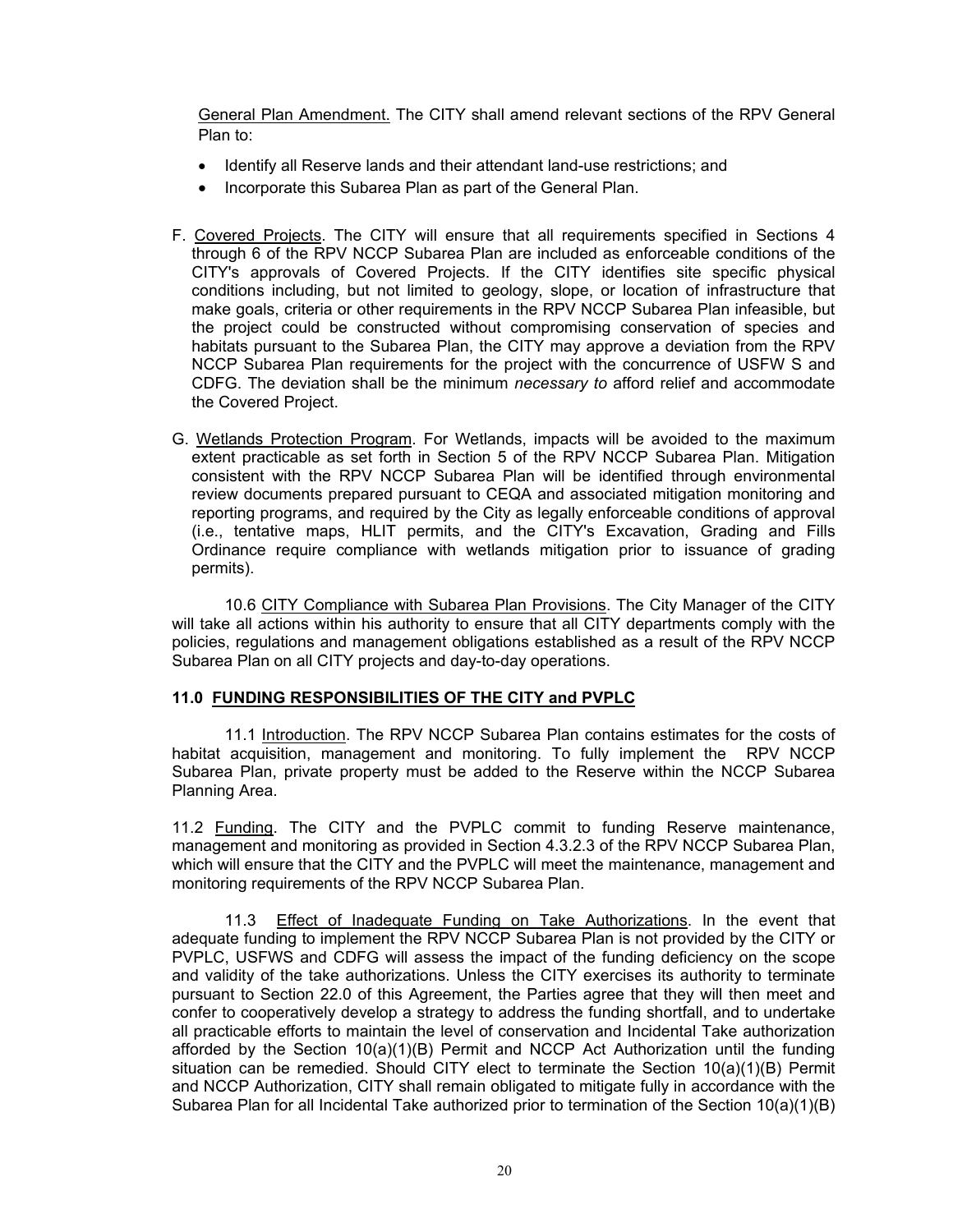Permit and NCCP Authorization, and to maintain and monitor all habitat areas restored prior to termination in perpetuity in accordance with the Subarea Plan

11.4 Performance under this Agreement, or any Permit granted under it, shall not exempt any Covered Project or person from compliance with any City, County, State, or Federal law or regulation except to the extent it may constitute compliance with the taking provisions of the ESA and the CESA.

#### **12.0 ISSUANCE OF THE TAKE AUTHORIZATIONS**

12.1 Findings - USFWS Covered Species. The USFWS has found, following opportunity for public comment, that (a) the taking of Covered Species within the RPV NCCP Subarea Plan Area will be incidental to the carrying out of otherwise lawful activities; (b) the RPV NCCP Subarea Plan will, to the maximum extent practicable, minimize and mitigate the impacts of such incidental taking; (e) the funding sources identified and provided for herein will ensure that adequate funding for RPV NCCP Subarea Plan will be provided; (d) the requested taking of Covered Species will not appreciably reduce the likelihood of the survival and recovery of such species in the wild; and (e) the RPV NCCP Subarea Plan will satisfy and fulfill all measures required by the USFWS as being necessary or appropriate for the purposes of the RPV NCCP Subarea Plan (including procedures determined by the USFWS to be necessary to address Unforeseen Circumstances).

12.2 Findings – USFWS Species Adequatelv Conserved Rancho Palos Verdes Covered Species. In addition to the findings in Section 12.1 above, the USFWS has found that the Species Adequately Conserved will be adequately conserved in the Subarea through implementation of the RPV NCCP Subarea Plan and this Agreement and that the RPV Covered Species will be adequately conserved in the Subarea through implementation of the RPV NCCP Subarea Plan, other approved NCCP Subarea Plans, and this Agreement. Accordingly, concurrent with the Effective Date and consistent with the Subarea Plan and the terms of this Agreement, the USFWS shall issue the Section 10(a)(1)(B) Permit to the CITY authorizing the Incidental Take of the Species Adequately Conserved and Rancho Palos Verdes Covered Species. The Section 10(a)(1)(B) Permit will will be effective for 50 years, and both the Plan and the Permit may be renewed subject to and in accordance with the ESA statutory and regulatory requirements in effect at the time of renewal.

12.3 Section 10(a) Permit and Future Listings. As to any RPV Covered Species or Species Adequately Conserved that is not listed as threatened or endangered under the ESA as of the Effective Date, the Section 10(a)(1)(B) Permit shall become effective with respect to such species concurrent with its listing as threatened or endangered under the ESA.

12.4 Findings - CDFG. The CDFG has found, following opportunity for public comment, that the RPV NCCP Subarea Plan and this Agreement (1) adequately provide for the conservation and management of the RPV Covered Species and Species Adequately Conserved and their habitat within the RPV NCCP Subarea Plan Subarea, (2) satisfy all legal requirements under the NCCP Act necessary for the CDFG to issue a NCCP Act Authorization for such species, and (3) are consistent with the NCCP Process and Conservation Guidelines. The CDFG has found that the RPV NCCP Subarea Plan meets the requirements of the NCCP Act for an NCCP Plan, and has approved the RPV NCCP Subarea Plan as an NCCP Plan. The CDFG has found further that the RPV NCCP Subarea Plan and this Agreement provide adequately for the mitigation of potential "significant effects on the environment" (as defined in California Public Resources Code § 21068) to RPV Covered Species and Species Adequately Conserved and their habitat (pursuant to California Government Code § 66474) that may result from the land development activities in the Subarea.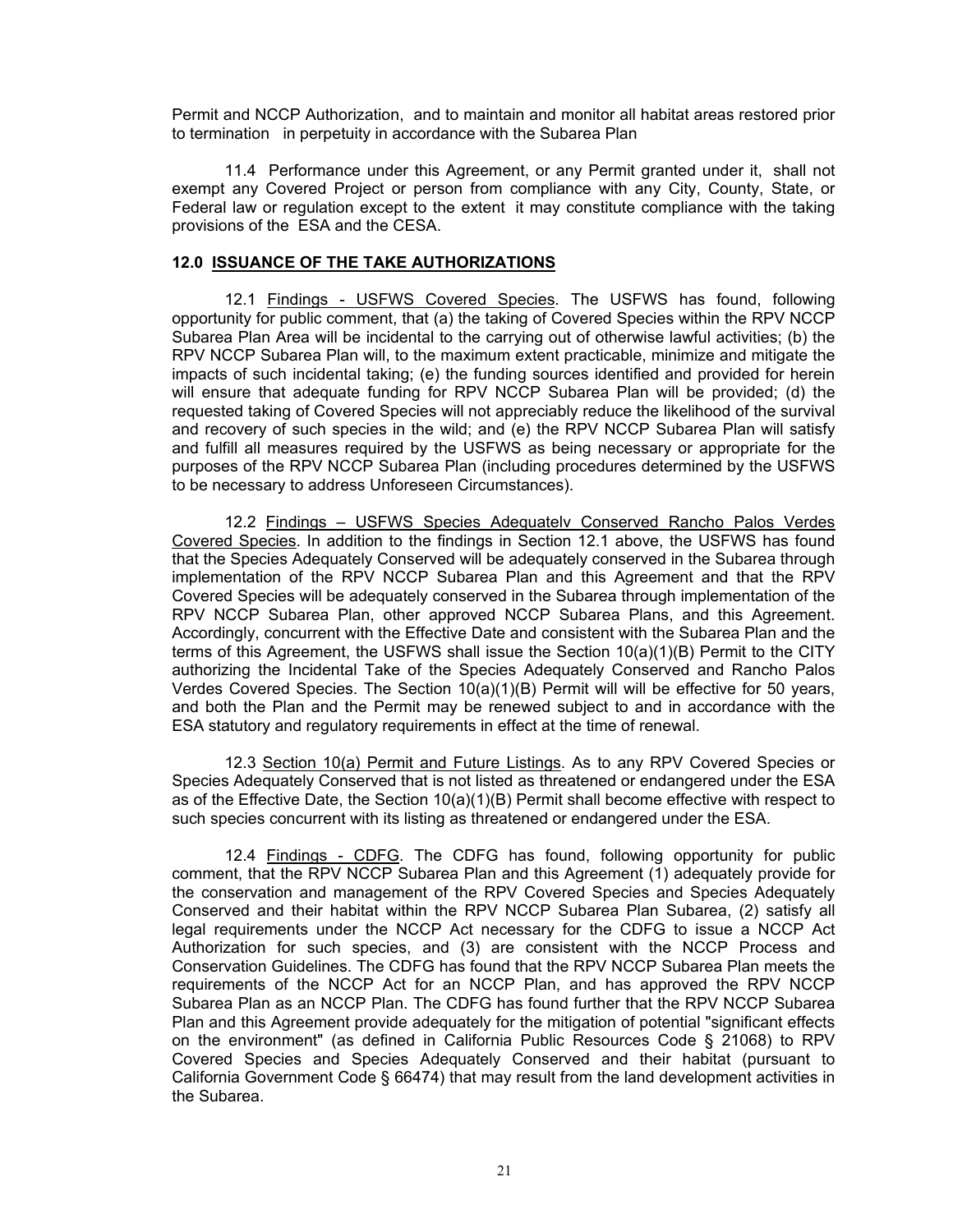12.5 Issuance of NCCP Authorization. CDFG will approve the RPV NCCP Subarea Plan and a issue a NCCP Act Authorization that authorizes the Take of RPV Covered Species and Species Adequately Conserved in the Subarea, subject to the terms of, and consistent with, the RPV NCCP Subarea Plan and this Agreement. The NCCP Act Authorization will take effect on the Effective Date and be effective for 50 years unless it is terminated, suspended or revoked sooner. The NCCP Act Authorization will be renewable utilizing the applicable procedures in effect at the time of renewal.

12.6 Findings-Section 4(d) Special Rule. The USFWS has found that the RPV NCCP Subarea Plan meets the standards set forth in 50 C.F.R. § 17.32(b)(2). Accordingly, the USFWS finds that the RPV NCCP Subarea Plan is consistent with and satisfies the conditions under the Section 4(d) Special Rule, and therefore the Incidental Take of the coastal California gnatcatcher resulting from Covered Activities under the jurisdiction and control of the CITY within that portion of the RPV NCCP Subarea Plan Area covered by approved the RPV NCCP Subarea Plan is lawful.

12.7 State Fully Protected Species. California law does not authorize CDFG to permit the Take of six Rancho Palos Verdes Covered Species: Fish and Game Code section 3511 prohibits Take of the golden eagle, American peregrine falcon, bald eagle, California brown pelican and California least tern. Take of these species is not authorized by the NCCP Act Authorization as of the Effective Date. CDFG acknowledges and agrees that if the measures set forth in this Agreement and the RPV NCCP Subarea Plan are complied with, Covered Activities are not anticipated to result in unauthorized Take of these species. If CDFG determines during the term of this Agreement that existing measures are inadequate to prevent the Take of a RPV Covered Species for which Take is not authorized under the NCCP Authorization, CDFG shall notify the CITY in writing of that determination and propose new, modified or alternative conservation measures that it believes are necessary to avoid Take of these species. The CITY shall implement either the measures proposed by CDFG or other measures agreed to by the Parties as adequate to avoid Take of the fully protected species resulting from Covered Activities.

CDFG has determined that the RPV NCCP Subarea Plan provides for the conservation of all Rancho Palos Verdes Covered Species. The NCCP Act Authorization therefore provides that Take of golden eagle, American peregrine falcon, bald eagle, California brown pelican and California least tern will be automatically authorized upon a written legal determination by CDFG that changes in California law provide CDFG the authority to permit the Take of these birds. The determination will only assess whether newly enacted statutes provide CDFG the legal authority to authorize Take of these species as part of an NCCP plan. CDFG will provide its legal determination promptly after enactment of any relevant legislation; the determination will be attached to the NCCP Authorization.

#### **13.0 CONSULTATIONS WITH OTHER PUBLIC AGENCIES**

13.1 Section 7 Consultations. Nothing in this agreement is intended to eliminate or modify the obligation of a federal agency to consult with the USFWS pursuant to section 7(a) of the ESA (16 U.S.C. Section 1536(a)). To the maximum extent appropriate, in any consultation under said provision involving CITY or a prospective or existing Third Party Beneficiary with regard to RPV Covered Species or Species Adequately Conserved which are listed or proposed for listing under the ESA, the USFWS shall ensure that the biological opinion issued in connection with the proposed public or private development project which is the subject of the consultation is consistent with the biological opinions issued in connection with the RPV NCCP Subarea Plan, provided that the proposed public or private development project is consistent with the RPV NCCP Subarea Plan. Any take avoidance and take minimization measures included under the terms and conditions of the Section 7 biological opinion shall, to the maximum extent appropriate, be consistent with the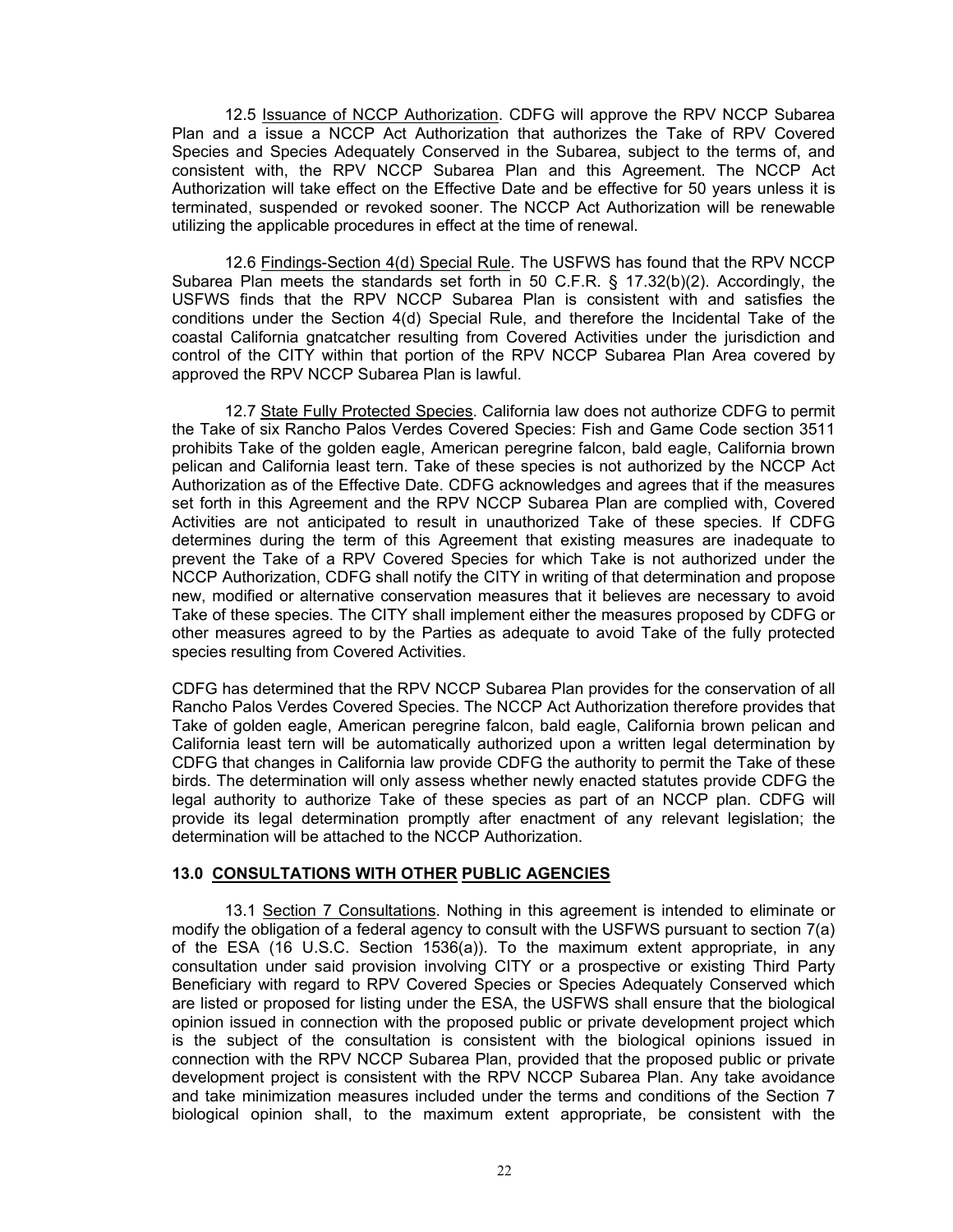requirements imposed on the development project under the RPV NCCP Subarea Plan, provided that, unless otherwise required by law, the USFWS shall not impose measures on the prospective or existing Third Party Beneficiary in excess of those that have been or will be required by the CITY pursuant to the RPV NCCP Subarea Plan, this Agreement and the Section 10(a)(1)(B) Permit and NCCP Act Authorization except in accordance with the No Surprises Rule.

13.2 Consultations by CDFG. Except as otherwise required by law, CDFG shall not recommend or otherwise seek to impose through consultation with other public agencies any mitigation, compensation or habitat enhancement requirements regarding impacts of Covered Activities on RPV Covered Species within the Subarea that are in excess of the requirements prescribed in and pursuant to the RPV NCCP Subarea Plan and this Agreement.

#### **14.0 REPORTING. BIOLOGICAL MONITORING AND PRESERVE MANAGEMENT**

14.1 Habitat Tracking. So long as this Agreement and the take authorizations remain in effect, the CITY will continually account, by project and cumulatively, for the amount and location of habitat acreage (by habitat type) lost and preserved within the Subarea, including acres conserved within the Reserve and acres committed to land development both within and outside of the Reserve. The results of such accounting will assure that adequate progress toward implementation of the RPV NCCP Subarea Plan is being achieved and that habitat preservation is proceeding in rough step with development.

14.2 Annual Reporting and Public Workshop. In accordance with Section 6.4 of the RPV NCCP Subarea Plan, using data supplied by the CITY, the PVPLC shall prepare and submit to the USFWS and the CDFG by March 1 of each year a public report containing an annual accounting, by project and cumulatively, of habitat acreage lost and conserved within the Subarea during the previous calendar year. This accounting shall specify acres conserved within the Reserve by habitat type, as well as acres committed to land development both within and outside of the Reserve. This report shall also describe how habitat preservation is proceeding in rough step with development. It will also address the impacts of public use on the reserve and make recommendations, if necessary, to minimize the impacts of those uses. The report shall include the total expenditures made toward habitat acquisition to date and over the preceding year. This report shall include an accounting of all funds received and expended during the previous year to implement the subarea plan, including the amounts received and expended on habitat acquisition, management and monitoring. It shall also report on the impacts of public uses and recommendations, if necessary, for minimizing impacts to the reserve.The report will be used by the USFWS and CDFG to evaluate whether adequate progress toward implementation of the RPV NCCP Subarea Plan is being achieved. A public workshop or meeting will be jointly conducted on an annual basis by staff from the USFWS, the CDFG, the CITY and the PVPLC to disseminate and discuss the annual report.

14.3 Annual Implementation Meeting. Once each year, the CITY and the PVPLC shall meet with the USFWS and the CDFG to review and coordinate implementation of the RPV NCCP Subarea Plan. The Parties will review the Annual Report described in Section 14.2 above for the purposes of evaluating the implementation of the RPV NCCP Subarea Plan during the preceding year and the adequacy of the overall progress being made towards reaching the conservation goals of the RPV NCCP Subarea Plan, utilizing Habitrak. Items to be considered in the evaluation include, but are not limited to, all contributions towards the preservation of habitat lands, such as public lands, private mitigation lands, land donations, land acquisitions, and management activities undertaken or proposed on habitat lands. Habitat management issues will also be discussed. No Participating Local Jurisdiction or Participating Special Entity will be subject to any annual, quantitative habitat preservation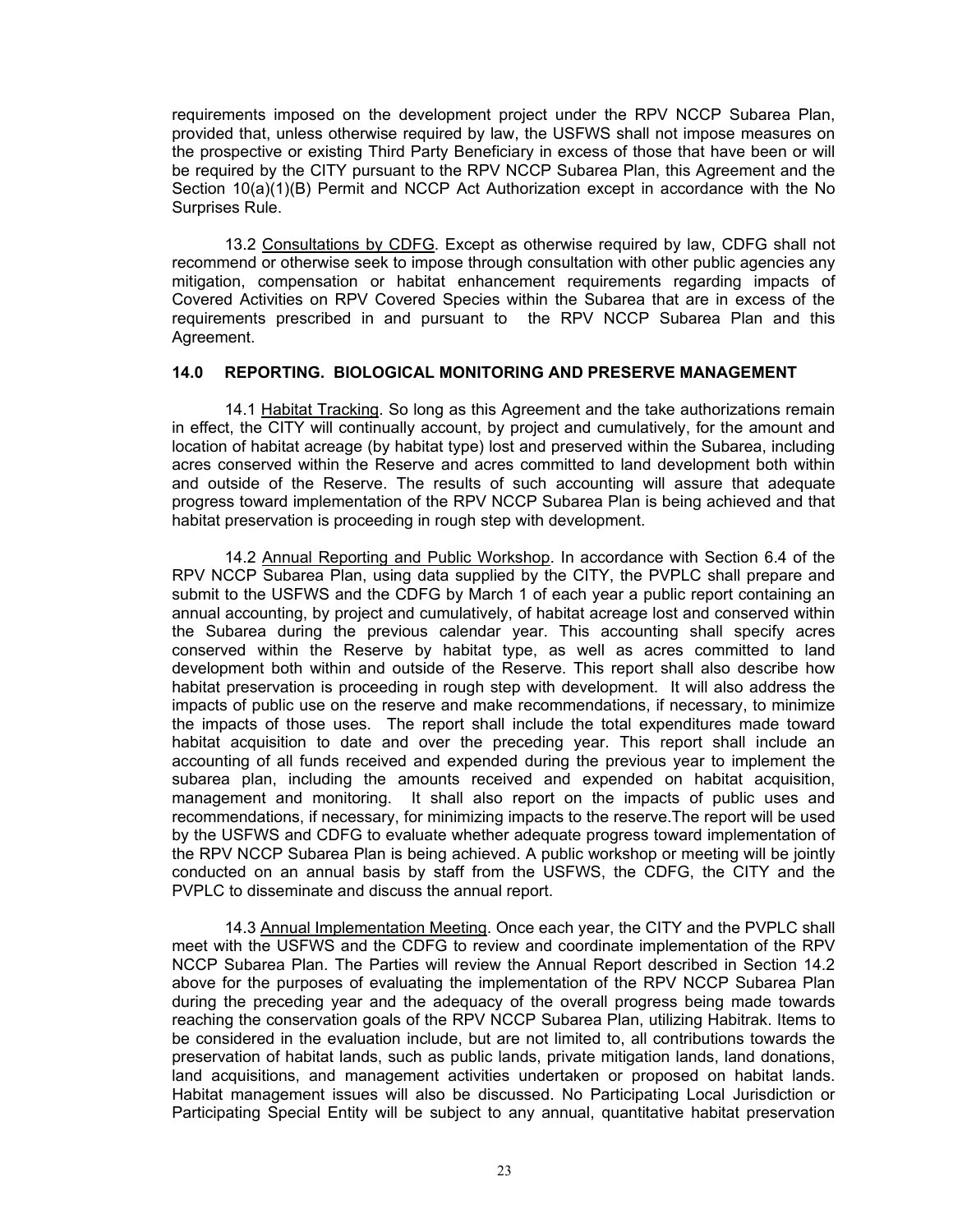requirement, given the uncertainties created by natural economic and land development fluctuations. If the USFWS and the CDFG determine that adequate progress towards implementation of the RPV NCCP Subarea Plan is not being achieved, CDFG and USFWS shall set forth their findings and the basis for such findings in writing; and the USFWS, the CDFG, the CITY and the PVPLC will take the actions specified in the RPV NCCP Subarea Plan and this Agreement to remedy that situation. If the USFWS and CDFG determine that adequate progress towards implementation of the RPV NCCP Subarea Plan is being achieved, but the Subarea Plan is nevertheless not providing sufficient protection to Rancho Palos Verdes Covered Species, CDFG and USFWS shall set forth their findings and the basis for such findings in writing; and then the Parties shall work cooperatively and take appropriate actions consistent with the RPV NCCP Subarea Plan (such as altering management activities or redirecting mitigation and acquisition).

14.5 Biological Monitoring. The Parties agree that biological monitoring, which involves the collection and analysis of data on specific species and habitats, is necessary to determine whether Covered Species and their habitats are being maintained by the RPV NCCP Subarea Plan as expected. Biological monitoring will be jointly funded by the CITY and PVPLC. As described in the Subarea Plan, the CITY and PVPLC will be responsible for the biological monitoring of the Reserve. Proper management of the Reserve will require ongoing and detailed analysis of the data collected through biological monitoring activities. To ensure uniformity in data gathering and analysis, the PVPLC will assume primary responsibility for coordinating the monitoring program, analyzing data, and obtaining information and technical assistance from the CITY, USFWS, and CDFG. Biological monitoring will focus on selected Covered Species and representative CSS areas. The PVPLC will prioritize specific monitoring activities based on available budget and specific needs of individual species and habitats, and will produce a summary report on monitoring activities every three years.

14.6 Audit. Once every three or more years, as needed, the USFWS and CDFG may conduct an audit of (1) all development approvals and mitigation imposed through land use regulations or otherwise within approved subareas; (2) all lands acquired by each Participating Local Jurisdiction toward meeting its habitat acquisition obligation under the RPV NCCP Subarea Plan; and (3)all monies received, invested and expended on acquisition, management and monitoring activities within approved Subareas during the previous three years or other applicable time period. The CITY and the PVPLC shall cooperate fully with USFWS and CDFG to insure a complete and accurate audit.

14.7 Private Landowners. This Agreement and the RPV NCCP Subarea Plan will not impose upon private owners of land within the Reserve who are not Third-Party Beneficiaries any additional obligations for the management or maintenance of their land.

#### **15.0 USFWS AND CDFG OBLIGATIONS**

15.1 USFWS. The USFWS shall include in its budget requests for sufficient funds to fulfill its obligations under the RPV NCCP Subarea Plan, this Agreement, and all Section 10 (a)(1)(B) Permits it issues pursuant to the RPV NCCP Subarea Plan. USFWS acknowledges that acquisition of the private lands to be included in the Reserve must be accomplished through transactions with willing sellers.

15.2 CDFG. The CDFG shall include in its annual budget requests for sufficient funds to fulfill its obligations under the RPV NCCP Subarea Plan, this Agreement, and all NCCP Authorizations it issues pursuant to the RPV NCCP Subarea Plan. CDFG acknowledges that acquisition of the private lands to be included in the Reserve must be accomplished through transactions with willing sellers.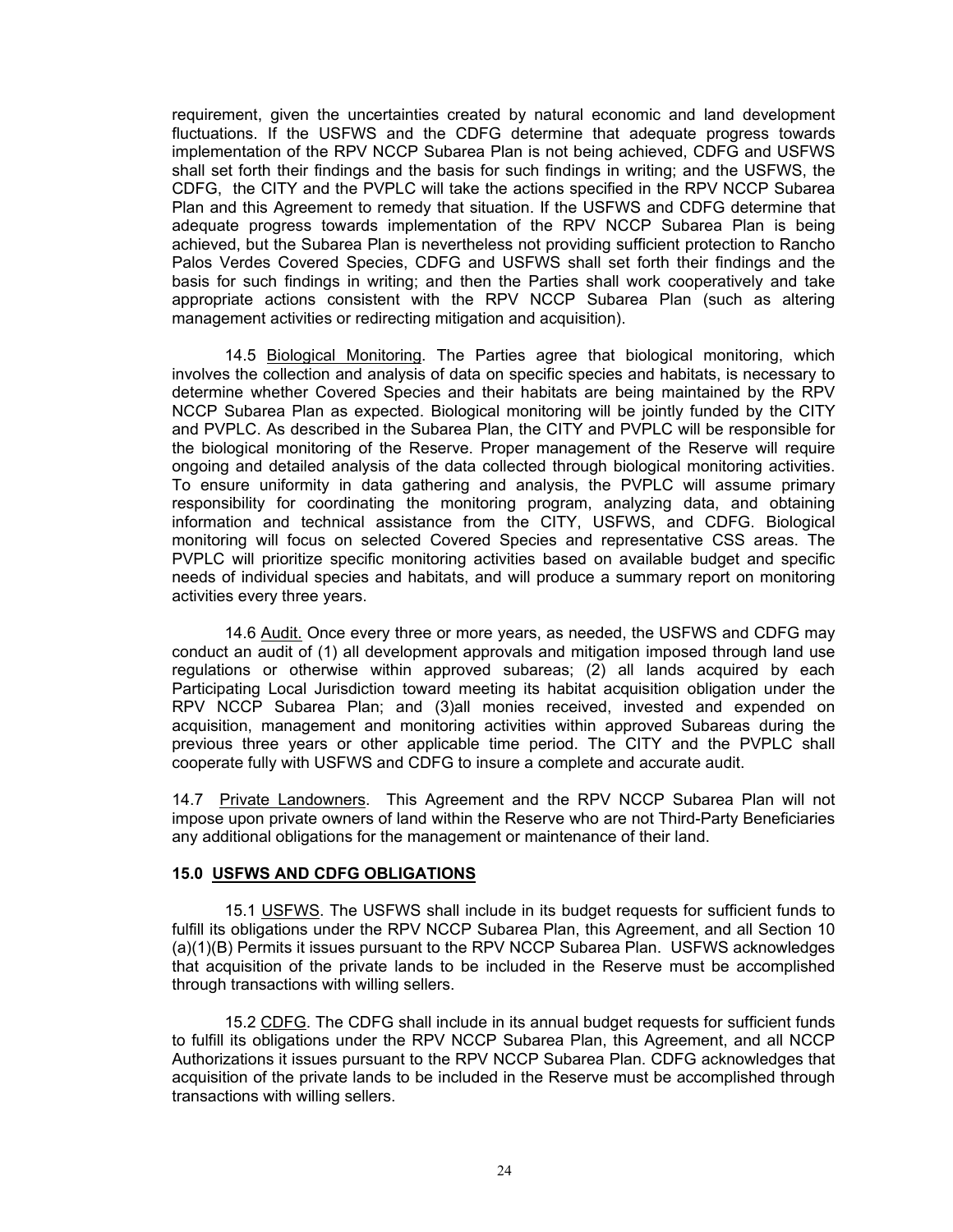15.3 Failure to Provide State or Federal Contribution. The USFWS and CDFG acknowledge that the RPV NCCP Subarea Plan is dependent on the acquisition of private lands and that the opportunity to establish the Reserve requires that conservation transactions be finalized as soon as possible after the plan is approved. State and federal contributions may include, but are not limited to, state and federally funded habitat acquisitions, personnel, and habitat restoration and enhancement. If, following the exercise of all available authority and utilization of all available resources, the state and/or federal contribution committed to the RPV NCCP Subarea Plan cannot be provided, the NCCP will be reevaluated by the USFWS and CDFG in consultation with the CITY to consider possible adjustments to the take authorizations of the City, in light of the extent of the state and federal contribution. Prior to such reevaluation of the RPV NCCP Subarea Plan, the USFWS and CDFG shall first attempt to address the shortfall in the state and/or federal contribution through (1) habitat management practices and enhancement opportunities within the Reserve using existing management resources, provided the redirection of such resources does not adversely affect any Covered Species, and (2) habitat acquisition through the reallocation of existing state, federal and/or regional funds identified for NCCP Subregional Plan implementation, provided such reallocation does not adversely affect any Covered Species.

#### **16.0 REMEDIES AND ENFORCEMENT**

16.1 Remedies in General. Except as set forth below each Party shall have all of the remedies available in equity (including specific performance and injunctive relief) and at law to enforce the terms of this Agreement and the Section  $10(a)(1)(B)$  Permit and NCCP Authorization, and to seek remedies and compensation for any breach or violation thereof, consistent with and subject to the following:

- A. None of the Parties shall be liable in damages to the other Parties or to any other person or entity, including Third Party Beneficiaries, for any breach of this Agreement, any performance or failure to perform a mandatory or discretionary obligation imposed by this Agreement, or any other cause of action arising from this Agreement. Notwithstanding the foregoing, each Party shall retain whatever liability it would possess for its present and future acts or failure to act apart from and independent of, this Agreement.
- B. The Parties acknowledge that the RPV Covered Species are unique and that their loss as species would be irreparable and that therefore injunctive and temporary relief may be appropriate in certain instances involving a breach of this Agreement.

#### 16.2 Federal Take Authorization.

- A. Permit Suspension. The Service may suspend the Section  $10(a)(1)(B)$  Permit, in whole or in part, for cause in accordance with the laws and regulations in force at the time of such suspension. (See 50 C.F.R. §§ 1327-29, 17.22(6) and 17.32(6). However, except where the USFWS determines that emergency action is necessary to avoid irreparable harm to a Covered Species, it will not suspend the Section  $10(a)(1)(B)$  Permit without first (1) requesting the CITY to take appropriate remedial actions, and (2) providing the CITY with written notice of the facts or conduct which may warrant the suspension and an adequate and reasonable opportunity for the CITY to demonstrate why suspension is not warranted.
- B. Reinstatement of Suspended Permit. In the event the USFWS suspends the Section 10(a)(1)(B) Permit, in whole or in part, as soon as possible but no later than ten (10) days after such suspension, the USFWS shall confer with the CITY concerning how the suspension can be lifted. At the conclusion of any such conference, the USFWS shall identify reasonable specific actions, if any, necessary to effectively redress the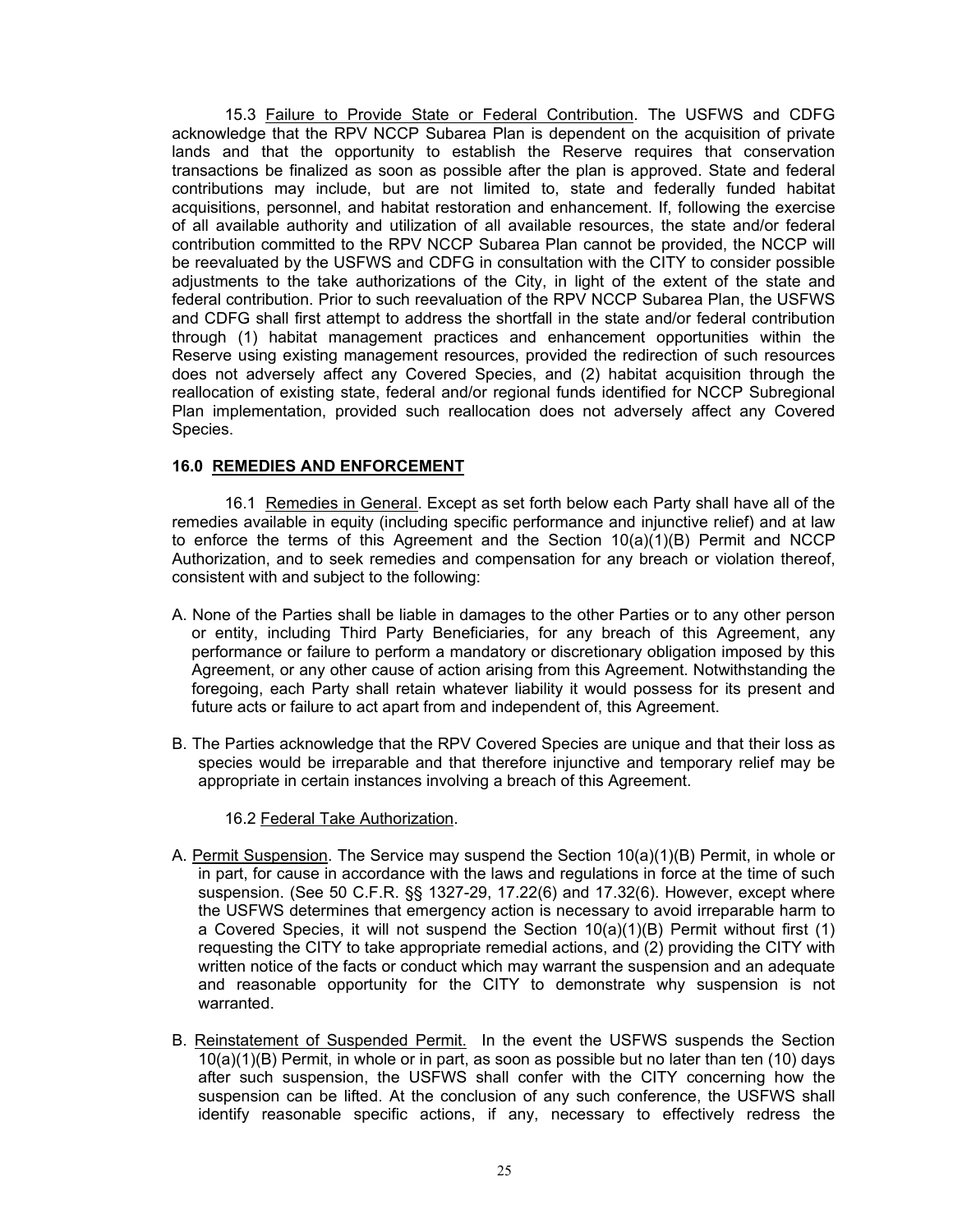suspension. In making this determination the USFWS shall consider the requirements of the ESA, regulations issued thereunder, the conservation needs of the Covered Species, the terms ofthe Section 10(a)(I)(B) Permit and of this Agreement and any comments or recommendations received during the meet and confer process. As soon as possible, but not later than thirty (30) days after the conference, the USFWS shall send the CITY written notice of any available, reasonable actions, necessary to effectively redress the suspension. Upon performance of such actions, the Service shall immediately reinstate the federal Section  $1O(a)(1)(B)$  Permit. It is the intent of the Parties that in the event of any total or partial suspension of the Section  $10(a)(1)(B)$  Permit all Parties shall act expeditiously and cooperatively to reinstate the Section 10(a)(1)(B) Permit.

- C. Permit Revocation or Termination
- 1. Pursuant to 50 C.F.R. section 13.28-13.29 and 50 C.F.R. 17.22(b)(8)and 17.32(b)(8), the USFWS agrees that it will revoke or terminate the Section 10(a)(1)(B) Permit, in whole or in part only (a) for a material violation of the Section  $10(a)(1)(B)$  Permit or material breach of this Agreement by the CITY where (1) the CITY fails to cure the violation or breach after receiving actual notice of it from the USFWS and a reasonable opportunity to cure it, or (2) the USFWS determines in writing that such violation or breach cannot be effectively redressed by other remedies or enforcement action; or (b) where revocation of the Section  $I(0(a)(1)(B)$  Permit, in whole or in part, is necessary to avoid the likelihood of jeopardy to a listed species.
- 2. The USFWS agrees that it will not revoke or terminate the Section 10(a)(1)(B) Permit, in whole or in part, for a material violation of the Section  $10(a)(1)(B)$  Permit or a material breach of this Agreement without first (a) requesting the CITY take appropriate remedial action, and (b) providing the CITY with notice in writing of the facts or conduct which warrant the partial or total revocation or termination and a reasonable opportunity (but not less than sixty (60) days) to demonstrate or achieve compliance with the ESA, the Section 10(a)(1)(B) Permit and this Agreement. The USFWS agrees that it will not revoke or terminate the Section  $I0(a)(1)(B)$  Permit, in whole or in part, to avoid the likelihood of jeopardy to a listed species, without first notifying the CITY of those measures, if any, that the CITY may undertake to prevent jeopardy to the listed species and maintain the Section 10(a)(1)(B) Permit and a reasonable opportunity, consistent with section 16.5 of this Agreement, to implement such measures.

16.3 The NCCP Act Authorization.

- A. Authorization Suspension. In the event of my material violation of the NCCP Act Authorization or material breach of this Agreement by the CITY the CDFG may suspend the NCCP Act Authorization in whole or in part; provided, however, that it may not suspend the NCCP Act Authorization without first (1) requesting the CITY take appropriate remedial actions, and (2) providing the CITY with written notice of the facts or conduct which may warrant the suspension and an adequate and reasonable opportunity for the CITY to demonstrate why suspension is not warranted or to take steps necessary to cure the violation or breach.
- B. Reinstatement of Suspended Authorization, In the event the CDFG suspends the NCCP Act Authorization, as soon as possible but no later than ten (10) days after such suspension, the CDFG shall confer with the CITY concerning how the violation or breach that led to the suspension can be remedied. At the conclusion of any such conference, the CDFG shall identify reasonable specific actions necessary to effectively redress the violation or breach. In making this determination the CDFG shall consider the requirements of the NCCP Act, any regulations issued thereunder, the conservation needs of the RPV Covered Species, the terms of the NCCP Act Authorization and of this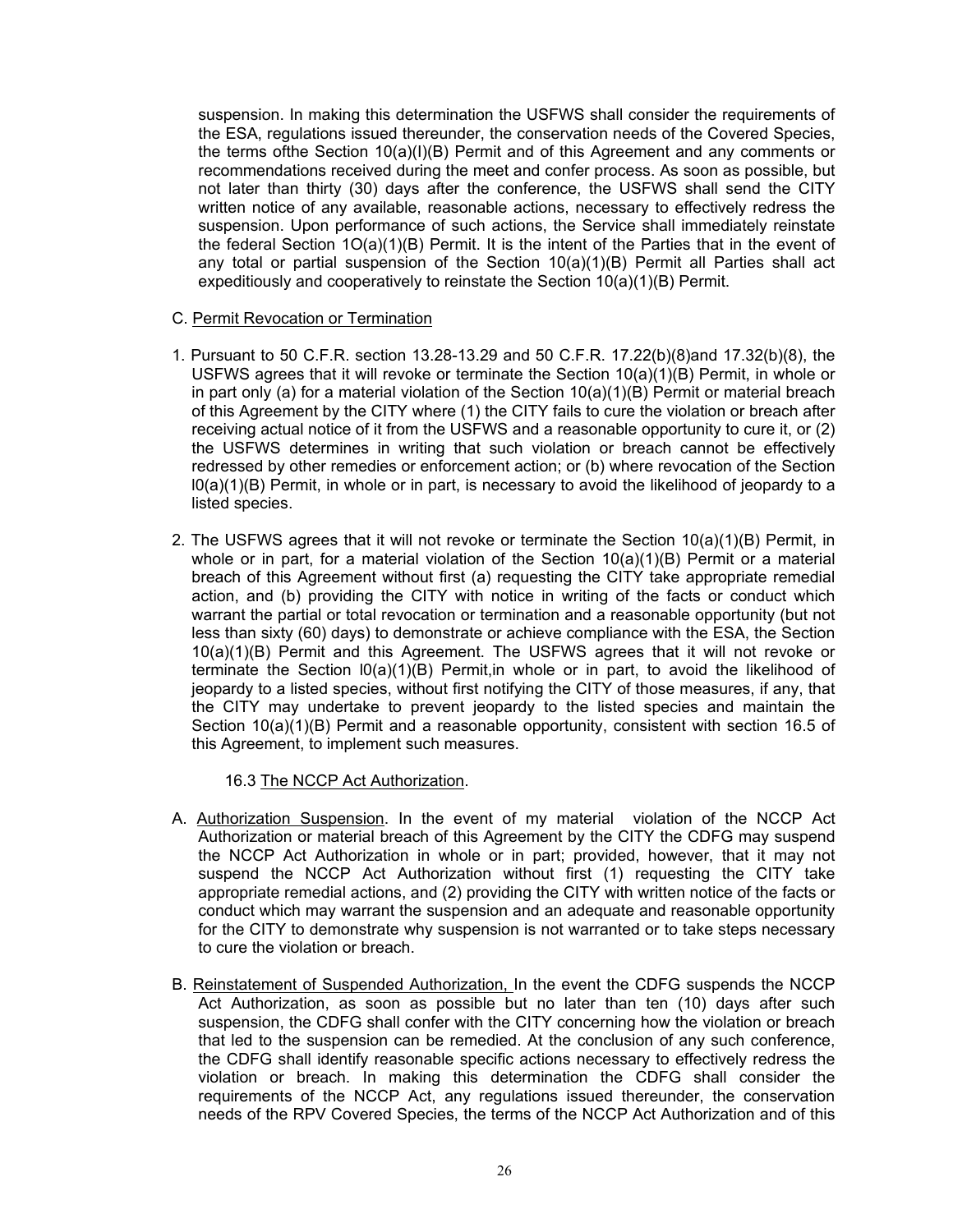Agreement and any comments or recommendations received during the meet and confer process. As soon as possible, but not later than thirty (30) days after the conference, the CDFG shall send the CITY written notice of the reasonable actions necessary to effectively redress the violation or breach. Upon full or substantial performance of such necessary actions, the CDFG shall immediately reinstate the NCCP Act Authorization. It is the intent of the Parties that in the event of any suspension of the NCCP Act Authorization all Parties shall act expeditiously and cooperatively to reinstate the NCCP Authorization.

#### C. Authorization Revocation or Termination.

- 1. CDFG may revoke or terminate the NCCP Act Authorization for a material violation of the NCCP Act Authorization or material breach of this Agreement by the CITY, if the CDFG determines in writing that (a) such violation or breach cannot be effectively redressed by other remedies or enforcement action, or (b) revocation or termination is required to avoid jeopardizing the continued existence of a Covered Species and to fulfill a legal obligation of the CDFG under the CESA and/or the NCCP Act.
- 2. CDFG agrees that it will not revoke or terminate the NCCP Act Authorization without first (a) requesting the CITY take appropriate remedial action, and (b) providing the CITY with notice in writing of the facts or conduct which warrant the revocation or termination and a reasonable opportunity (but not less than sixty (60) days) to demonstrate or achieve compliance with the CESA, the NCCP Act, the NCCP Act Authorization and this Agreement.

16.4 Circumstances Likely to Constitute Jeopardy to Species. In the event of circumstances which appreciably reduce the likelihood of survival and recovery of a species in the wild, USFWS or CDFG may suspend the take authorizations, in whole or in part, without resorting to the procedures specified above. The period of such emergency suspension shall not last longer than 90 days. During such 90 day period, FWS shall comply with 50 C.F.R. 13.27 and Section 16.2 A and B.

16.5 The CITY's Obligations In The Event of Suspension or Revocation. In the event that the USFWS and/or CDFG suspend or revoke the Section 10(a)(1)(B) Permit and NCCP Act Authorization issued to the CITY under this Agreement, the CITY will remain obligated to fulfill its mitigation, enforcement management, and monitoring obligations, and its other RPV NCCP Subarea Plan obligations, in accordance with this Agreement and applicable statutory and regulatory requirements for all land development activities authorized for Take prior to the breach which led to the suspension or revocation.

#### **17.0 THIRD PARTY BENEFICIARIES**

17.1 Authorization. Upon execution of this Agreement by the Parties and the issuance of take authorizations by USFWS and CDFG, the CITY may allow within the Subarea the Incidental Take of RPV Covered Species by Third Party Beneficiaries under the direct control of the CITY, specifically including landowners and public and private entities undertaking land development activities in conformance with an approval granted by the CITY in compliance with this Agreement. A third party beneficiary's compliance with this Agreement and with take authorizations issued under it, shall not exempt it from compliance with any City, County, State, or Federal law or regulation, except to the extent it may constitute compliance with the taking provisions of the ESA and the CESA.

A. Creation of Third-Party Beneficiary Status. The creation of Third-Party Beneficiary status shall occur during the CITY's permitting process at the point in time when (1) review of the project's impacts on biological resources and a determination of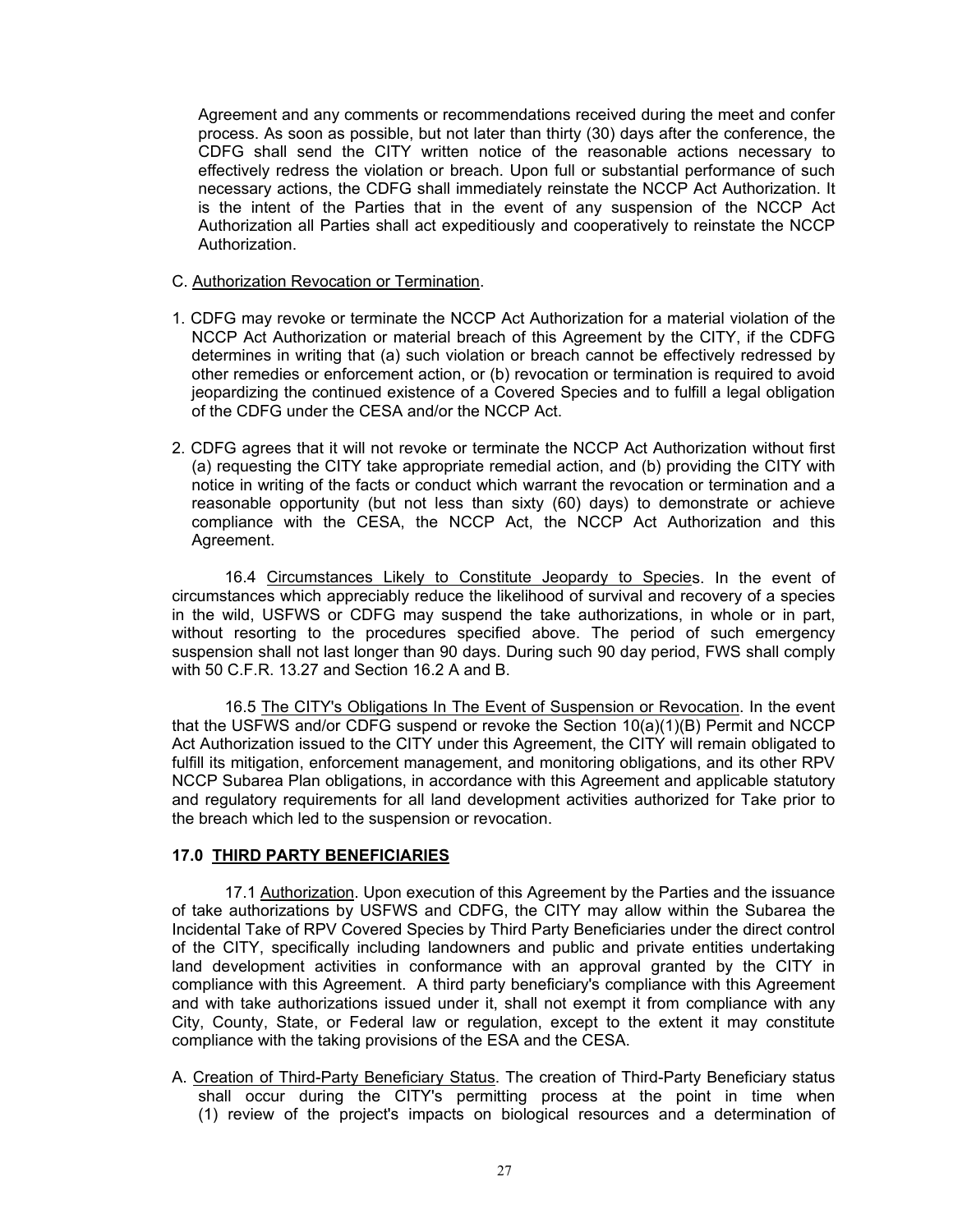necessary mitigation has occurred in compliance with this Agreement and the RPV NCCP Subarea Plan and other applicable law (e.g. CEQA), (2) the *determined mitigation*  includes an immediately-effective requirement to maintain the biological values of the land committed for mitigation, and (3) the mitigation has been imposed through a condition of development (such as a development agreement or a tentative map condition) that is *recorded and* runs with the land and is enforceable against and binding upon the Third-Party Beneficiary and any successor-in-interest to the Third-Party Beneficiary, provided that within regard to projects with a federal nexus that are required to undergo consultation under Section 7 of the ESA, Third Party Beneficiary status shall not attach until the Section 7 consultation is also completed. Third-Party Beneficiary status may be attained for a project as a whole, or for a discrete phase(s) of a project so long as the mitigation for the discrete phases) is not functionally dependent in the context of the RPV NCCP Subarea Plan upon the mitigation proposed for subsequent phases.

- B. Maintenance of Third-Party Beneficiary Status. Third-Party Beneficiary status will remain in effect unless, prior to the issuance of take authorization in accordance with paragraph 17.1.D below, the Third-Party Beneficiary alters the project in a manner that increases or substantially alters impacts to biological resources evaluated pursuant to Paragraph 17.I.A above or fails to maintain the biological values of the land committed for mitigation pursuant to Paragraph 17.1.A above. In such circumstance, the Third-Party Beneficiary status is automatically extinguished, and the subsequent creation of Third-Party Beneficiary status will require biological review and imposition of mitigation for the increased or altered impacts pursuant to Paragraph 17.1 A above. However, Third-Party Beneficiary status shall not be extinguished as a result of impacts to biological values resulting from natural or other causes beyond the Third-Party Beneficiary's control, as determined by the USFWS and CDFG, including fire, flood, storm, and earth movement, or from any prudent action taken by the Third-Party Beneficiary to prevent, abate, or mitigate significant injury to the land evaluated pursuant to Paragraph 17.1 .A above resulting from such causes.
- C. Assurances to Third-Partv Beneficiaries. For a project or portion thereof where Third-Party Beneficiary status has been attained and is effective, the Parties shall not alter existing mitigation obligations imposed by the CITY on the Third-Party Beneficiary, except as otherwise specifically allowed under this Agreement or the Subarea Plan, provided that the Third-Party Beneficiary satisfies all mitigation obligations imposed by the CITY in conformance with this Agreement. These assurances do not apply to circumstances under which this Agreement provides that USFWS or CDFG may require additional mitigation or conservation measures from the CITY; under such circumstances, the Parties may require Third Party Beneficiaries to provide any *additional* mitigation or conservation that is required.

D. Authorization for Take Conferred by Local Jurisdiction to Third-Party Beneficiary. The authorization for incidental take issued by the CITY to theThird-Party Beneficiary shall be for the length of time and run concurrent with the specific land development approval granted by the CITY. However, no grading, clearing and/or grubbing activities may be commenced by the Third-Party Beneficiary pursuant to the CITY's development approval until the mitigation established pursuant to paragraph 17.1.A above has been fully satisfied (via conservation easement, transfer of fee title, etc.) or is guaranteed (via irrevocable offer of dedication, mitigation bond, letter of credit, pledged savings account or other equivalent mechanism) to occur within a time frame approved by the CITY, which time frame shall not under any circumstance exceed one year from the date the permit for grading, clearing and/or grubbing is issued.

17.2 Effect of Take Authorization Revocation,Termination or Suspension. In the event that the USFWS and/or CDFG revoke, terminate or suspend the Section 10(a)(1)(B)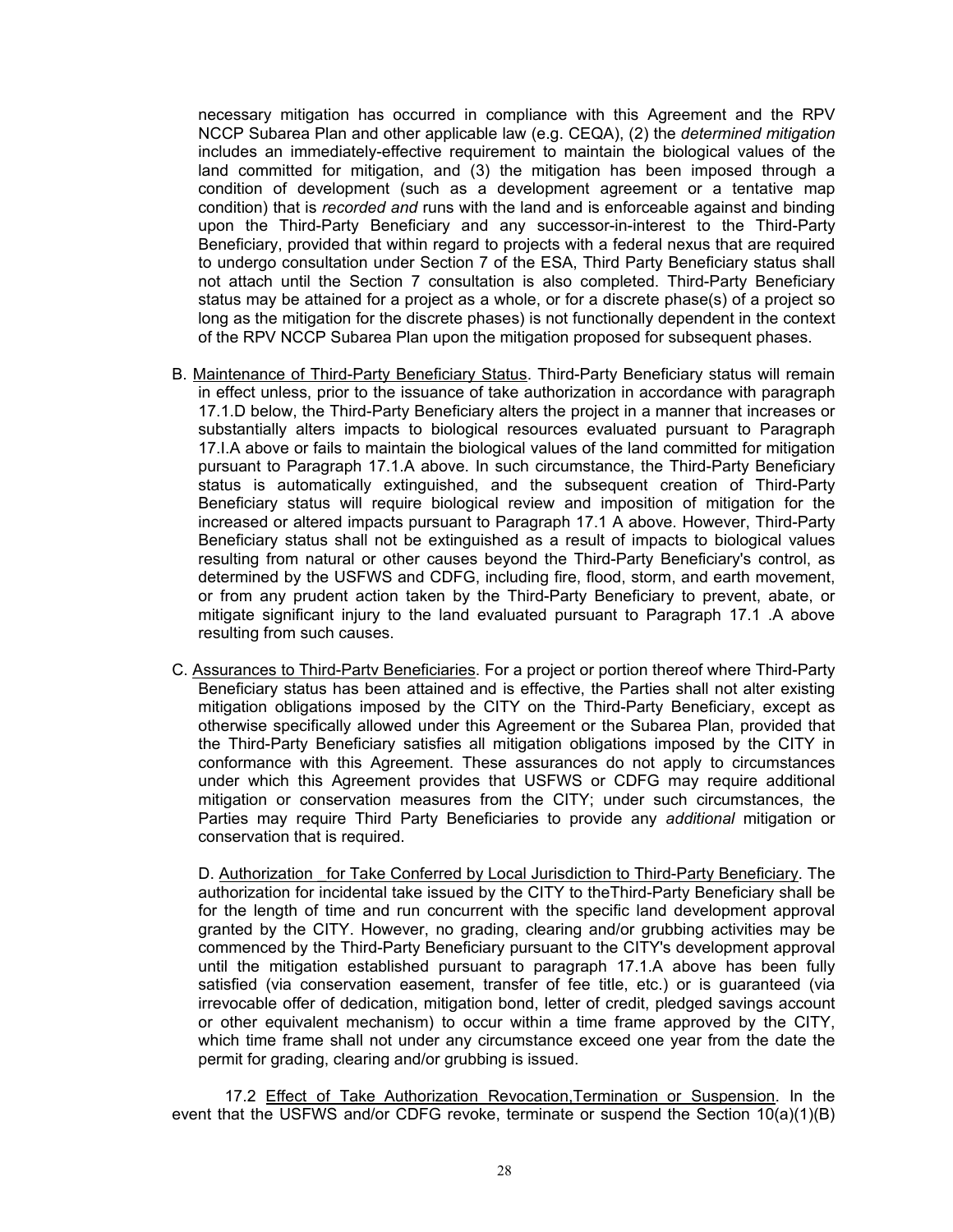Permit and NCCP Act Authorization issued to the CITY in connection with this Agreement and provided the CITY continues to carry out its obligation under the Subarea Plan, this Agreement and the Take Authorizations with regard to Third Party Beneficiaries, the assurances provided to Third Party Beneficiaries under this Agreement and the right to Take RPV Covered Species and Species Adequately Conserved extended by the CITY to the Third Party Beneficiaries under the Permit and/or NCCP Authorization, will remain in effect as to every individual Third Party Beneficiary which fulfills the mitigation obligations imposed on it by the CITY in compliance with this Section and Section 10 of this Agreement unless USFWS or CDFG determines that continuation of the City's Permit and/or NCCP Act Authorization with regard to Take by Third Party Beneficiaries would likely jeopardize the continued existence of a listed species.

17.3 Enforcement. The Parties reserve the right to enforce all applicable federal, state or local laws against persons or entities which engage in unlawful land development activity without obtaining proper permits and approvals from the Parties. Also, the Parties reserve the right to enforce all applicable federal, state or local laws against Third-Party Beneficiaries that conduct land development activities in the Subarea which are not in compliance with land development approvals granted by the CITY in conformance with this Agreement and the RPV NCCP Subarea Plan or any other City, County, State or Federal law or regulation. .

17.4 No Right to Sue Under this Agreement**.** Notwithstanding the use of the term "Third-Party Beneficiary" or any other provision of this Agreement, this Agreement shall confer no right upon Third-Party Beneficiaries or any other person or entity to sue the USFWS, the CDFG, or the CITY.

#### **18.0 ENVIRONMENTAL REVIEW**

18.1 Federal Law - NEPA. Issuance of a Section10(a)(I)(B)Permit to the CITY by USFWS is an action subject to NEPA review. USFWS is a lead agency under NEPA. The RPV NCCP Subarea Plan has been evaluated pursuant to NEPA under the RPV NCCP Subarea Plan Final EIR/EA

18.2 State Law - CEQA. Implementation and approval of the RPV NCCP Subarea Plan and each of the subarea plans are actions subject to CEQA review. The CITY is the lead agency for the RPV NCCP Subarea Plan, which has been evaluated pursuant to CEQA under the RPV NCCP Subarea Plan and CDFG is a responsible agency under CEQA for purposes of approving the RPV NCCP Subarea Plan and issuing the NCCP Act Authorization.

#### **19.0 COOPERATIVE EFFORT**

In order that each of the legal requirements summarized in Section 8.0 of this Agreement are fulfilled, each of the Parties to this Agreement must perform certain specific tasks. The RPV NCCP Subarea Plan thus describes a cooperative program by federal, state and local agencies to conserve the Covered Species.

#### **20.0 TERMS USED**

Terms defined and utilized in the RPV NCCP Subregional Plan, the ESA, the CESA, and the NCCP Act shall have the same meaning when utilized in this Agreement, except as specifically noted.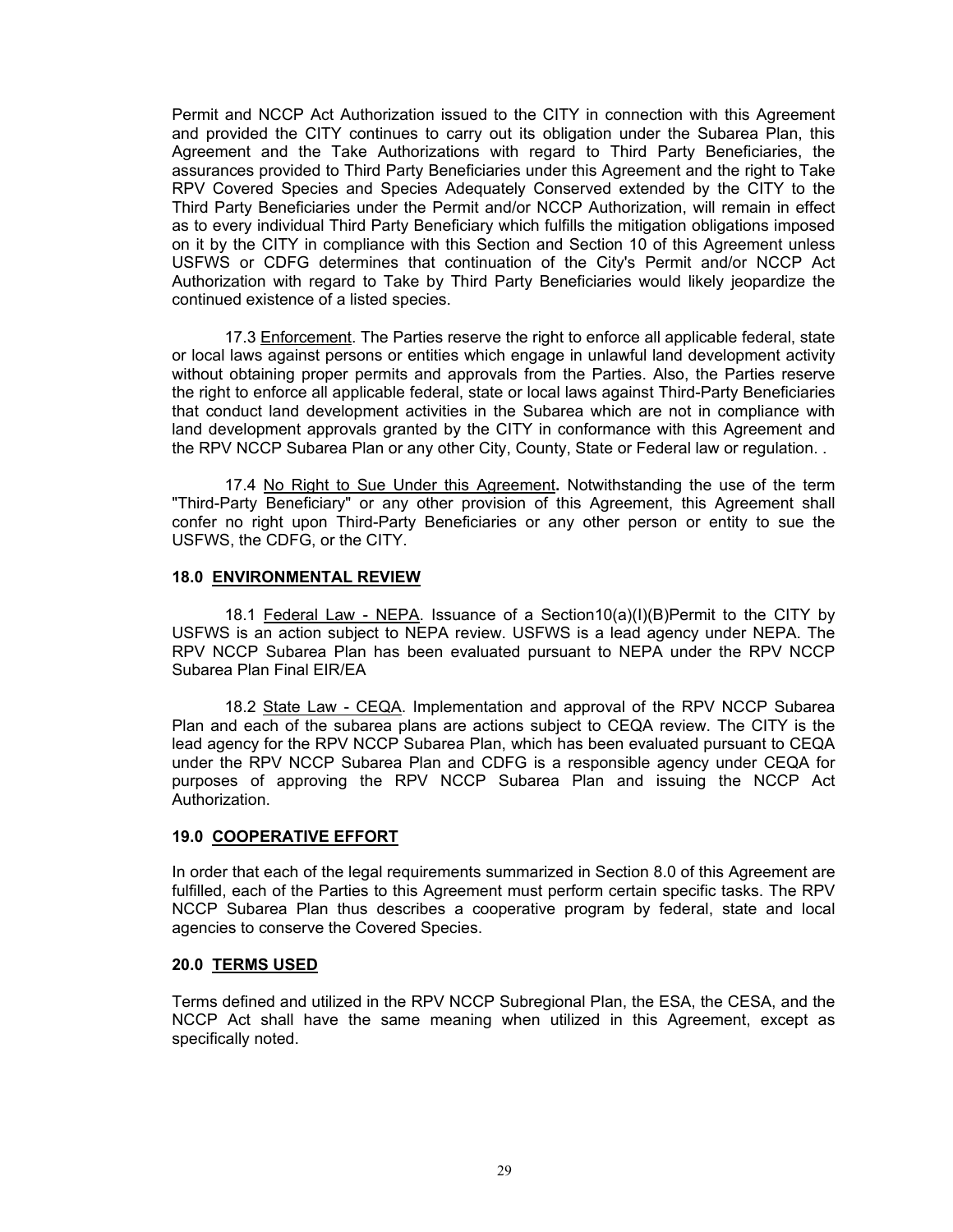#### **21.0 TERM OF IMPLEMENTING AGREEMENT**

21.1 Fifty-year Agreement. This Agreement takes effect on the Effective Date, and shall remain in full force and effect for a period of 50 years, or until revocation or termination of tire Section l0(a)(1)(B) Permit and NCCP Act Authorization pursuant to Section 16 or Section 22 of this Agreement, whichever occurs sooner.

21.2 Fiftv-year Take Authorizations. The Section 10(a)(1)(B) Permit and NCCP Act Authorization issued to the CITY shall be issued for a period of 50 years from the Effective Date, unless revoked or terminated sooner in accordance with applicable laws and regulations.

21.3 Permanent Preservation. Notwithstanding the stated term as herein set forth, the Parties agree and recognize that once Take of a Covered Species has occurred and/or their habitat modified within the Subarea, such Take and habitat modification will be permanent. The Parties, therefore, agree that the preservation and maintenance of the habitat provided for under this Agreement is likewise intended to be permanent and to extend beyond the term of this Agreement.

#### **22.0 TERMINATION**

A. Upon 90 days written notice to USFWS and CDFG, the CITY may unilaterally withdraw from this Agreement provided: (1) the CITY and all Third Party Beneficiaries have complied with all mitigation obligations incurred under the Section  $10(a)(1)(B)$  Permit and NCCP Authorization, the RPV NCCP Subarea Plan, and this Agreement up to the date of withdrawal; the City has complied with its obligation to record all habitat losses and gains; and the CITY provides written evidence of such compliance to USFWS and CDFG; and (2) the CITY and Third Party Beneficiaries shall remain obligated to carry out all of their long term management and monitoring obligations assumed under the RPV NCCP Subarea Plan and this Agreement with respect to habitat conservation lands included in, or required to be included in, the Preserve as a result of Incidental Take associated with land development projects authorized for Take by the CITY prior to withdrawal from the Agreement.

B. Any Incidental Take associated with land development projects approved by the CITY for which mitigation has been assured as provided in Section 17 shall, subject to the limitations in Section 17, continue to be authorized under the terms of the Section  $10(a)(1)(B)$  Permit and NCCP Act Authorization provided the CITY continues to carry out its obligations under this Agreement. Except as provided in this Section 22.B, the Take Authorizations may not qualify for Incidental Take authorization under Section 17.0 after that date.

C. Withdrawal of the CITY from this Agreement shall be deemed to constitute a surrender of the CITY's take authorizations issued pursuant to this Agreement.

#### **23.0 AMENDMENTS**

23.1 Standard Amendments and Modifications. Standard amendments to the Section 10(a)(1)(B) Permit and NCCP Act Authorization and this Agreement and modifications to the Subarea Plan may be proposed by any Party to this Agreement. The Party proposing the amendment or modification shall provide to each other Party a written statement of the reasons for the amendment or modification and an analysis of the effect of the amendment or modification on the environment, the effects on Covered Species and the implementation of the Subarea Plan, including any economic requirements associated with the amendment or modification. Any amendment shall comply .with all applicable laws, including, but not limited to the ESA and implementing regulations, NEPA, the NCCP Act and any implementing regulations, and CEQA. All modifications to the Subarea Plan and all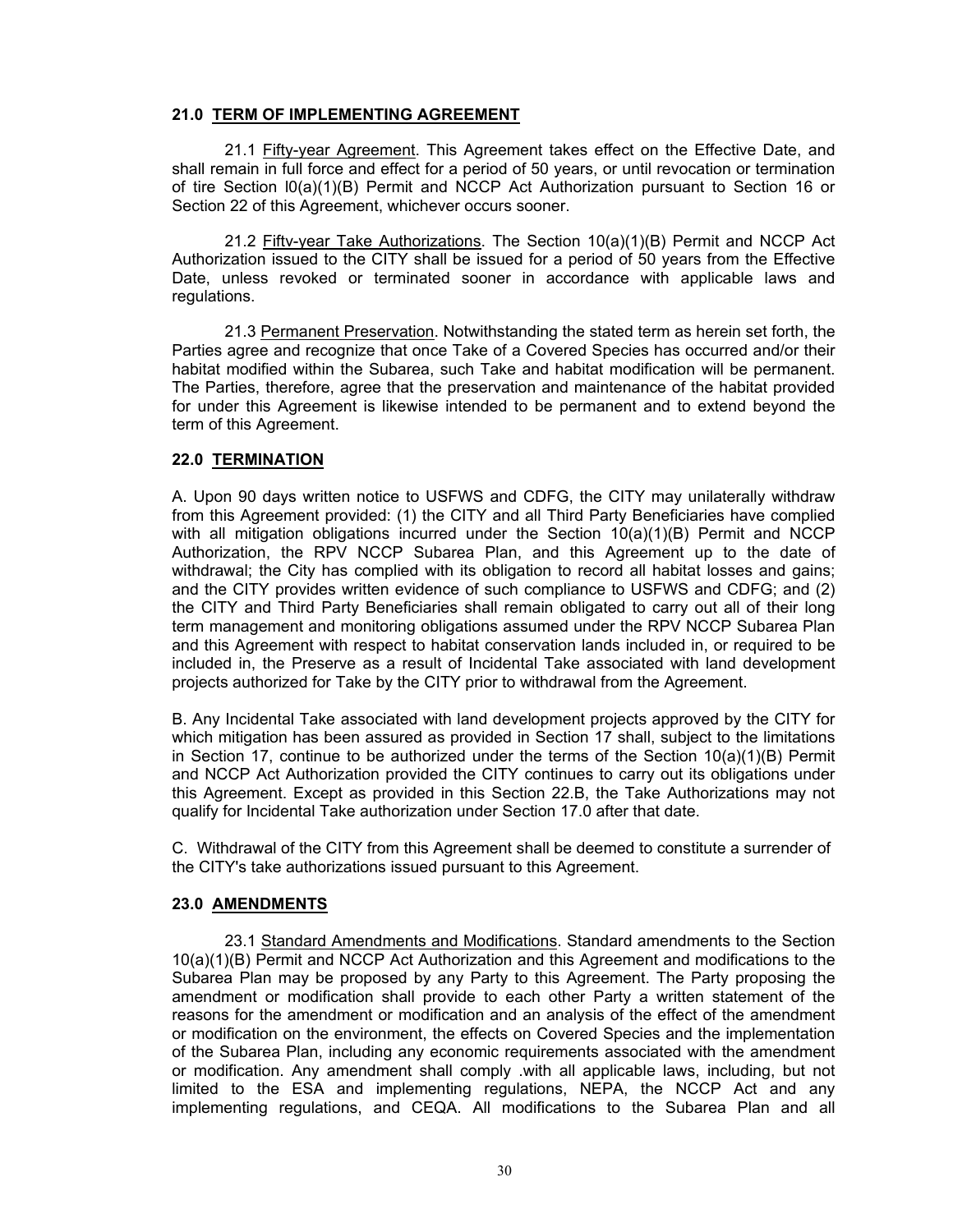amendments to this Agreement, except those described in Sections 5.6 and 5.9, of the RPV NCCP Subarea Plan, shall be processed as standard amendments and modifications pursuant to this paragraph.

23.2 Minor Modifications and Amendments. Any Party may propose a minor modifrcation to the Subarea Plan or amendment to this Agreement for the changes described in Sections 5.1.3.1, 5.3.1, and 5.4 of the RPV NCCP Subarea Plan using the amendment procedures contained in those sections. All other modifications or amendments shall be standard amendments and modifications governed by Section 23.1. It is contemplated that minor modifications to the RPV NCCP Subarea Plan and minor amendments to this Agreement maybe agreed to by the Parties in writing without the need for amending the Section 10(a)(1)(B) Permit and NCCP Authorization.

#### **24.0 FORCE MAJEURE**

In the event that the CITY is wholly or partially prevented from performing obligations under this Agreement because of unforeseeable causes beyond the reasonable control of and without the fault or negligence of the CITY ("*force majeure*"), including, but not limited to Acts of God, labor disputes, sudden actions of the elements, or unilateral actions of federal or state agencies or other local jurisdictions, the CITY shall be excused from whatever performance is affected by such unforeseeable cause to the extent so affected, and such failure to perform shall not be considered a material violation or breach, provided that nothing in this Section shall be deemed to authorize any Party to violate ESA or CESA, and provided further that:

- A. The suspension of performance is of no greater scope and no longer duration than is required by the force majeure;
- B. Within two weeks after the occurrence of the force majeure, the CITY gives the USFWS and CDFG written notice describing the particulars of the occurrence;
- C. The CITY uses its best efforts to remedy its inability to perform (however, this paragraph shall not require the settlement of any strike, walk-out, lock-out or other labor dispute on terms which in the sole judgment of the CITY are contrary to its interest); and
- D. When the CITY is able to resume performance of its obligations, the CITY shall give USFWS and CDFG written notice to that effect.

24.1 Changed Circumstances not subject to Force Majeuure. Events or causes identified as Changed Circumstances in the Subarea Plan and this Agreement are not considered unforeseeable events or Acts of God within the meaning of this Section 24 and the CITY shall be responsible for implementing the responses to Changed Circumstances provided for in Section 9.2 (b) of this Agreement.

#### **25.0 MISCELLANEOUS PROVISIONS**

25.1 No Partnership. Except as otherwise expressly set forth herein, neither this Agreement nor the RPV NCCP Subarea Plan shall make or be deemed to make any Party to this Agreement the agent for or the partner of any other Party.

25.2 Successors and Assigns. This Agreement and each of its covenants and conditions shall be binding on and shall inure to the benefit of the Parties and their respective successors and assigns. The CITY may only assign its rights and obligations under this Agreement with the approval of the USFWS and CDFG, which approval shall not be unreasonably withheld. Assignment or other transfer of the Section 10(a)(1)(B) Permit or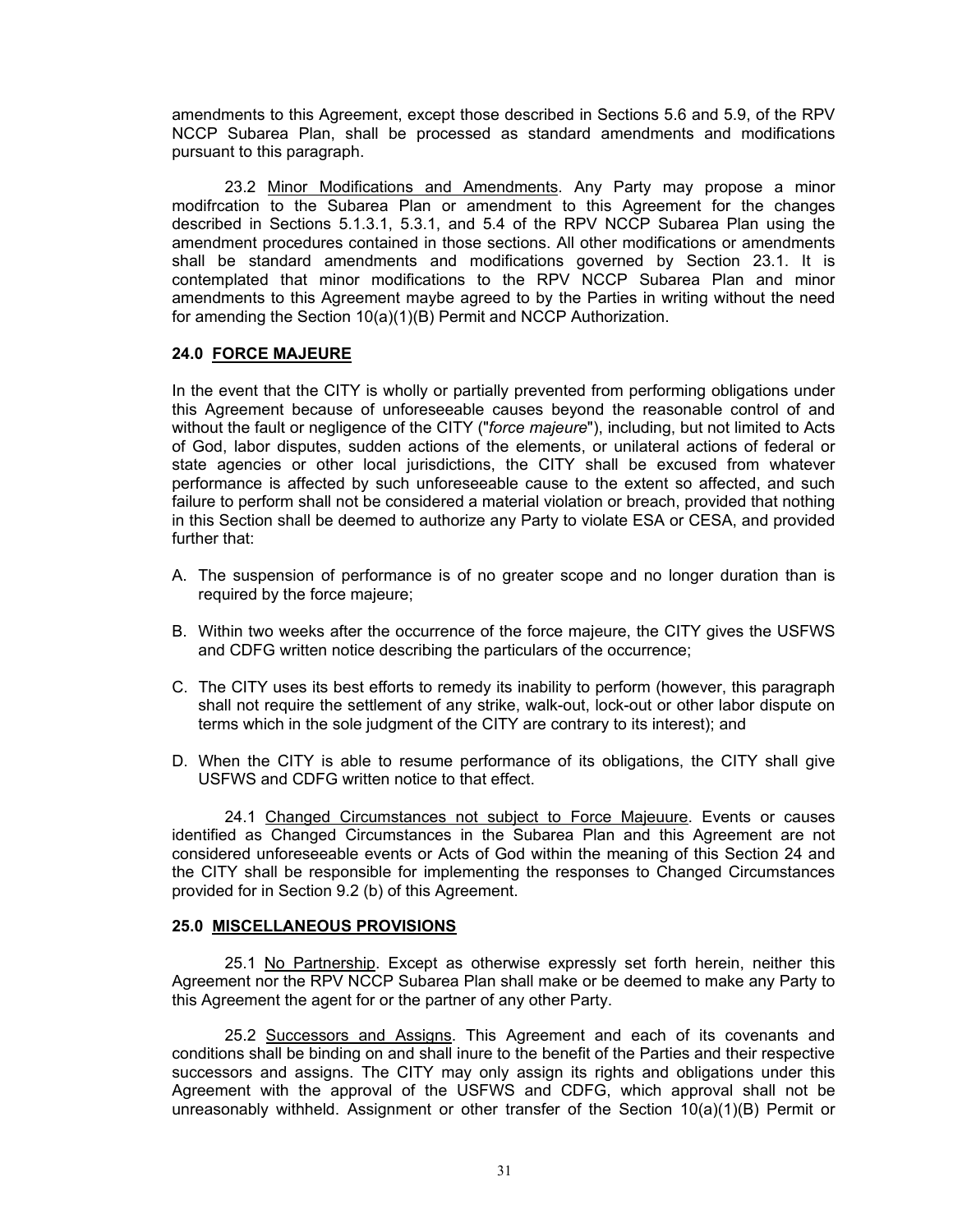NCCP Act Authorization shall be governed, respectively, by then-current USFWS regulations and any applicable NCCP regulations.

25.3 Notice. Any notice permitted or required by this Agreement shall be delivered personally to the persons set forth below or shall be deemed given five (5) days after deposit in the United States mail, certified and postage prepaid, return receipt requested and addressed as follows or at such other address as any Party may from time to time specify to the other Parties in writing:

Operations Manager, Califomia/Nevada Operations Office United States Fish and Wildlife Service 2800 Cottage Way, Room W-2606 Sacramento, California 95825

Field Supervisor, Carlsbad Field Office United States Fish and Wildlife Service 6010 Hidden Valley Road Carlsbad, Califomia 92009

Director, California Department of Fish and Game 1416 9th Street, 12th Floor Sacramento, California 95814

Regional Manager, South Coast Region California Department of Fish and Game 4949 Viewridge Avenue San Diego, California 92123-1662

Office of the City Manager The City of Rancho Palos Verdes 30940 Hawthorne Boulevard Rancho Palos Verdes, California 90275-5391

Executive Director Palos Verdes Peninsula Land Conservancy P.O. Box 3427 Palos Verdes Peninsula, CA 90274

25.4 Entire Agreement. This Agreement supersedes any and all prior agreements, either oral or in writing, among the Parties with respect to the subject matter rhereof and contains all of the covenants and agreements among them with respect to said matters; and each Party acknowledges that no representation, inducement, promise or agreement, oral or otherwise, has been made by the other Party or anyone acting on behalf of the other party that is not embodied herein.

25.5 Attomevs' Fees. If any action at law or equity, including any action for declaratory relief, is brought to enforce or interpret the provisions of this Agreement, each Party to the litigation shall bear its own attorneys' fees and costs.

25.6 Duplicate Originals. This Agreement may be executed in any number of duplicate originals. A complete original of this Agreement shall be maintained in the official records of each of the Parties.

25.7 Federal and State Appropriations. The duty of the USFWS and CDFG to carry out its obligations under the RPV NCCP Subarea Plan and this Agreement shall be subject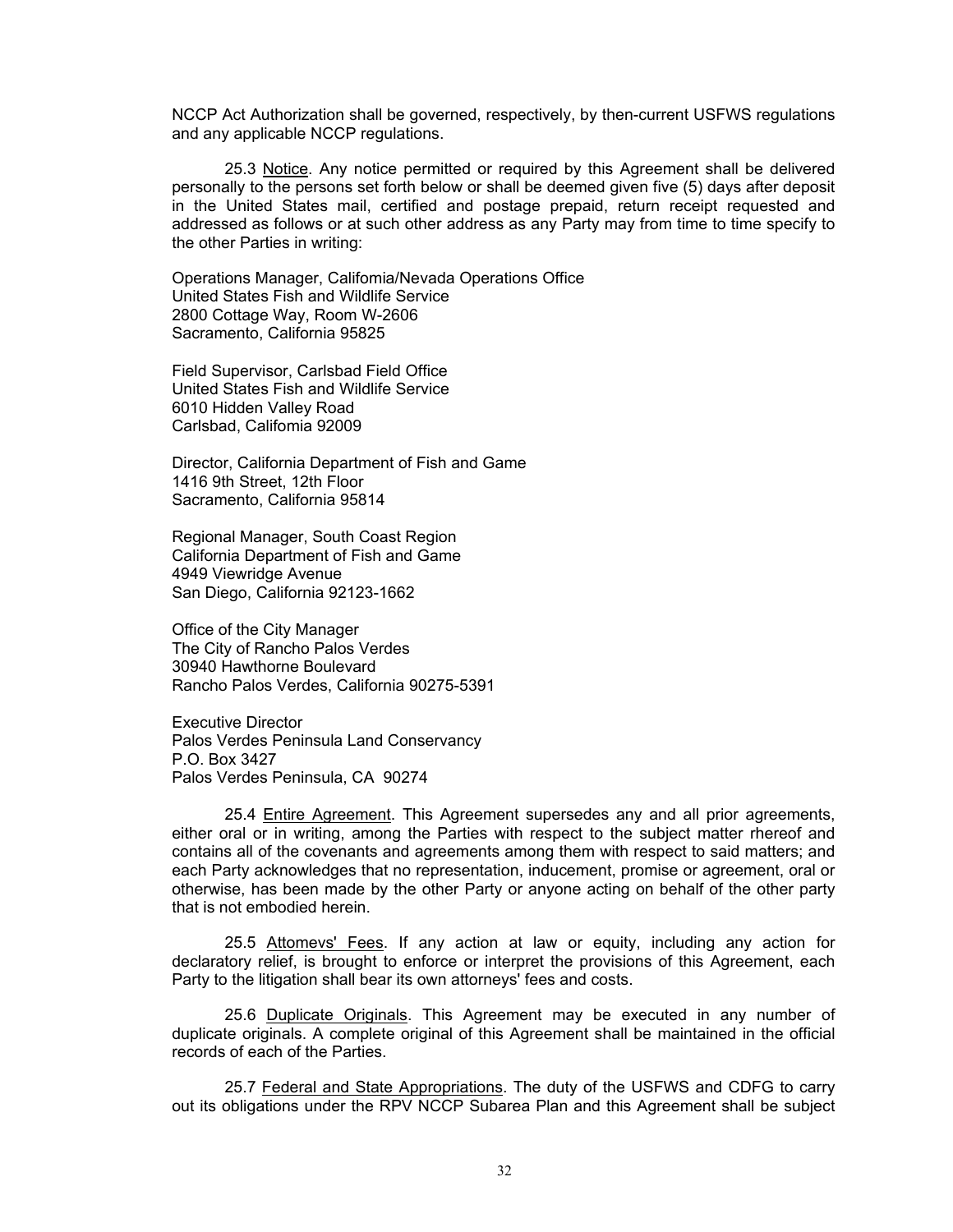to the federal Anti-Deficiency Act and the availability of appropriated funds. Nothing in this Agreement shall be construed by the Parties to require the obligation, appropriation, or expenditure of any money from the U.S. Treasury. The Parties acknowledge that USFWS will not be required under this Agreement to expend any federal agency's appropriated funds unless and until an authorized officer of that agency affirmatively acts to commit to such expenditures as evidenced in writing.

The duty of CDFG to carry out its obligations under the RPV NCCP Subarea Plan and this Agreement shall be subject to the availability of appropriated funds. Nothing in this Agreement shall be construed by the Parties to require the obligation, appropriation, or expenditure of any money from the Treasury of the State of California. The Parties acknowledge that CDFG will not be required under this Agreement to expend any State of California agency's appropriated funds unless and until an authorized officer of that agency affirmatively acts to commit to such expenditures as evidenced in writing.

25.8 Elected Officials. No member of Congress shall be entitled to any share or part of this Agreement, or to any benefit that may arise from it.

25.9 Governing Law. This Agreement shall be governed by and construed in a manner consistent with the statutory and regulatory authority of the USFWS under the ESA, its implementing regulations and other applicable federal laws, and of the CDFG under the CESA, the NCCP Act, and other applicable state laws and regulations. Nothing in this Agreement is intended to nor shall be construed to limit or compromise the authority of the USFWS to fulfill its responsibilities under the ESA or CDFG under CESA and the NCCP Act, including, but not limited to seeking penalties against the CITY. Further, nothing in this Agreement is intended or shall be construed to limit or diminish the responsibility of the USFWS as an agency of the federal government or CDFG as an agency of the State or California. Nothing in this Agreement is intended to nor shall be construed to limit or diminish the authority of the City or private parties to enforce any City, County, Sate, or Federal law or Regulation except to the extent that compliance with this Agreement or a permit issued under it may be deemed compliance with the taking provisions of the ESA and the CESA

25.10 Counterparts. This Agreement may be executed in counterparts. This Agreement shall become operative as soon as one counterpart hereof has been executed by each member. The counterparts so executed shall constitute one Agreement notwithstanding that the signatures of all members do not appear on the same page.

25.11 References to Regulations. Any reference in this Agreement, the RPV NCCP Subarea Plan, or the Section  $10(a)(1)(B)$  Permit and NCCP Act Authorization to any regulation or rule of USFWS or CDFG, shall be deemed to be a reference to such regulation or rule in existence at the time an action is taken.

25.12 Applicable Laws. Notwithstanding any other provisions of this Agreement, all activities covered under the RPV NCCP Subarea Plan, this Agreement and the Section 10(a)(1)(B) Permit and NCCP Act Authorization must be in compliance with all applicable state or federal laws and regulations including CESA (including § 2080) and the ESA (including the provisions of §§ 7 and 10).

25.13 Due Authorization. Each Party warrants that the signatory is authorized to execute this Agreement on behalf of that Party.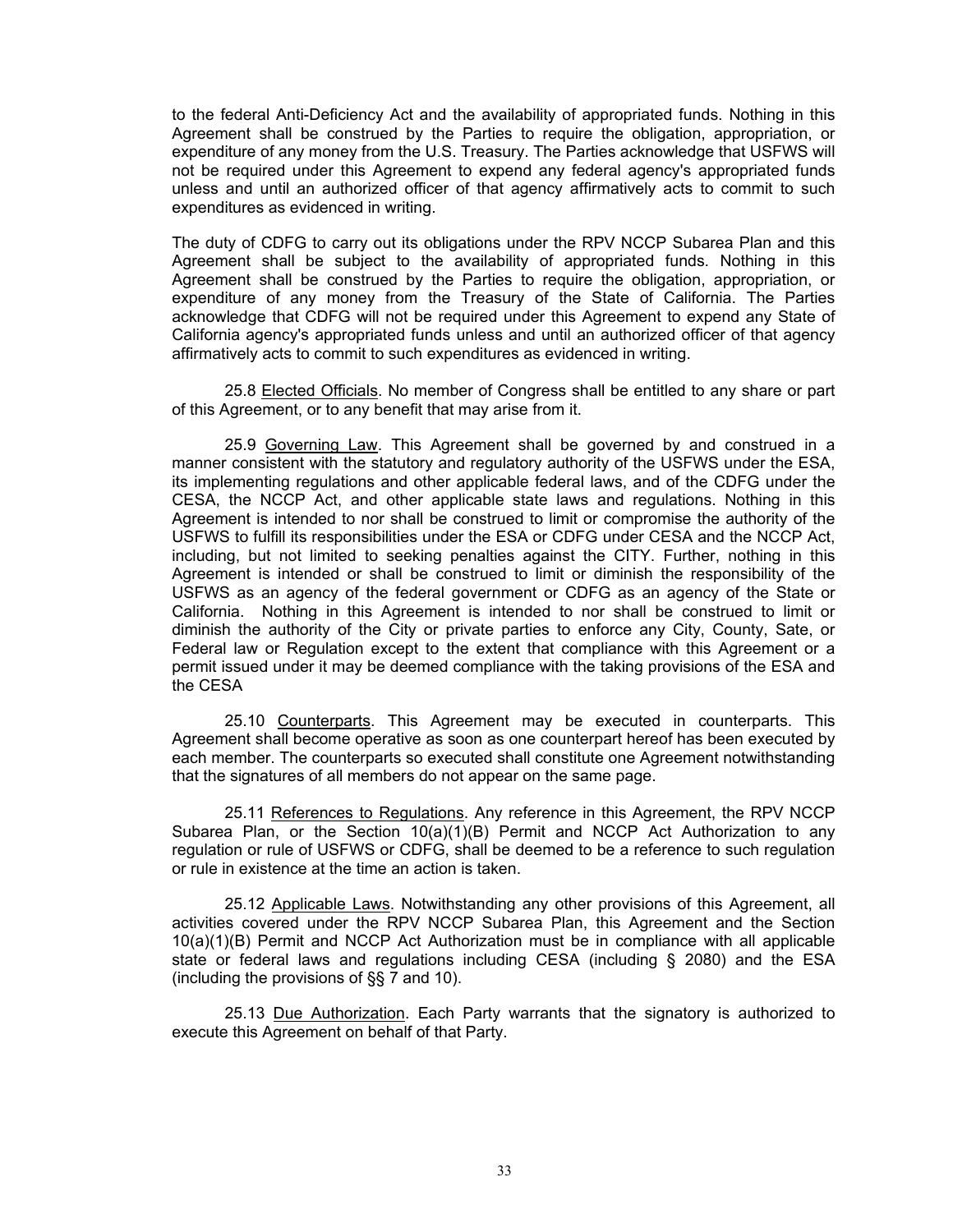IN WITNESS WHEREOF, THE PARTIES HERETO have executed this Implementing Agreement to be in effect as of the date last signed below.

BY: Date

Regional Director United States Fish and Wildlife Service Portland, Oregon

BY: Date

**Director** California Department of Fish and Game Sacramento, California

BY: Date

City Manager The City of Rancho Palos Verdes Rancho Palos Verdes, California

BY: Date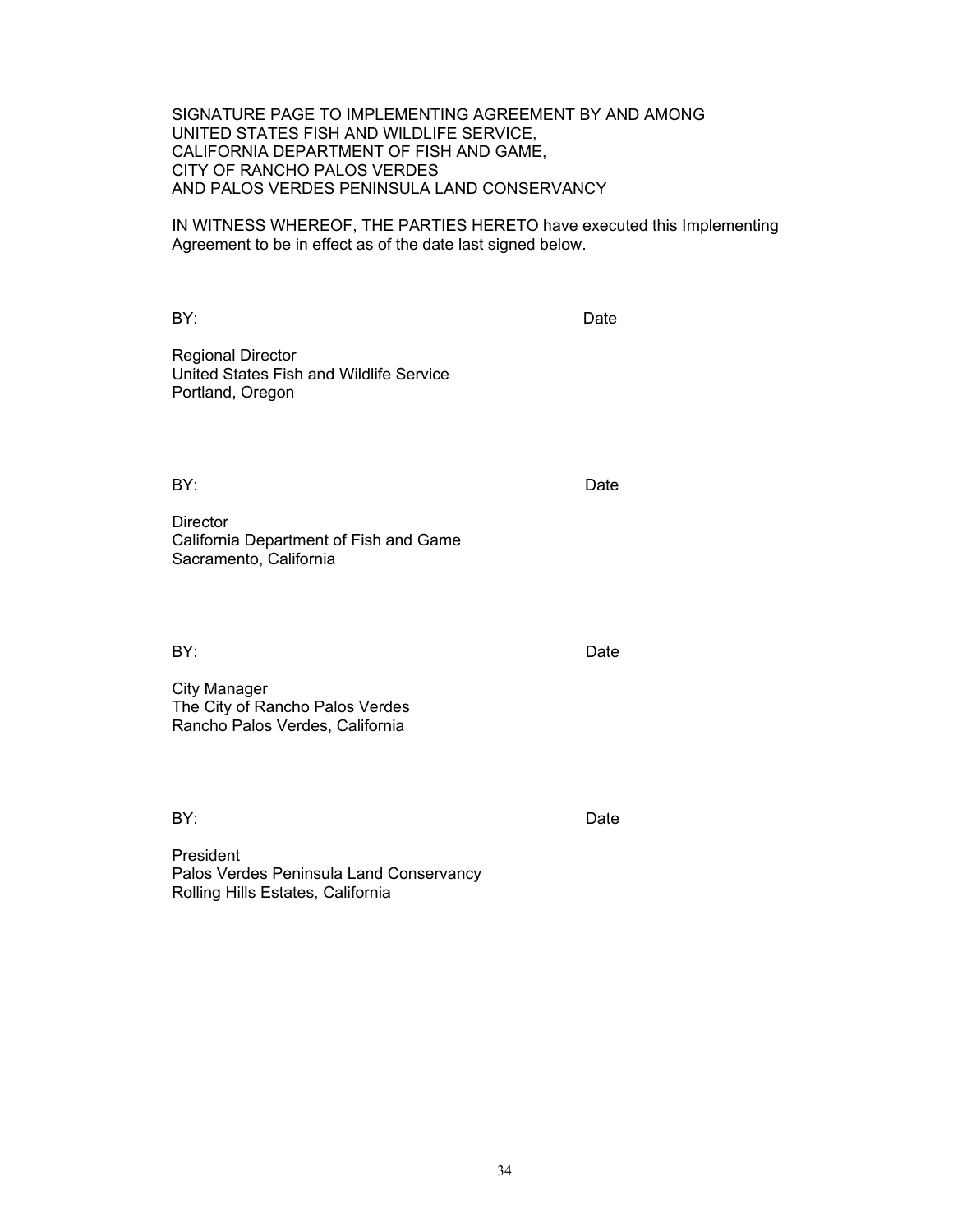IN WITNESS WHEREOF, THE PARTIES HERETO have executed this Implementing Agreement to be in effect as of the date last signed below.

BY: Date

Regional Director United States Fish and Wildlife Service Portland, Oregon

BY: Date

**Director** California Department of Fish and Game Sacramento, California

BY: Date

City Manager The City of Rancho Palos Verdes Rancho Palos Verdes, California

BY: Date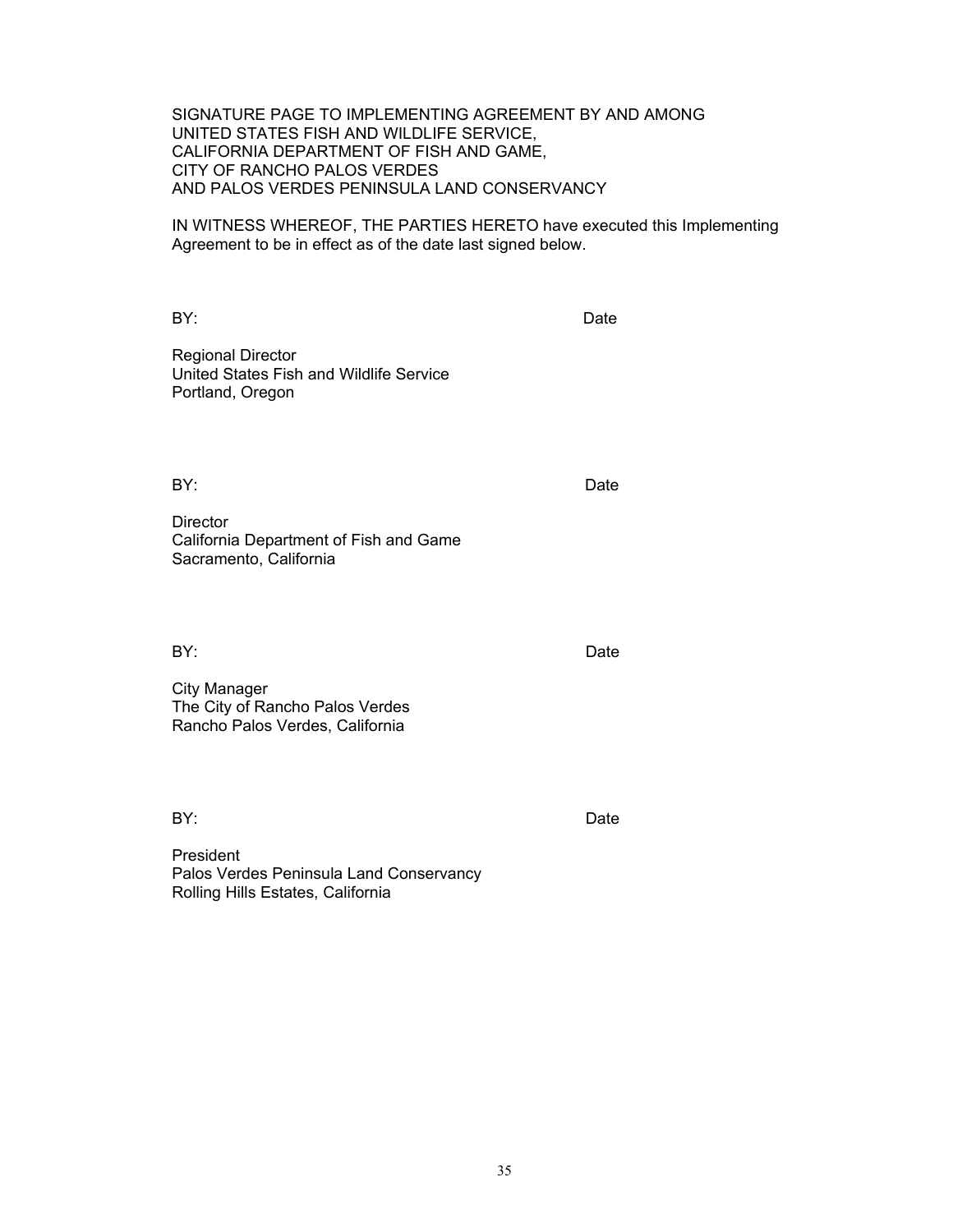IN WITNESS WHEREOF, THE PARTIES HERETO have executed this Implementing Agreement to be in effect as of the date last signed below.

BY: Date

Regional Director United States Fish and Wildlife Service Portland, Oregon

BY: Date

**Director** California Department of Fish and Game Sacramento, California

BY: Date

City Manager The City of Rancho Palos Verdes Rancho Palos Verdes, California

BY: Date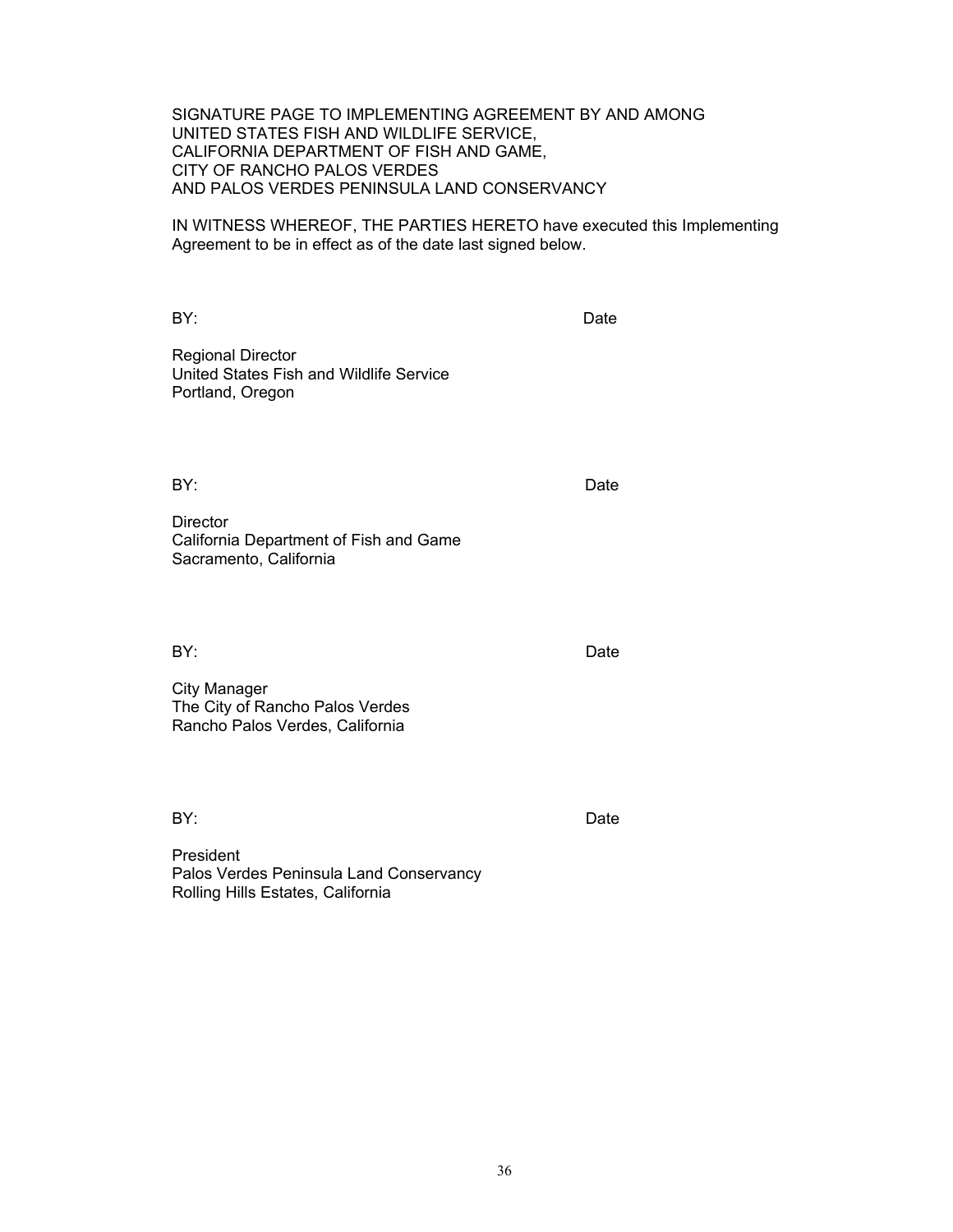IN WITNESS WHEREOF, THE PARTIES HERETO have executed this Implementing Agreement to be in effect as of the date last signed below.

BY: Date

Regional Director United States Fish and Wildlife Service Portland, Oregon

BY: Date

**Director** California Department of Fish and Game Sacramento, California

BY: Date

City Manager The City of Rancho Palos Verdes Rancho Palos Verdes, California

BY: Date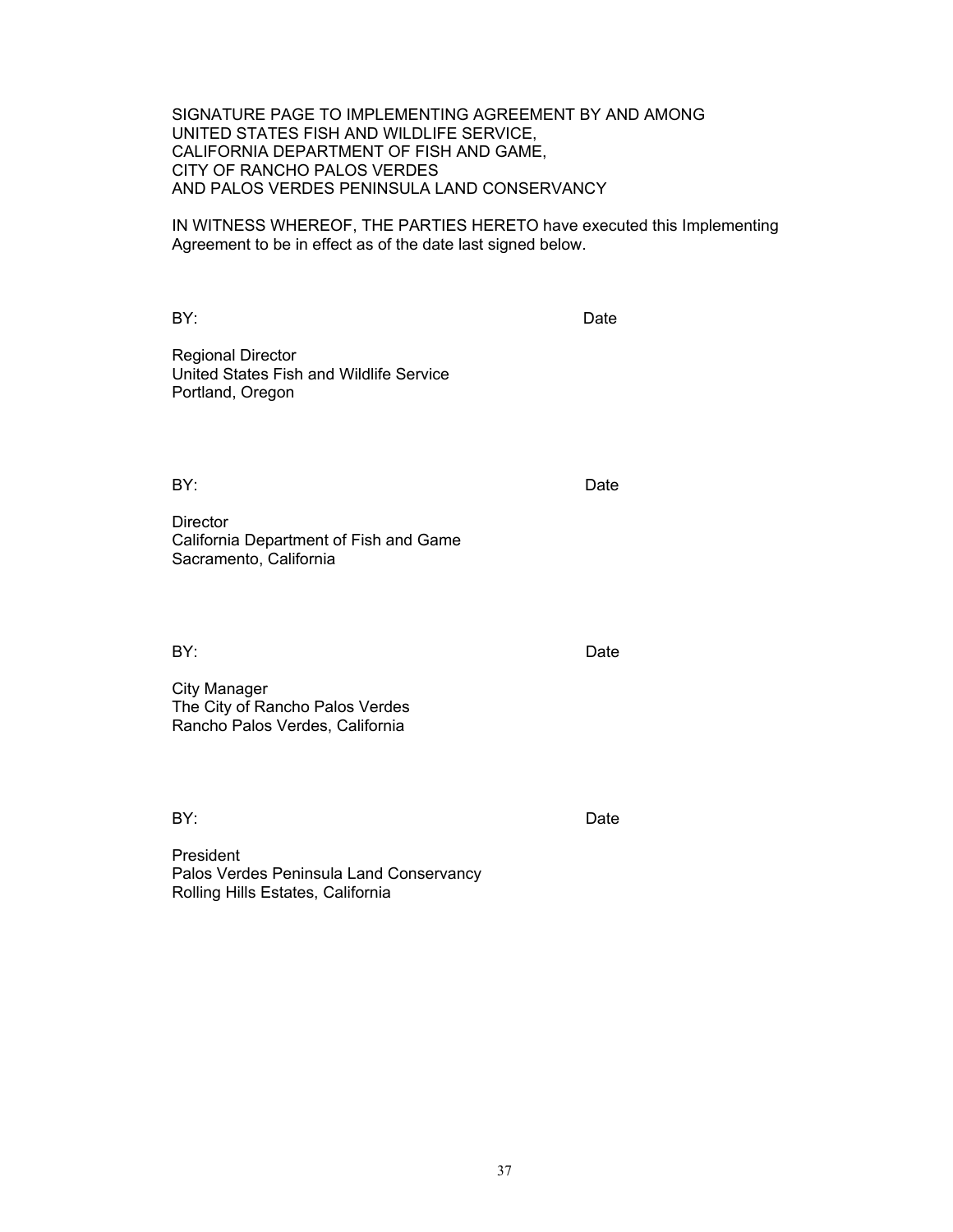#### **List of Attachments**

- **Exhibit A** MAP OF RPV NCCP SUBAREA PLANNING AREA
- **Exhibit B** COVERED SPECIES LIST FOR THE RANCHO PALOS VERDES SUBAREA PLAN
- **Exhibit C** SUFFICIENTLY CONSERVED VEGETATION COMMUNITIES
- **Exhibit D** LIST OF COVERED PROJECTS
- **Exhibit E** Draft contract between City and PVPLC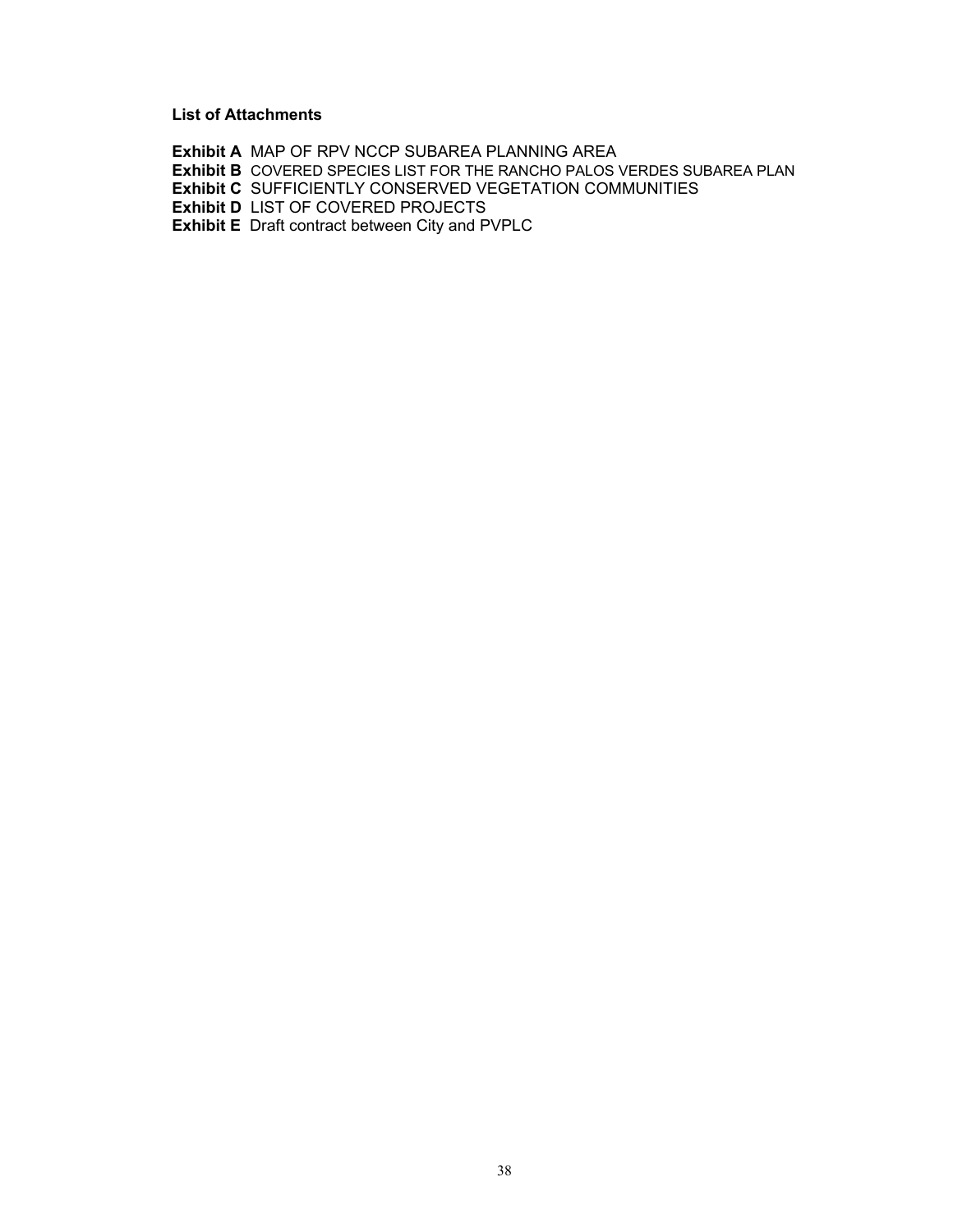## **Exhibit A**

Map of RPV NCCP Subarea Planning Area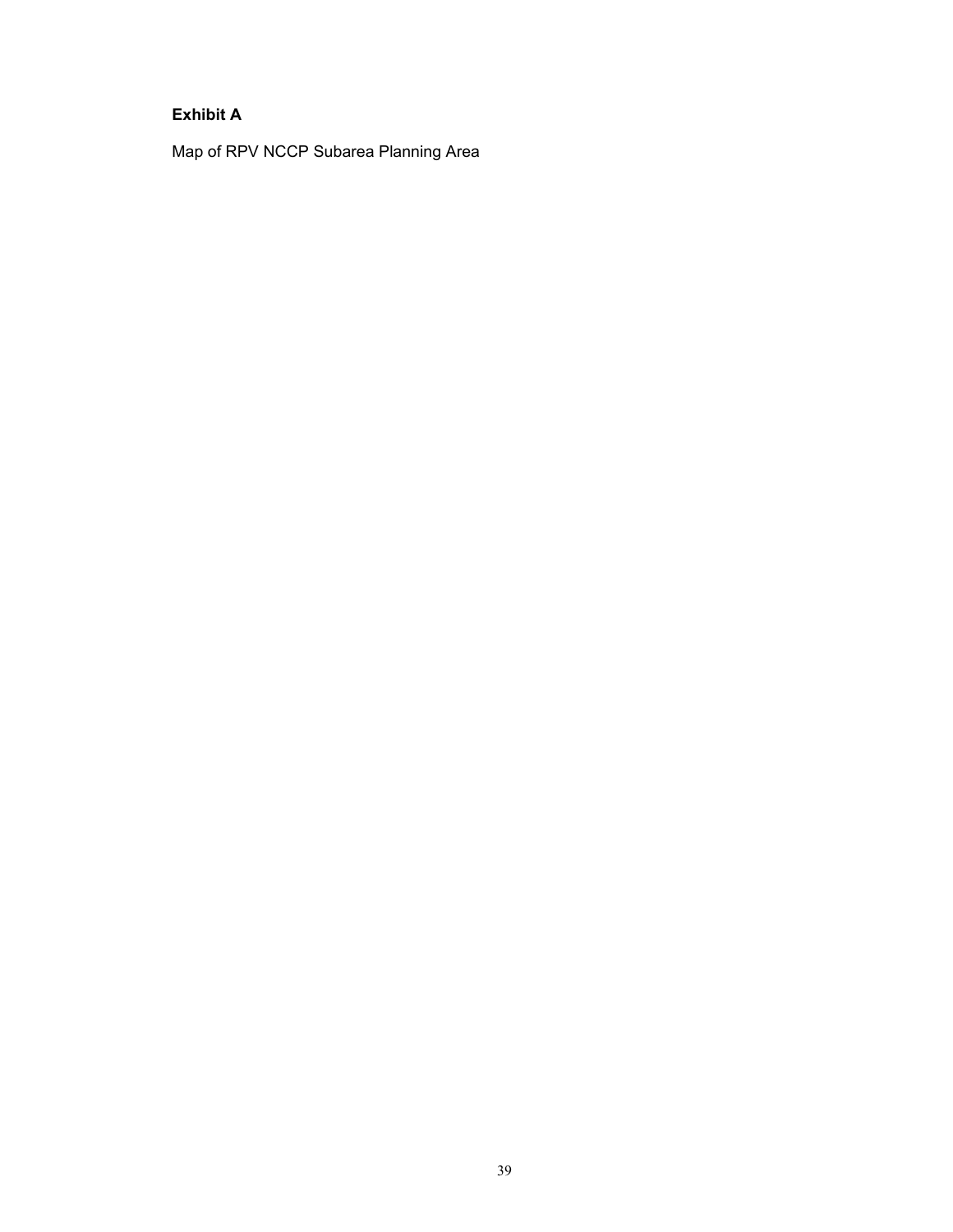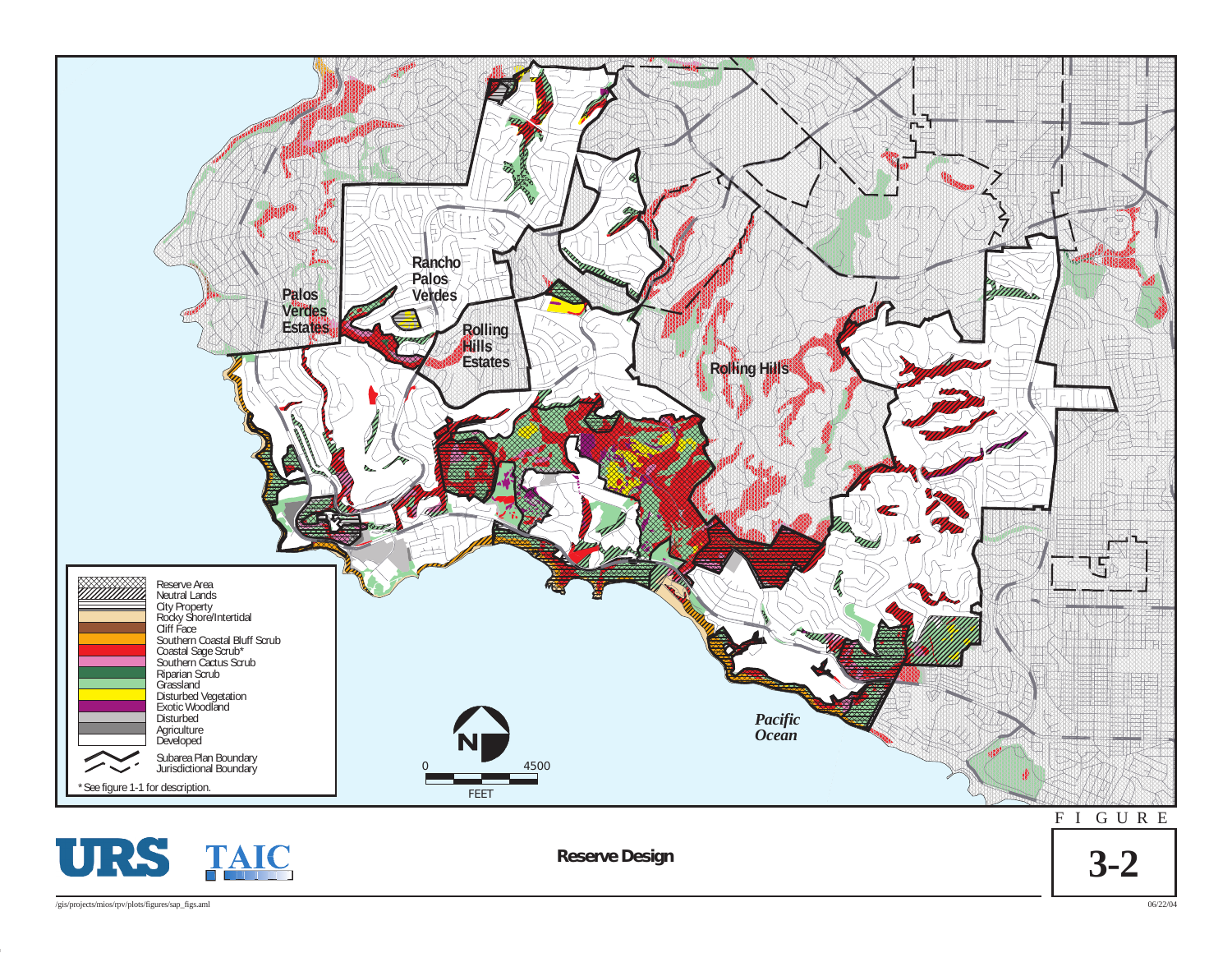## **Exhibit B**

#### **COVERED SPECIES LIST FOR THE RPV SUBAREA PLAN**

| <b>Status</b>                  | <b>Common Name</b>                 | <b>Scientific Name</b>                 |  |
|--------------------------------|------------------------------------|----------------------------------------|--|
| <b>CNPS List 1B</b>            | Aphanisma                          | Aphanisma blitoides                    |  |
| CNPS List 1B                   | South Coast Saltscale              | Atriplex pacifica                      |  |
| CNPS List 4                    | Peirson's Morning-glory            | Calystegia peirsonii                   |  |
| <b>CNPS List 1B</b>            | Southern Tarplant                  | Centromadia parryi ssp. australis      |  |
| CNPS List 4                    | Catalina Crossosoma                | Crossosoma californicum                |  |
| CNPS List 1B                   | <b>Bright Green Dudleya</b>        | Dudleya virens                         |  |
| <b>CNPS List 1B</b>            | Santa Catalina Island Desert-thorn | Lycium brevipes var. hassei            |  |
| FE, CE,<br><b>CNPS List 1B</b> | Lyon's Pentachaeta                 | Pentachaeta Iyonii                     |  |
| CNPS List 4                    | <b>Woolly Seablite</b>             | Suaeda taxifolia                       |  |
| FE                             | Palos Verdes Blue Butterfly        | Glaucopsyche lygdamus palosverdesensis |  |
| FE.                            | El Segundo Blue Butterfly          | Euphilotes battoides allyni            |  |
| FT.                            | Coastal California Gnatcatcher     | Polioptila californica californica     |  |
| SSC                            | Cactus Wren                        | Campylorhynchus brunneicapillus        |  |

FE – Federally endangered

FT – Federally threatened

CE – State of California endangered

SSC – State Species of Concern

CNPS List 1B – Plants, rare, threatened, or endangered in California and elsewhere

CNPS List 4 – Plants of limited distribution -- a watch list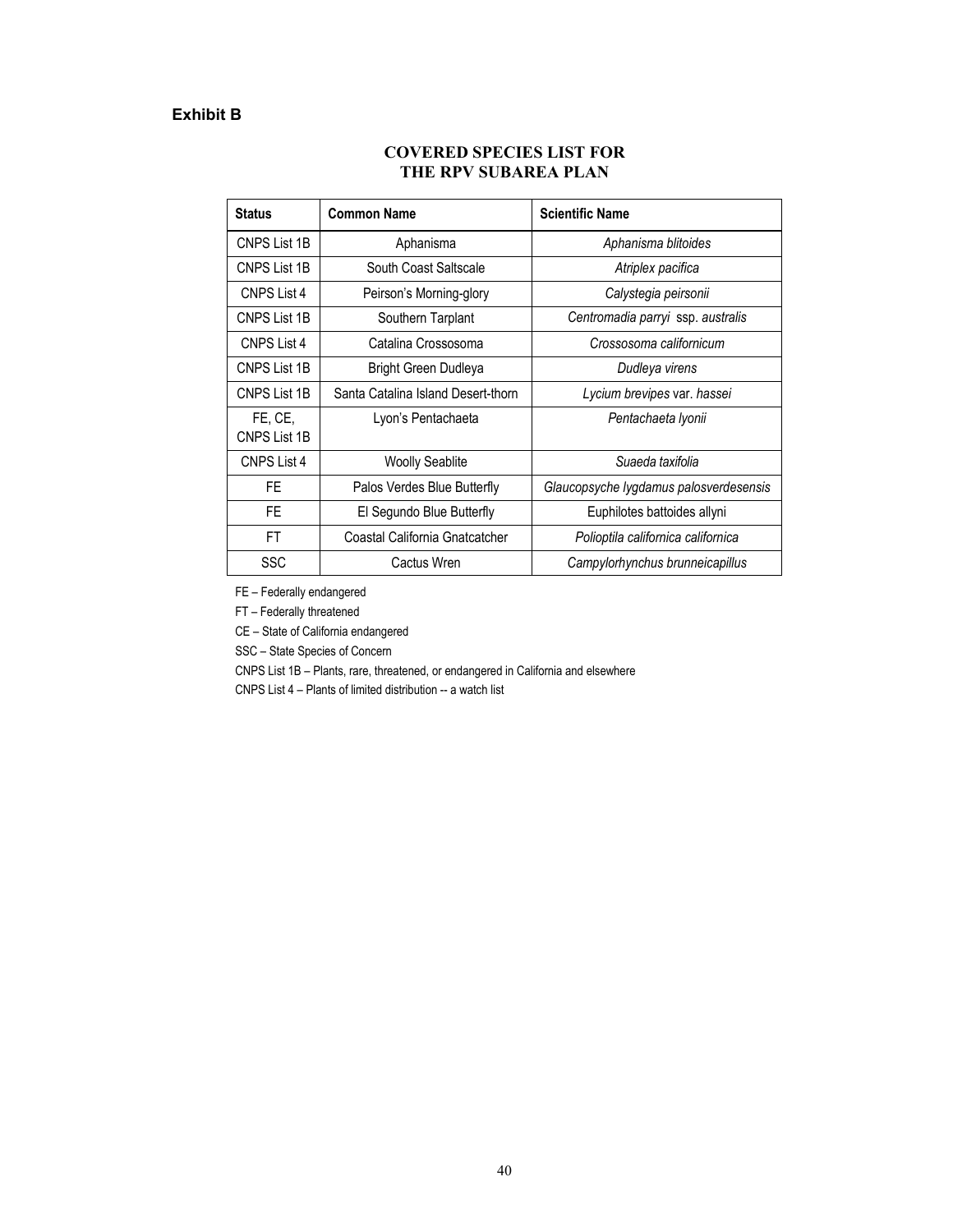## **Exhibit C**

## **SUFFICIENTLY CONSERVED VEGETATION COMMUNITIES**

| Coastal Sage Scrub (CSS)     |  |  |  |  |
|------------------------------|--|--|--|--|
| Sub-associations             |  |  |  |  |
| CSS - Artemisia Dominated    |  |  |  |  |
| CSS - Baccharis Dominated    |  |  |  |  |
| CSS - Encelia Dominated      |  |  |  |  |
| CSS - Eriogonum Dominated    |  |  |  |  |
| CSS - Rhus Dominated         |  |  |  |  |
| CSS - Salvia Dominated       |  |  |  |  |
| CSS - Undifferentiated       |  |  |  |  |
| Saltbush Scrub               |  |  |  |  |
| Southern Cactus Scrub        |  |  |  |  |
| Southern Coastal Bluff Scrub |  |  |  |  |
| Grassland                    |  |  |  |  |
| Riparian Scrub               |  |  |  |  |
| <b>Exotic Woodland</b>       |  |  |  |  |
| Cliff Face                   |  |  |  |  |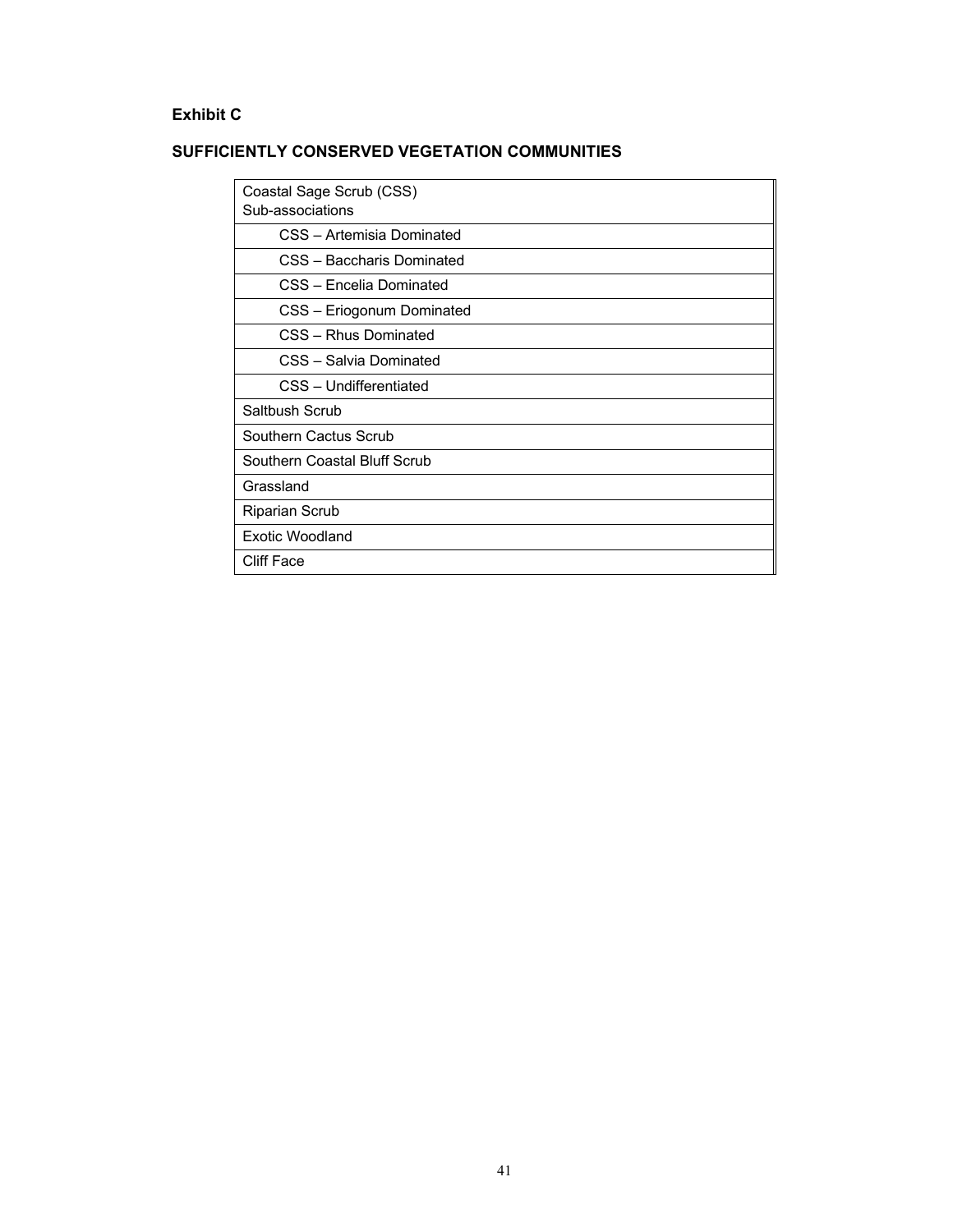## **Exhibit D**

#### **LIST OF COVERED PROJECTS**

|     | <b>CITY PROJECTS</b>                    |  |  |  |  |
|-----|-----------------------------------------|--|--|--|--|
| 1.  | Altamira Canyon Drainage Project        |  |  |  |  |
| 2.  | Dewatering Wells (10 Wells)             |  |  |  |  |
| 3.  | Misc. Fissure Filling                   |  |  |  |  |
| 4.  | Misc. Damaged Drain Repair              |  |  |  |  |
| 5.  | Portuguese Canyon Drainage Project      |  |  |  |  |
| 6.  | Sacred Cove Geologic Investigation      |  |  |  |  |
| 7.  | PVDS Roadway Rehabilitation             |  |  |  |  |
| 8.  | <b>PVDS Emergency Washout Project</b>   |  |  |  |  |
| 9.  | PVDE Drainage Improvement Project       |  |  |  |  |
| 10. | Misc. Drainage Improvement Projects     |  |  |  |  |
|     | 11. 25th Street Road Repair (Phase 2)   |  |  |  |  |
|     | 12. Abalone Cove Beach Project          |  |  |  |  |
|     | 13. Tarapaca Sewer Line Relocation      |  |  |  |  |
|     | 14. Forrestal Property Trail Clearing   |  |  |  |  |
|     | 15. 25th Street Road Repair (Phase 1)   |  |  |  |  |
|     | 16. San Ramon Canyon Repair             |  |  |  |  |
|     | 17. McCarrell Canyon Outlet Improvement |  |  |  |  |
|     | 18. RPV Trails Plan Implementation      |  |  |  |  |
|     | 19. Lower San Ramon Canyon Repair       |  |  |  |  |
|     | 20. Active Recreation Area              |  |  |  |  |
|     | 21. Lower Point Vicente                 |  |  |  |  |

#### PRIVATE PROJECTS

| 1. |  | Brush Clearance at Windport Canyon |
|----|--|------------------------------------|
|    |  |                                    |

- 2. Brush Clearance at 3303 Palo Vista
- 3. Portuguese Bend Club Slope Repair
- 4. Portuguese Bend Club Remedial Grading
- 5. Hon Geologic Investigation
- 6. Crestridge Development
- 7. Brush Clearance at Lower Filiorum
- 8. Lower Filiorum Development
- 9. Coolheights Residential Lot Development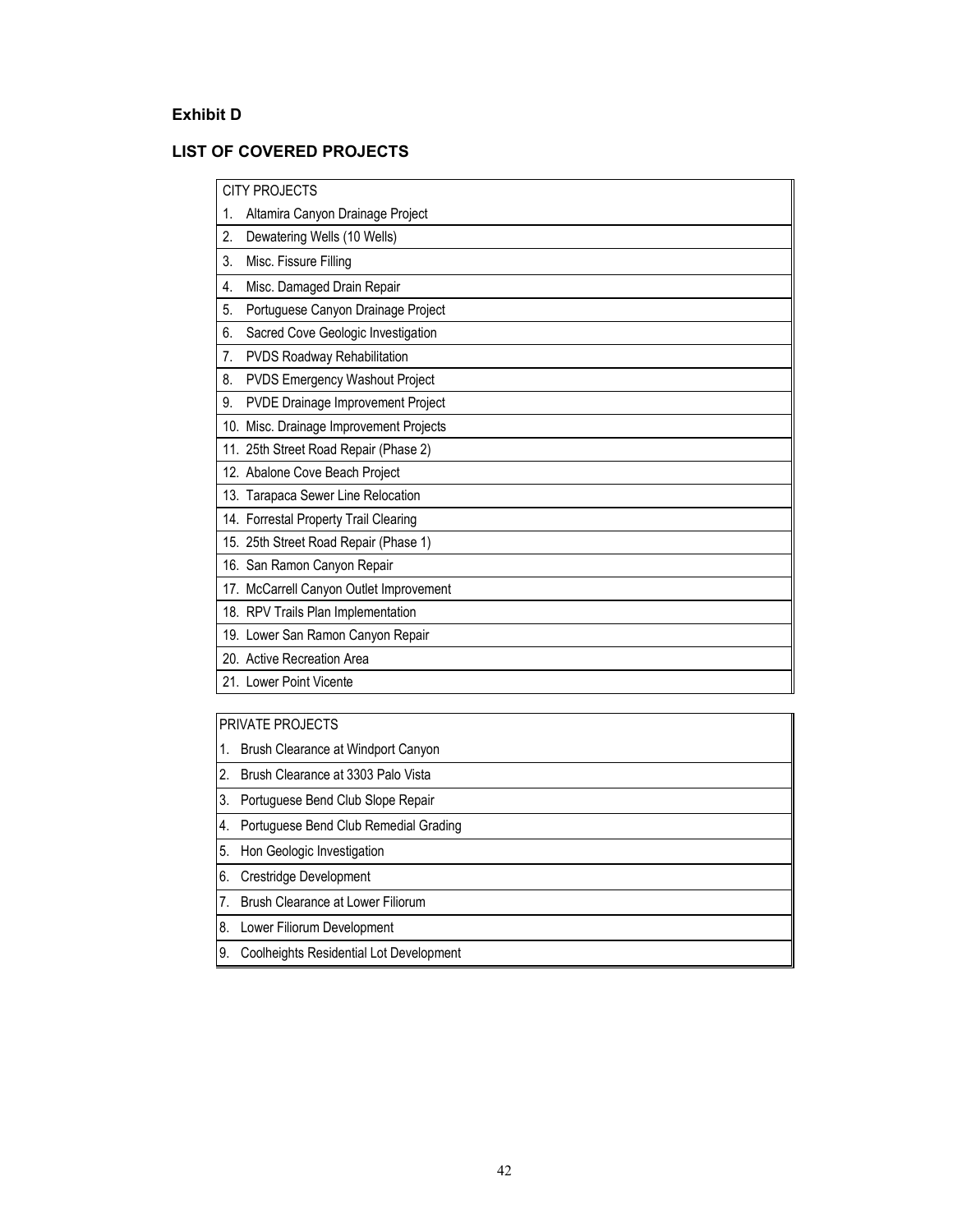**Exhibit E** 

**Draft Contract Between the City and PVPLC**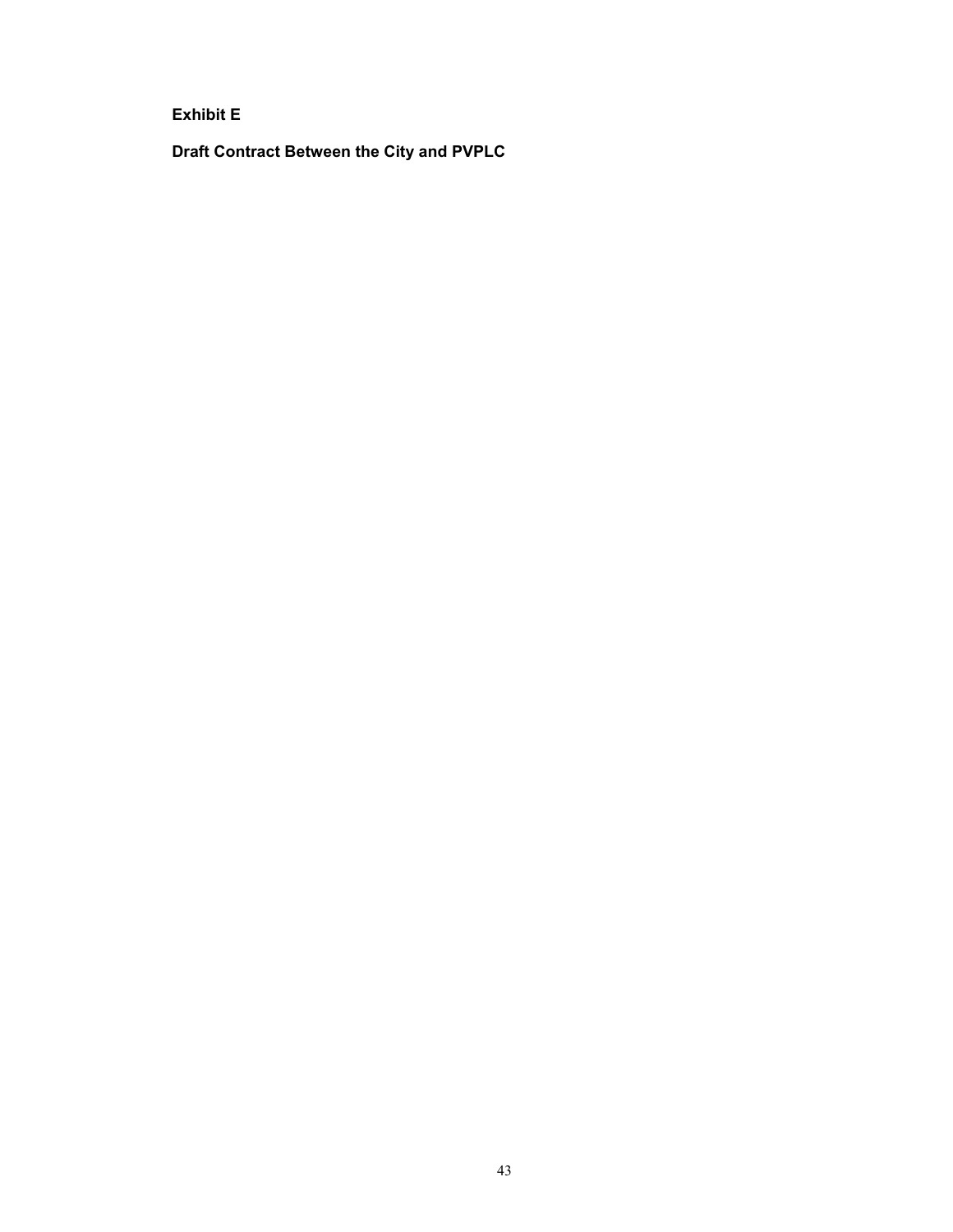## **Exhibit E**

## DRAFT

AGREEMENT BETWEEN THE CITY OF RANCHO PALOS VERDES AND THE PALOS VERDES PENINSULA LAND CONSERVANCY, A NON-PROFIT ORGANIZATION, TO MANAGE THE NATURE PRESERVE CREATED BY THE RPV NATURAL COMMUNITIES CONSERVATION PLANNNING SUBAREA PLAN AND TO FULFILL THE OBLIGATIONS AS PRESENTED IN THAT PLAN

This Agreement (the Agreement) is made as of this \_\_\_\_ day of \_\_\_\_\_\_\_\_\_\_\_ by and between the City of Rancho Palos Verdes (the City) and the Palos Verdes Peninsula Land Conservancy (PVPLC) for the purpose of defining the parties' respective rights and obligations to establish and manage the Portuguese Bend Nature Preserve (the Preserve) in accordance with the NCCP Plan (Plan) creating the Preserve.

- 1. Donation of Property and Grant of Easements
	- 1.1. The PVPLC shall enroll the Lunada Canyon Preserve (Lunada Canyon), as defined in Exhibit 1.1 of the Agreement, into the Preserve.
	- 1.2. The City shall enroll the Portuguese Bend Properties (Portuguese Bend), as described in Exhibit 1.2 of the Agreement, into the Preserve.
	- 1.3. The City shall grant conservation easements in favor of PVPLC over all of the property it enrolls into the Preserve in the form of Exhibit 1.3.
	- 1.4. The PVPLC shall accept the granted easements.
- 2. Financial Obligations
	- 2.1. The PVPLC shall raise funds from public and private sources to fulfill its obligations as follows:
		- a. contribute \$6,000,000 toward the acquisition of the Portuguese Bend property;
		- b. contribute \$50,000 annually in money or contractor services for the management of the Preserve in accordance with the Plan;
		- c. contribute \$25,000 annually in volunteer or in-kind services using the most current rate as developed by *Independent Sector* for the management of the Preserve in accordance with the Plan;
		- d. contribute half of the cost to perform additional restoration, if required, by a failure to submit the Public Use Master Plan (PUMP) in a timely manner as required by the Plan;
		- d. use its best efforts to raise additional public or private funds to undertake restoration projects in the Preserve as defined in the Plan, and to establish a stewardship endowment for the Preserve.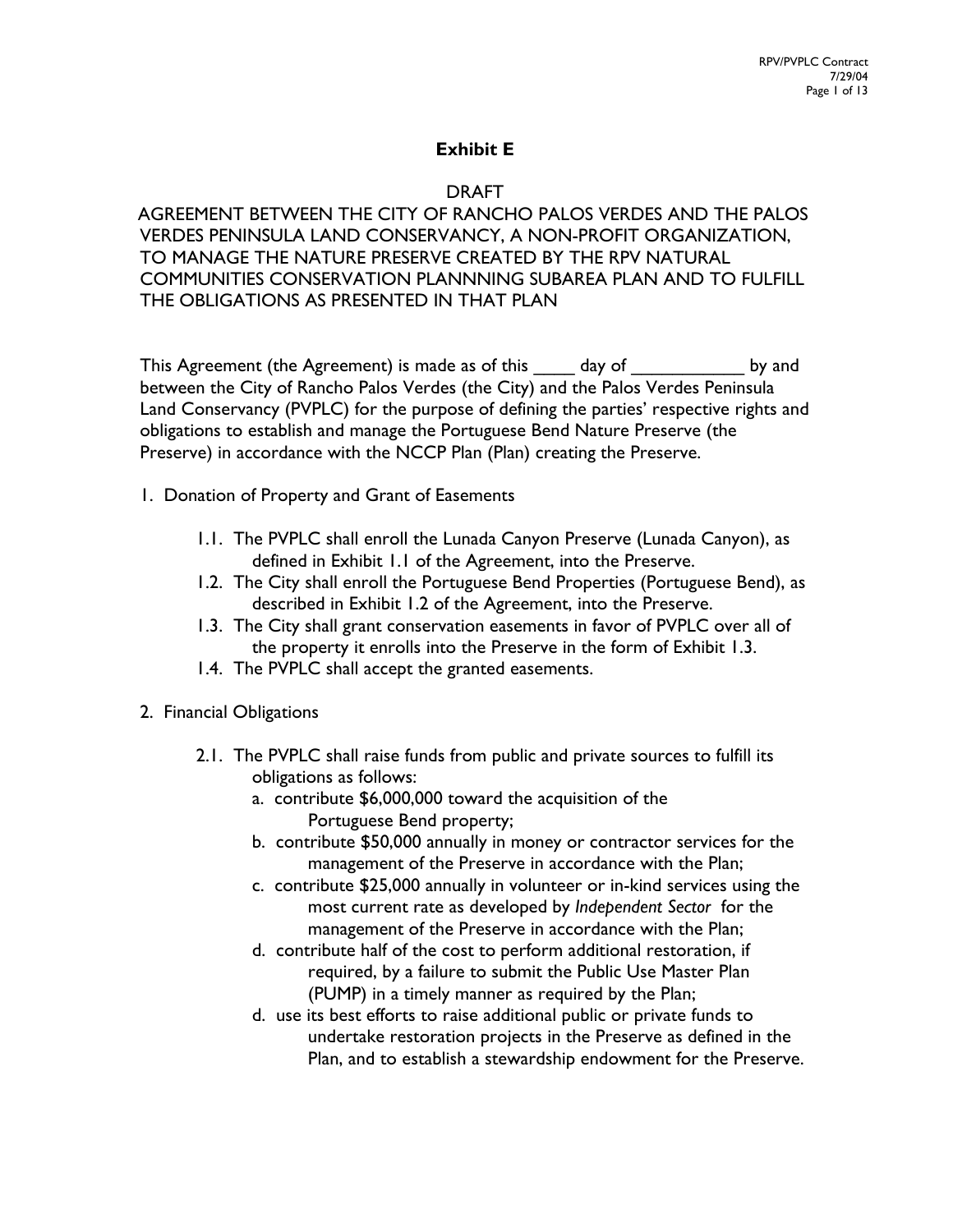- 2.2. PVPLC shall provide financial records as required by the Plan, to be included in the annual report on the status of the Preserve:
	- a. financial records documenting the contributions set forth in paragraph 2.1.b. of the Agreement;
	- b. records of volunteer work or contributions of in kind services as set forth in paragraph 2.1.c of the Agreement;
	- c. financial records setting forth the amount of money in each of PVPLC's endowments as of the end of the previous PVPLC fiscal year.
- 2.3. PVPLC shall pay the prevailing wage to all employees and contractors who work on the Preserve.
- 2.4. The City shall contribute \$ 1,000,000 toward the acquisition of lands required to complete the NCCP preserve.
- 2.5. The City shall pay to the PVPLC \$100,000 each year, (Annual Fee). These payments shall be made in equal quarterly payments beginning on The Annual Fee shall be adjusted annually as follows:
	- a. for inflation, based on the consumer price index;
	- b. reduced by one half of the income generated by amounts over \$1,000,000 in endowment funds owned by the PVPLC that are not prevented by restriction from being used to support the NCCP Preserve endowment.
	- c. increased by half of the cost to perform additional restoration if required by a failure to submit the PUMP as required by the Plan.
	- d. increased by the amount dedicated to habitat maintenance generated by the endowment for Oceanfront Estates for management of the Preserve areas within that tract. This payment shall begin after the bond for Oceanfront Estates is released.
	- e. The payment to the PVPLC from the City shall be for an amount no less than the amount of any donation or endowment income received by the City for maintenance of the Preserve reduced by actual costs incurred by the City for maintenance of the Preserve.
- 3. Preserve Management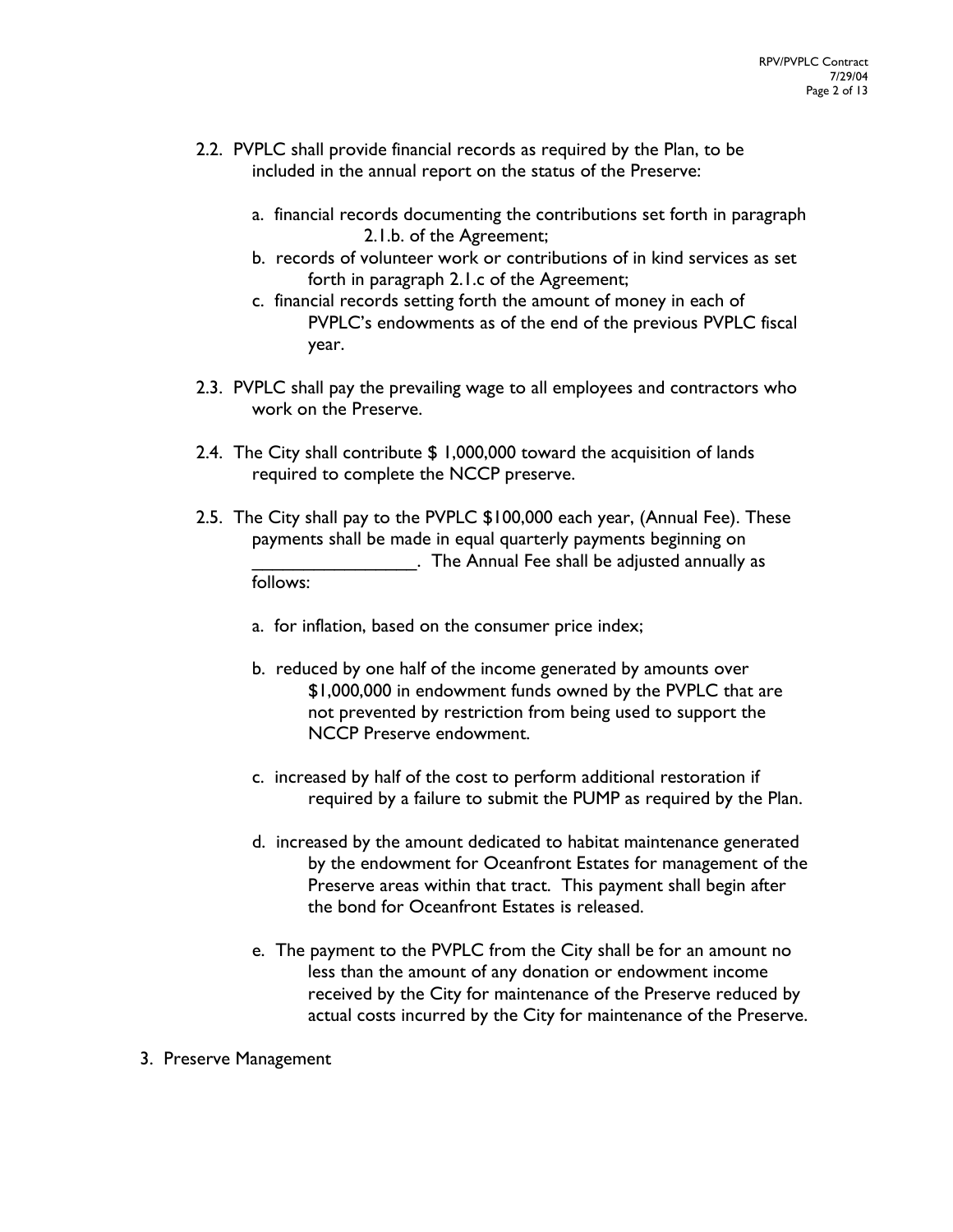- 3.1 The PVPLC will manage the Preserve, and any subsequently acquired lands within the Preserve, in a manner consistent with the Plan. Its management functions will include participating in the development of the PUMP, participating in the establishment of a permanent Steering Committee for the Preserve, performing habitat restoration as required by the Plan, providing site management of the Preserve as required by the Plan, and providing administrative management of the Preserve.
- 3.2. The PVPLC will participate in the development of a PUMP as follows:
	- a. chair PUMP committee meetings;
	- b. select PUMP committee members jointly with the City Manager;
	- c. nominate three PVPLC staff members to serve on the committee:
	- d. working with the PUMP committee, draft the PUMP;
	- e. revise the PUMP in response to comments from City and Resource Agency staff
	- f. submit the PUMP jointly with City staff to the City Council for review and approval.
	- g. revise and amend the plan as required by State agencies and the Plan.
- 3.3 The PVPLC will participate in the establishment of a permanent Steering Committee for the Preserve by, in conjunction with the City Manager, selecting a committee with at least nine members, including one representative each from the City's Planning, Public Works and Parks departments, whose members will have the responsibility of reviewing amenities proposed for inclusion on the Preserve; holding a yearly meeting to hear public comment on the Preserve, and making recommendations to the City Council regarding proposed changes within the Preserve.
- 3.4. The PVPLC will perform habitat restoration as required by the Plan by clearing 5 acres and restoring 5 acres of land each year, and selecting and removing exotic plants at an additional 20 sites or from 5 acres of land, and managing the habitat restoration areas within Oceanfront Estates and those areas for which the owners of the golf course formerly called Ocean Trails have responsibility including the restoration areas in and around that golf course, Shoreline Park and a portion of the Switchbacks parcel.
- 3.4 The City will require the owners of the golf course formerly called Ocean Trails to perform habitat maintenance as directed by the PVPLC and required by the Ocean Trails Development Agreement.
- 3.6. The PVPLC will perform site management functions which include: working with utility companies and the City to develop an access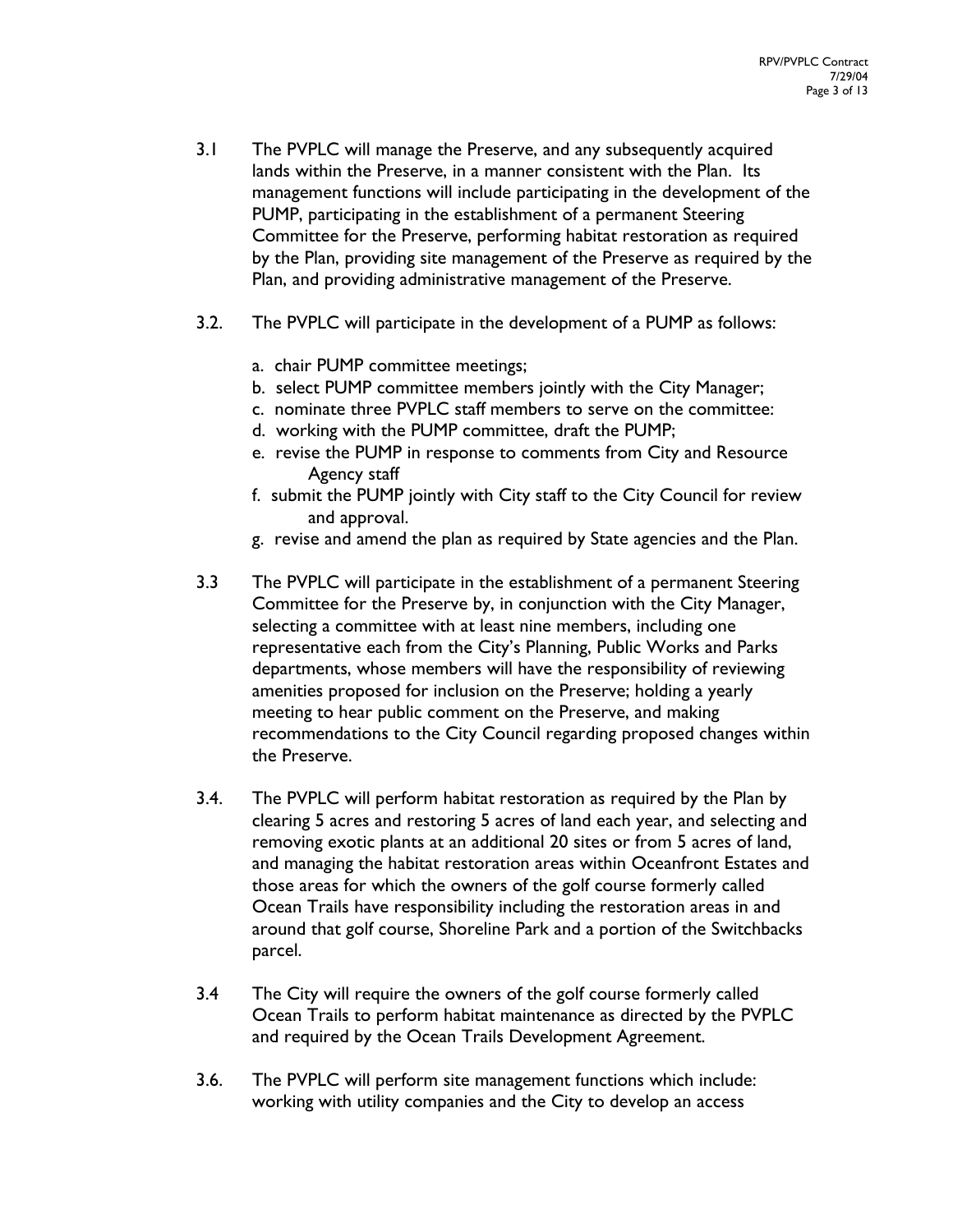protocol for permitted activities with the Preserve; reviewing proposals and providing recommendations for work within the Preserve; coordinating the use of the Preserve for recreational and educational activities; obtaining hold harmless agreements and insurance protection acceptable to the City for itself and the City from any group approved to use the Preserve; and keeping the Preserve open during daylight hours or other approved schedule.

- 3.7 The PVPLC will develop a signage program for the Preserve as required by the Plan and approved by the Steering Committee and the City and will dismantle fencing within the Preserve except as required to protect habitat or public safety.
- 3.8. The City will participate in the development of the PUMP as follows:
	- a. select PUMP committee members jointly with the Executive Director of the PVPLC;
	- b. nominate three City staff members to serve on the committee:
	- c. review the draft PUMP and work with the PVPLC and the Committee to finalize a draft document;
	- e. submit the PUMP to the City Council for review and approval.
	- f. revise and amend the plan as required by State agencies and the Plan.
- 3.9 After the PUMP is completed, the City will establish a permanent Steering Committee for the property, with at least nine members. The Steering Committee will consist of representatives of appropriate interests including one representative each from the City's Planning, Public Works and Parks departments. The Steering Committee will be chaired by the PVPLC, members will be chosen by the PVPLC Executive Director and the City Manager, with the following responsibilities:
	- a. Review amenities proposed for installation in the Preserve
	- b. Hold a yearly meeting to hear public comment on the activities of the previous year, etc.
	- c. Make recommendations regarding any proposed changes to trails, activities or uses within the preserve.
- 3.10 The City will develop an access protocol for utility companies and the City's Public Works Department for permitted activities within the Reserve.
- 3.11 The City will maintain the site, performing the following functions to the level shown in the PAR analysis:
	- a. Perform weed abatement as directed by the Fire Department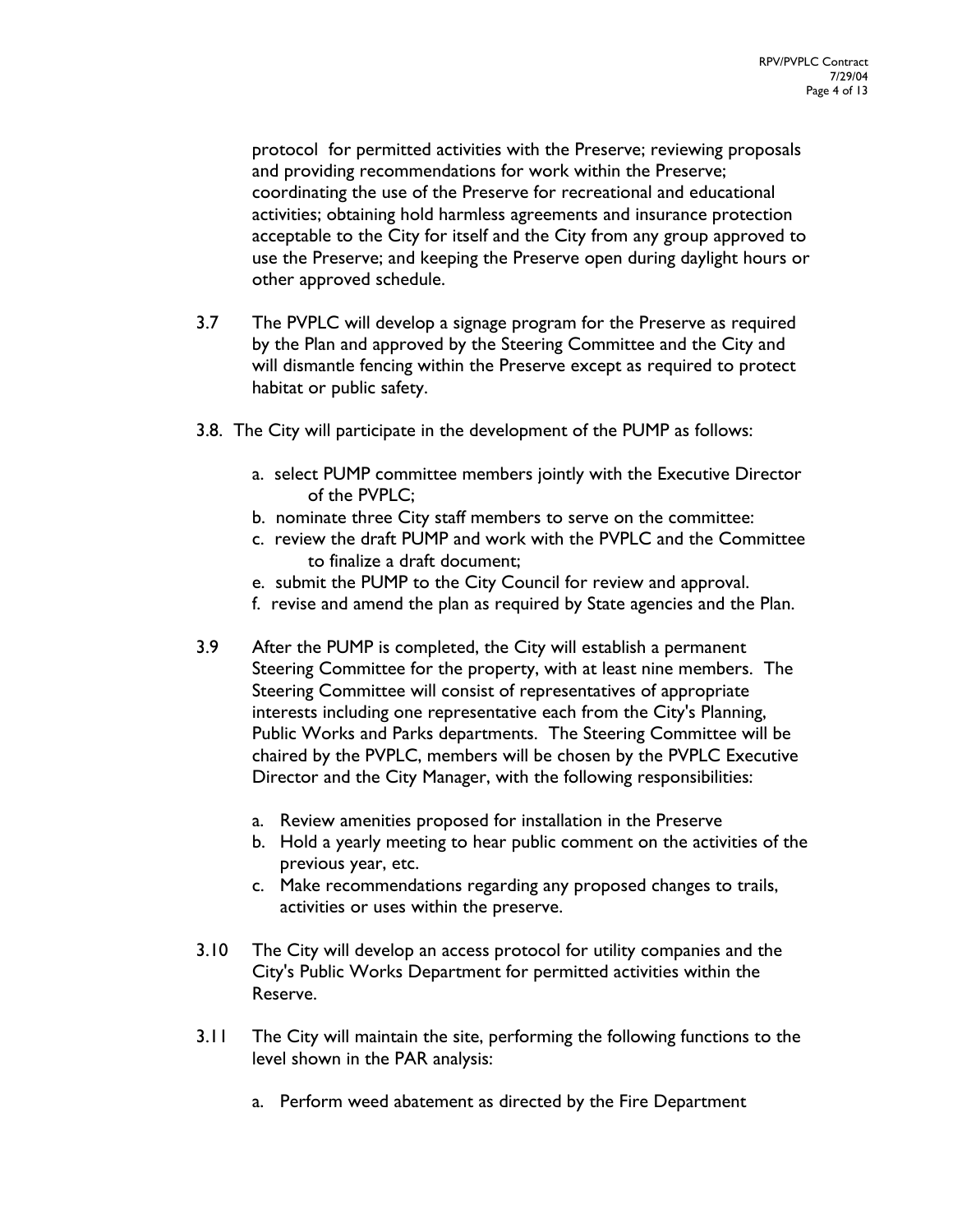- b. Provide public safety services (Sheriff's Department) as needed
- c. Provide portable toilets
- d. Collect trash

## **4. Planning, Monitoring & Reporting**

4.1 The PVPLC will provide the plans, documents and reports required by the Plan, as follows:

- a. Reserve Habitat Management Plan
- b. Initial plans:
	- 1) Management and Monitoring Report
	- 2) Predator Control Plan
	- 3) Habitat Restoration Plan
	- 4) Targeted Exotic Removal Plan
- c. Provide a Comprehensive Monitoring Report every three years
- d. Provide reports as required every year:
	- 1) Management and Monitoring Report
	- 2) Predator Control Plan
	- 3) Habitat Restoration Plan
	- 4) Targeted Exotic Removal Plan
	- 5) Restoration Monitoring

e. Submit Habitat Tracking Report every year, using data provided by City. Meet with the Resources Agencies to review the report.

- 4.2 The City and the PVPLC will hold the required annual public workshop
- 4.3. The City will provide the plans, documents and reports required by the Plan.
	- a. The City will review and comment on all plans prepared by the PVPLC
	- b. The City will provide the required habitat tracking data to the PVPLC and assist with preparation of the Habitat Tracking Report using the Habitrak system or equivalent system acceptable to the Resource Agencies.
	- c. The City will perform environmental review of all proposed projects, whether to be performed by the City or the PVPLC, within the reserve.

## **5. Hazardous Materials**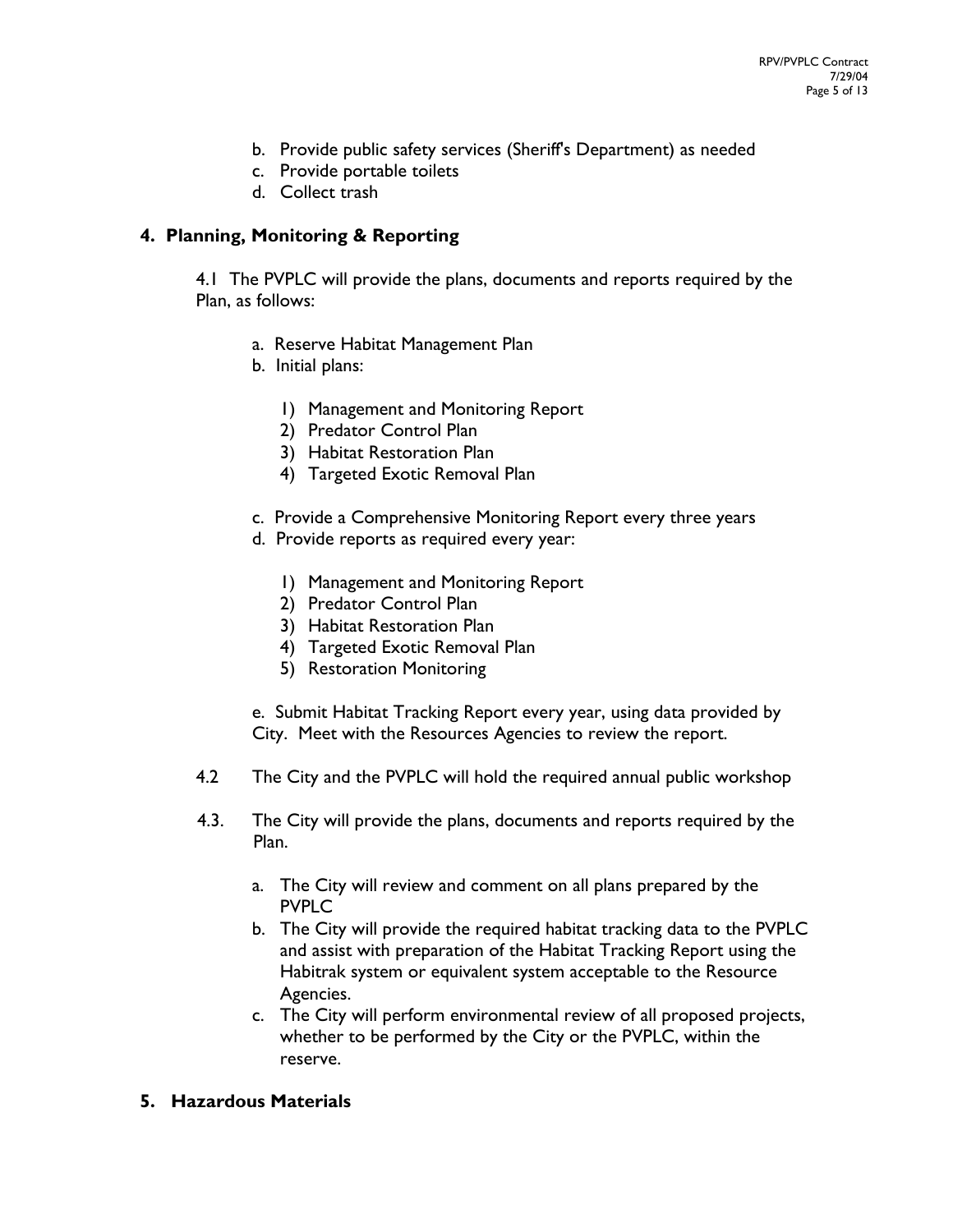## 5.1 Definition.

The term Hazardous Materials refers to any chemical, substance, material, or waste or component thereof, the presence of which requires investigation or remediation under any federal, state, or local statute, regulation, ordinance, order, action, policy, or common law or which is now or hereafter listed, defined or regulated as a flammable explosive, radioactive material, hazardous or toxic chemical, substance, material or waste or component thereof by any federal, state or local governing or regulatory body having jurisdiction over Hazardous Materials, or which would trigger any employee or community right-to-know requirements adopted by such body, or for which any such body has adopted any requirements for the preparation or distribution of a material safety data sheet. Without limiting the generality of the foregoing, Hazardous Materials shall include, but be not limited to: (a) hazardous, toxic or radioactive substances as defined in California Health and Safety Code Section 25316, as amended from time to time, or a related defined term in any successor or companion statutes, and (b) crude oil or byproducts of crude oil, other than crude oil which exists on the Preserve as a natural formation.

## 5.2 Use.

The PVPLC may use, store, maintain and handle within the Preserve substances customarily used in connection with the services contemplated under the terms of this Agreement and approved by the City (including substances which are Hazardous Materials), provided: (a) those substances are used and maintained only in such quantities as are reasonably necessary for the authorized uses stated herein, and strictly in accordance with applicable laws and manufacturer's instructions; (b) such substances are not disposed of, released or discharged at or onto the Preserve, and are transported to and from the Preserve in compliance with all applicable laws; (c) if any applicable law or the Preserve's trash removal contractor requires that such substances be disposed of separately from ordinary trash, the PVPLC shall make arrangements at its own expense for such disposal directly with a licensed disposal company at a lawful disposal site; and (d) any remaining substances are completely, properly, and lawfully removed from the Preserve upon expiration or earlier termination of this Agreement.

## 5.3 Compliance With Laws

The PVPLC hereby warrants and represents that it shall comply with all federal, state, and local laws and regulations, concerning use, release, storage and disposal of Hazardous Materials at the Preserve.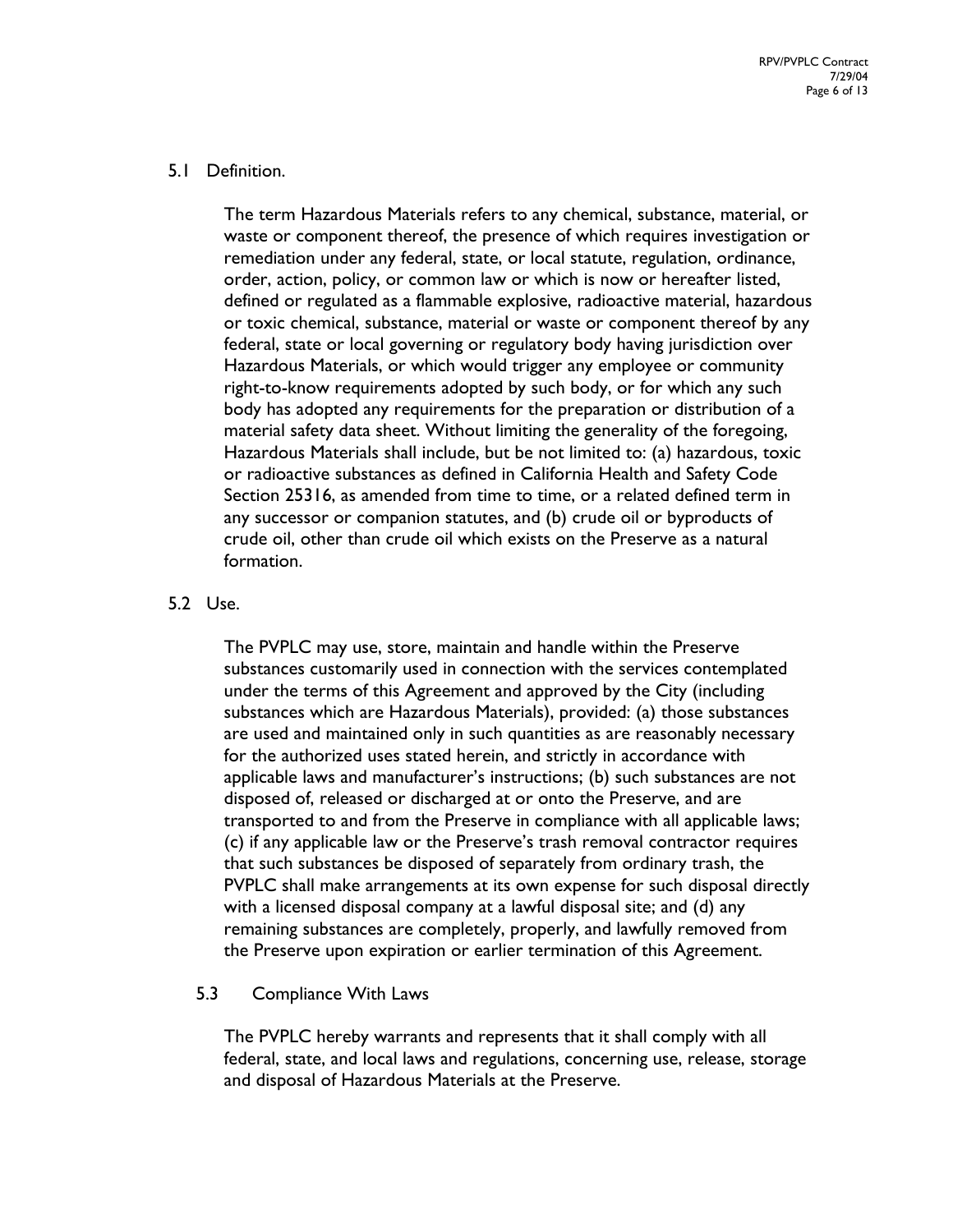- 5.4 Clean Up
	- a. If Hazardous Materials are discovered in the preserve, and neither party released, discharged, or disposed of the Hazardous Material, then as between the City and the PVPLC, City shall have the obligation to remediate the Hazardous Material if remediation is required. Nothing herein shall be deemed to prevent the City from seeking any and all appropriate redress from any person or entity responsible for such Hazardous Materials.
	- b. If any Hazardous Material is released, discharged, or disposed of by the PVPLC or the City, or their officers, agents, contractors, employees or assigns, on or about the Preserve during the term of this Agreement, the releasing party shall immediately, properly, and in compliance with applicable laws, clean up and remove the Hazardous Material from the Preserve or any affected property, and clean or replace any affected personal property.
- 5.5 Notice
	- a. The PVPLC agrees to give the City reasonably prompt notice that any Hazardous Material has been released at the Preserve.
	- b. The City agrees to give the PVPLC reasonably prompt notice that any Hazardous Material has been released at the Preserve.
- 5.6 Reciprocal Indemnities
	- a. The PVPLC agrees to indemnify, defend and hold harmless the City, its agents, officers, and employees from or against all liability, expenses, including defense costs, legal fees and response costs imposed by law, and claims for damages of any nature whatsoever which arise out of the presence of Hazardous Materials on the Preserve caused by authorized or unauthorized action of PVPLC staff, officers, or its other assigns.
	- b. The City agrees to indemnify, defend and hold harmless the PVPLC, its agents, officers, and employees from or against all liability, expenses, including defense costs, legal fees and response costs imposed by law, and claims for damages of any nature whatsoever which arise out of the presence of Hazardous Materials on the Preserve caused by authorized or unauthorized action of City staff, or its other assigns.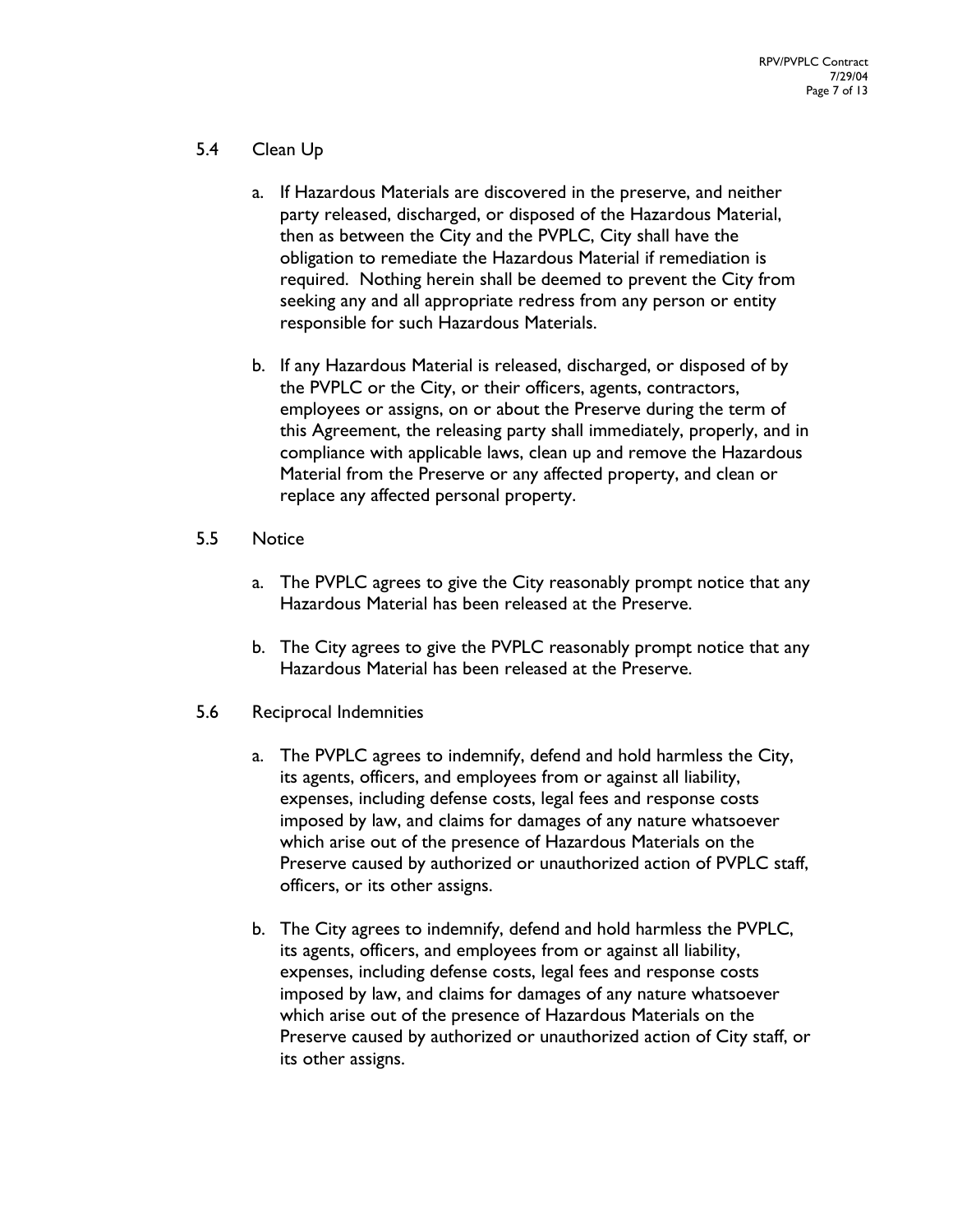c. Perpetual Indemnification. The provisions of this paragraph 6 shall survive the termination of this Agreement.

## **6. Compliance with City Regulations**

The PVPLC and all other organizations and individuals involved in the delivery of services that are within the scope of this Agreement shall at all times abide by the rules and regulations heretofore adopted or that may hereafter be adopted by the City and shall cooperate fully with City employees in the performance of their duties. Nothing herein shall be interpreted as waiving, modifying or reducing in any manner the police powers of the City with respect to the Preserve.

## **7. Default**

- 7.1 In the event that the PVPLC breaches, defaults or materially fails to comply with any of the provisions contained herein, the City will provide the PVPLC with written notice to cure said breach, default or noncompliance. If the PVPLC does not correct said breach, default or noncompliance within thirty (30) calendar days of said notice, or, in situations where cure reasonably requires longer than 30 days, make reasonable progress toward its correction to the satisfaction of the City within thirty (30) calendar days of said notice, the City may immediately terminate this Agreement. In situations posing a threat to persons or property, the City may require immediate correction by the PVPLC, and if such action is not taken by the PVPLC, the City may take the action necessary to correct the situation, seek to recover all costs thereof from the PVPLC, and at the City's option, terminate this Agreement consistent with Section 8. hereof.
- 7.2 In the event that the City breaches, defaults or materially fails to comply with any of the provisions contained herein, the PVPLC will provide the City with written notice to cure said breach, default or non-compliance. If the City does not correct said breach, default or non-compliance within thirty (30) calendar days of said notice, or, in situations where cure reasonably requires longer than 30 days, make reasonable progress toward its correction to the satisfaction of the PVPLC, the PVPLC shall consult with the Resource Agencies regarding enforcement options. If all options to correct such breach, default or non-compliance have been unsuccessful, , the PVPLC may immediately terminate this Agreement. In situations posing a threat to persons, the PVPLC may require immediate correction by the City, and if such action is not taken by the City, the PVPLC may take the action necessary to correct the situation, seek to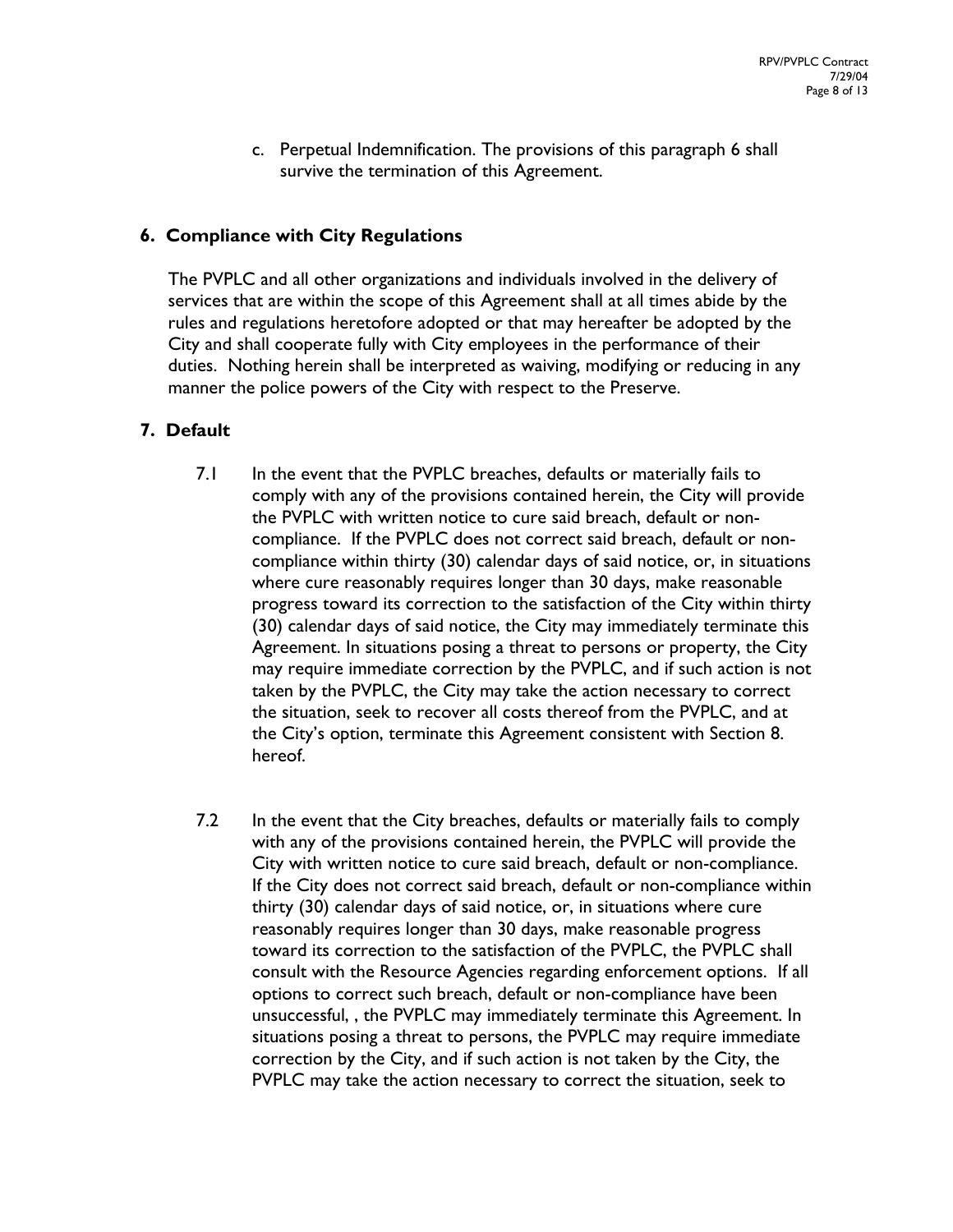recover all costs thereof from the City, and at the PVPLC's option, terminate this Agreement, consistent with Section 8. hereof.

## **8. Termination**

Termination of Agreement: If either party desires to terminate the agreement, that party must submit the request for termination in writing to the other party, and to the U. S. Fish and Wildlife Service and the California Department of Fish and Game. Any such submittal must include a provision for continued compliance with the terms of the NCCP.

## **9. Indemnifications**

- 9.1 The PVPLC agrees to indemnify, defend, and hold harmless the City and its officers, employees, agents, and assigns from and against all liabilities, expenses, defense costs, legal fees, claims, suits, and judgments for damages which arise out of an act or omission of the PVPLC or any of its agents, employees or assigns arising from PVPLC's obligations under this Agreement.
- 9.2 The City Indemnifies the PVPLC. The City agrees to indemnify, defend, and hold harmless the PVPLC and its officers, employees, agents, and assigns from and against all liabilities, expenses, defense costs, legal fees, claims, suits, and judgments for damages which arise out of an act or omission of the City or any of its agents, employees or assigns arising from the City's obligations under this Agreement.

## **10. Insurance**

The PVPLC, at its own cost and expense, prior to any possession or use of the Premises, shall obtain insurance and furnish the City with evidence of such insurance from insurers that are admitted to do business in the State of California with a minimum rating of A-VII by Best's Insurance Guide for the following coverage and minimum limits of insurance, which shall be maintained by the PVPLC at its sole cost and expense throughout the term of this Agreement and any extension thereof:

- 10.1 General Liability Insurance During the term of this Agreement, the PVPLC shall maintain general liability insurance in an amount not less than One Million Dollars (\$1,000,000) Combined Single Limit per occurrence.
- 10.2 Automobile Liability Insurance During the term of this Agreement, the PVPLC shall maintain automobile liability insurance in an amount not less than Five Hundred Thousand Dollars (\$500,000) Combined Single Limit per occurrence covering any motor vehicle that is used by the PVPLC in connection with this Agreement.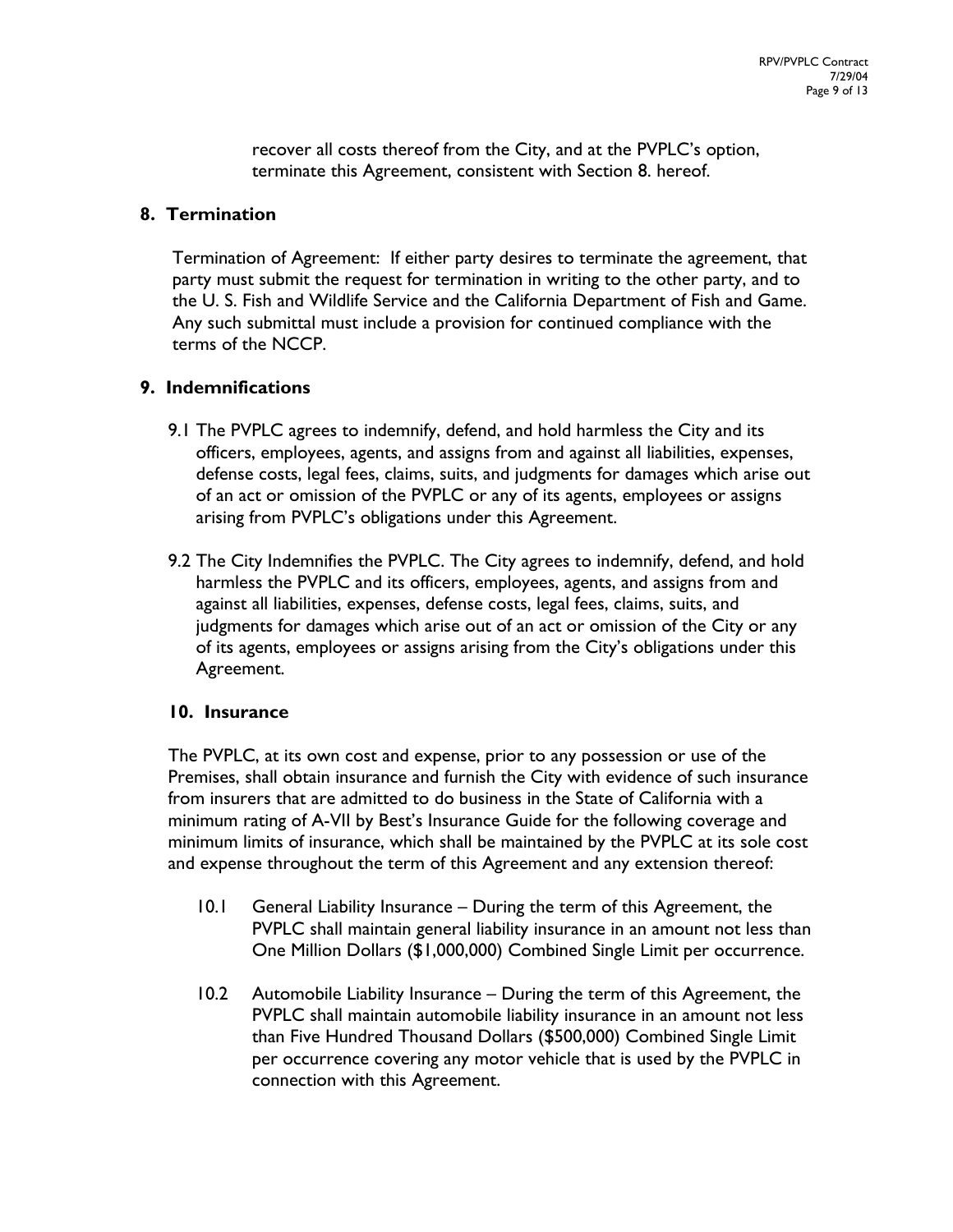- 10.3 Worker's Compensation/Employer's Liability Insurance By signing this Agreement, the PVPLC hereby certifies that it is aware of the provisions of sections 3700 et. seq. of the California Labor Code which requires every employer to be insured against liability for Worker's Compensation or to undertake self-insurance in accordance with the provisions of that Code, and that it will comply with such provisions at all times during the term of this Agreement. In addition, during the term of this Agreement, the PVPLC shall maintain employer's liability insurance in an amount not less than Two Hundred Fifty Thousand Dollars (\$250,000).
- 10.4 Adjustment of Insurance Levels. The City reserves the right at any time during the term of this Agreement, applying generally accepted Risk Management principles, to change the amounts and types of insurance required hereunder by giving the PVPLC ninety (90) days advance written notice.
- 10.5 Additional Insureds The PVPLC shall include the City and its boards, officers, and employees as additional insureds in all General Liability insurance required herein.
- 10.6 Notice of Change in Insurance All insurance policies required under this Agreement shall expressly provide that such insurance shall not be canceled or materially reduced in coverage or limits except after thirty (30) days written notice is provided by receipted delivery to the City Attorney.
- 10.7 Default If insurance is canceled, lapsed, or reduced below the minimums required in this Section, the City may consider the PVPLC to be in default and may terminate this Agreement. Termination shall occur at the expiration of a three (3) day written notice to PVPLC. At the termination of three (3) days or sooner, the PVPLC shall vacate the Preserve, and the PVPLC shall have no right to enter the Preserve.
- 10.8 Waiver of subrogation With respect to property damage, each party agrees to waive its rights of recovery against the other for any claim applicable to the California Standard Fire Policy with Extended Coverage and Vandalism and Malicious Mischief endorsements, to the extent that the policies so permit.

## **11. Assignment and Subletting and Bankruptcy**

Neither party may sublet the Preserve or any portion thereof, nor allow the same to be used by any other person or organization for any other use than herein specified, nor assign this Agreement, nor transfer, assign, or in any manner convey any of the rights or privileges herein granted without the express written approval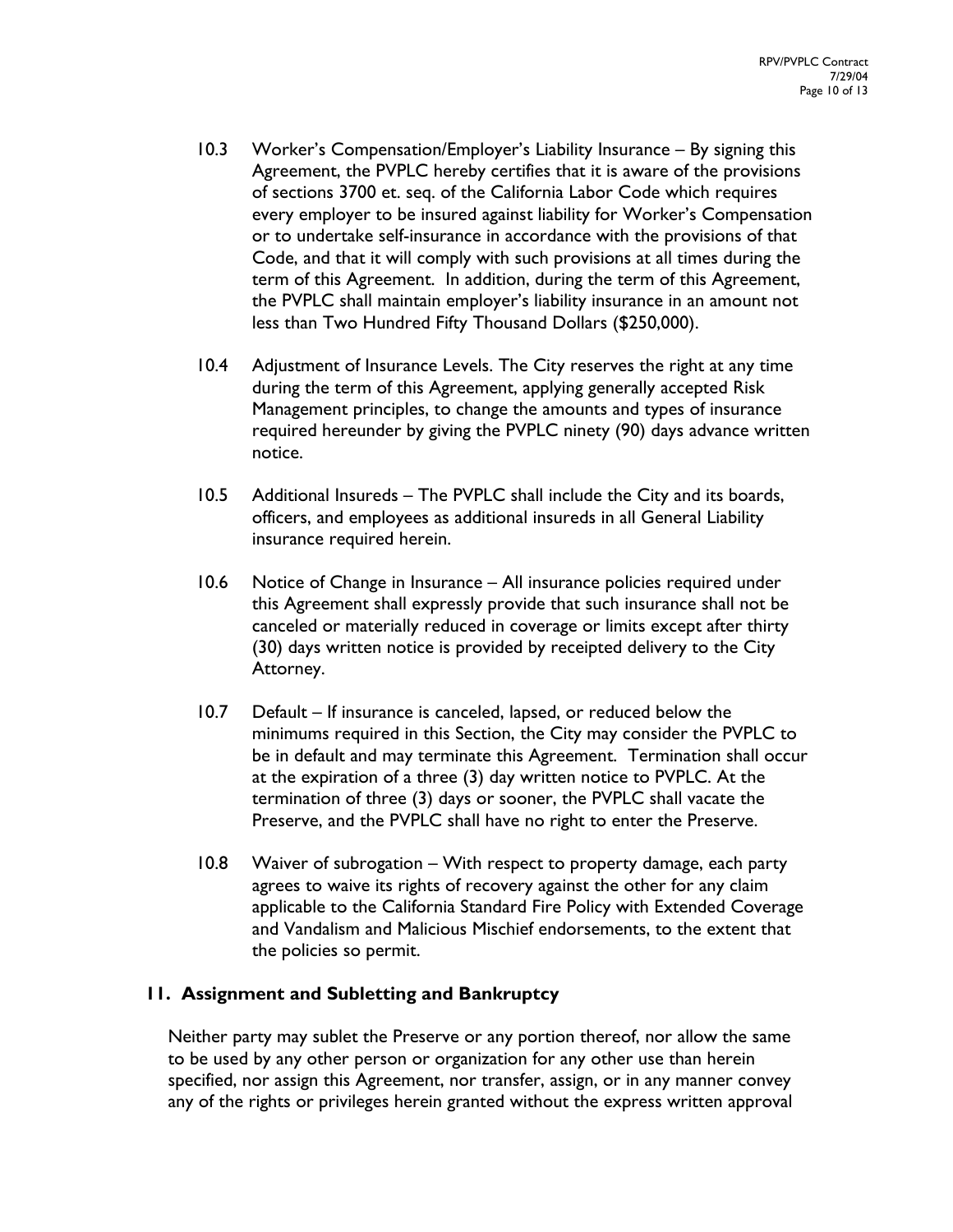of the other party. Neither this Agreement nor the rights herein granted shall be assignable by any process or proceeding in any court, or by attachment, execution, proceeding in insolvency or bankruptcy, either voluntary or involuntary, or receivership proceedings.

## **12. Inspection of Premises**

Authorized representatives, agents and employees of the City will have the right to enter the Preserve at any time for the purposes of property inspection and to ascertain compliance by the PVPLC with the terms and conditions of this Agreement.

## **13. Forebearance Not a Waiver**

- 13.1 The acceptance by the City or the forbearance of any act not contemplated by this Agreement or in breach of this Agreement shall not be deemed to be a permanent waiver of such term, covenant, or condition, and shall not constitute approval or a waiver of any subsequent breach of the same or of any other term, covenant, or condition of this Agreement.
- 13.2 The acceptance by the PVPLC or the forbearance of any act not contemplated by this Agreement or in breach of this Agreement shall not be deemed to be a permanent waiver of such term, covenant, or condition, and shall not constitute approval or a waiver of any subsequent breach of the same or of any other term, covenant, or condition of this Agreement.

## **14. Funds Utilization and Commingling**

All funds (including fees, commissions, grants, donations, profits from the sales of merchandise, other than PVPLC membership contributions and sales of PVPLC apparel with the PVPLC logo, etc.) that are received by the PVPLC as a result of programs or activities conducted at the Preserve shall be applied to the delivery and management of such programs and activities or for the maintenance and improvement of facilities within the Preserve and will be accounted for as provided in Section 2.2. Any funds that are specifically designated by the donor for use only in connection with programs or activities conducted on the Premises shall not be commingled with other funds of the PVPLC that are unrelated to this Agreement.

## **15. Sale of Merchandise, Food and Refreshments**

Merchandise, food and refreshments sold by the PVPLC shall conform to all Federal, State and Municipal laws, ordinances and regulations in every respect. All edible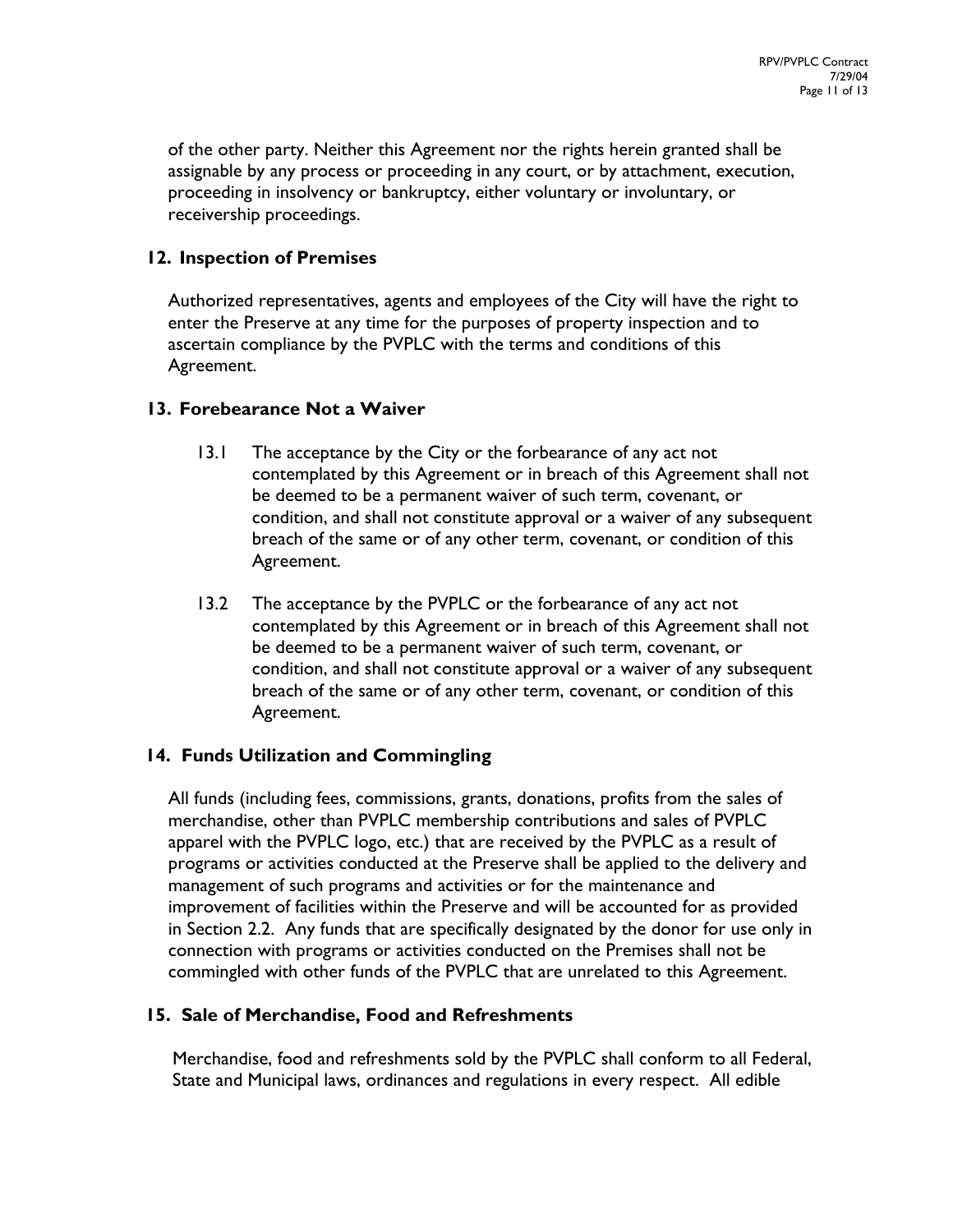merchandise kept on hand will be stored and handled with due regard for sanitation and in compliance with all applicable sanitation laws, rules and regulations.

## **16. Nonprofit, tax-exempt status**

For the life of this Agreement, the PVPLC shall keep current its status as a nonprofit, tax-exempt,  $501(c)(3)$  Corporation in the State of California, as well as similar California state non-profit charitable entity status. Loss of such status shall constitute a material breach of contract for which the City may immediately terminate this Agreement. This agreement does not create any ownership or possessory interest in the Preserve by the PVPLC. The PVPLC shall, at all times, maintain a status in the State of California that would exempt it from any property tax, possessory interest tax, or similar tax, should it be determined to have an interest in the Preserve that would otherwise be a taxable interest. If at any time the PVPLC is determined to have a taxable ownership or possessory interest in the Preserve, the PVPLC shall pay all such taxes before delinquency. Failure to pay any such tax shall constitute a material breach of contract for which the City may immediately terminate this Agreement.

## **17. Financial Records and Reports**

The PVPLC shall maintain a system of accurate internal financial records and controls for PVPLC operations at the Preserve in accordance with generally accepted accounting procedures. The PVPLC shall maintain all financial records for the term of this Agreement and for a period of two years following the termination of this Agreement. The City shall have the right to inspect the PVPLC's records during normal business hours following at least three business days advance written notice to the PVPLC.

On or before March 1 of each year, the PVPLC shall provide the City with an audited financial statement of its operations for the previous fiscal year. This shall include, but will not necessarily be limited to, a summary of all revenues and expenditures. Financial statements shall be submitted to the City at the address identified herein.

## **18. Department Representative and Channels of Communication**

The PVPLC shall keep the City informed of all activities at the Preserve. The PVPLC shall place the City on distribution lists to receive program schedules, newsletters and other information pertaining to its activities.

Unless otherwise notified by the City in writing, all submittals by the PVPLC to the City shall be addressed to:

City Manager